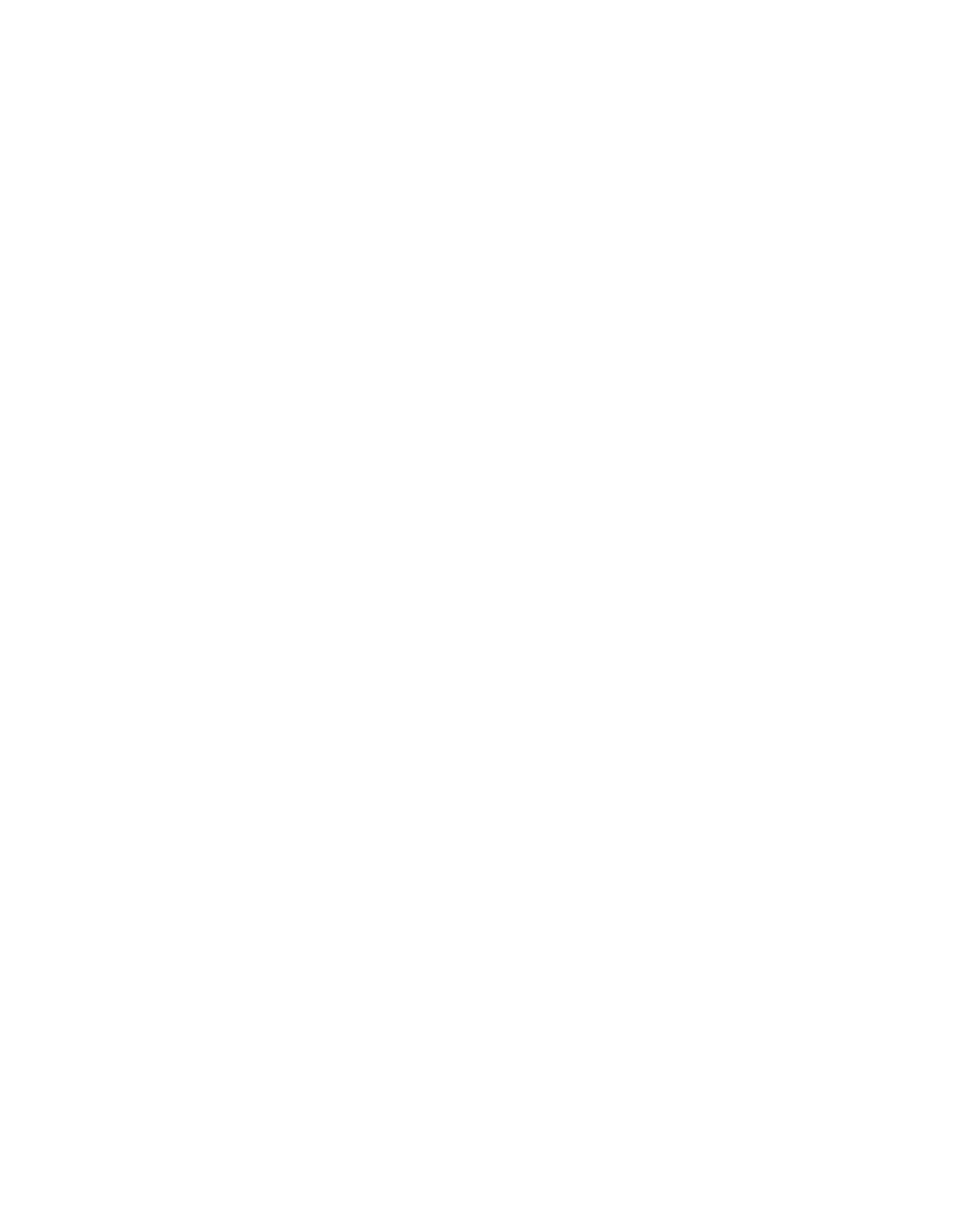## **MONO COUNTY BEST MANAGEMENT PRACTICES FOR EROSION CONTROL AND SEDIMENTATION**

#### **I. INTRODUCTION AND PURPOSE**

#### **Purpose of the Manual**

The purpose of this manual is to help implement requirements in the County's Erosion and Sediment Control Ordinance, Chapter 19.xx of the Land Development Code. The intent of the ordinance is to implement erosion and sediment control standards in order to protect and improve water and air quality and to eliminate hazards to the public health, safety, and welfare. More specifically, the intent of the ordinance is to minimize disturbance to natural drainage processes, to prevent water and wind erosion, and to provide standards and procedures to mitigate unavoidable impacts to water and air quality, both on-site and off-site, which result from development and on-going maintenance activities.

This manual establishes erosion and sediment control standards for future development in Mono County. It also presents BMP's which are designed to provide reasonable assurance that those erosion and sediment control standards will be achieved. The BMP's have been determined to be an effective means of mitigating potentially adverse effects to water and air quality.

#### **What is a BMP?**

Best Management Practices (BMP's) are resource management practices whose purpose in the context of erosion and sediment control is to maintain water and air quality and to prevent or minimize water and wind erosion. They include a variety of practices which are intended to address both short-term impacts to air and water quality, such as those resulting from construction activities, as well as long-term impacts, such as those resulting from site development and design.

## **Who Should Use This Manual**

The installation or use of BMP's is required of all development activities with the potential to adversely affect air or water quality, whether or not they require a grading permit (see 19.xx.030). The installation or use of BMP's is also required of on-going maintenance activities such as snow removal or road maintenance.

All landowners and public agencies managing land and/or facilities must install and/or implement and maintain erosion and sediment control BMP's to protect water and air quality, in accordance with this manual and Chapter 19.xx, Erosion and Sediment Control. Projects which require a grading permit shall comply through the grading permit process. Projects which do not require a grading permit may comply through the building permit process.

## **How to Use This Manual**

BMP's are to be implemented using the following four-step process: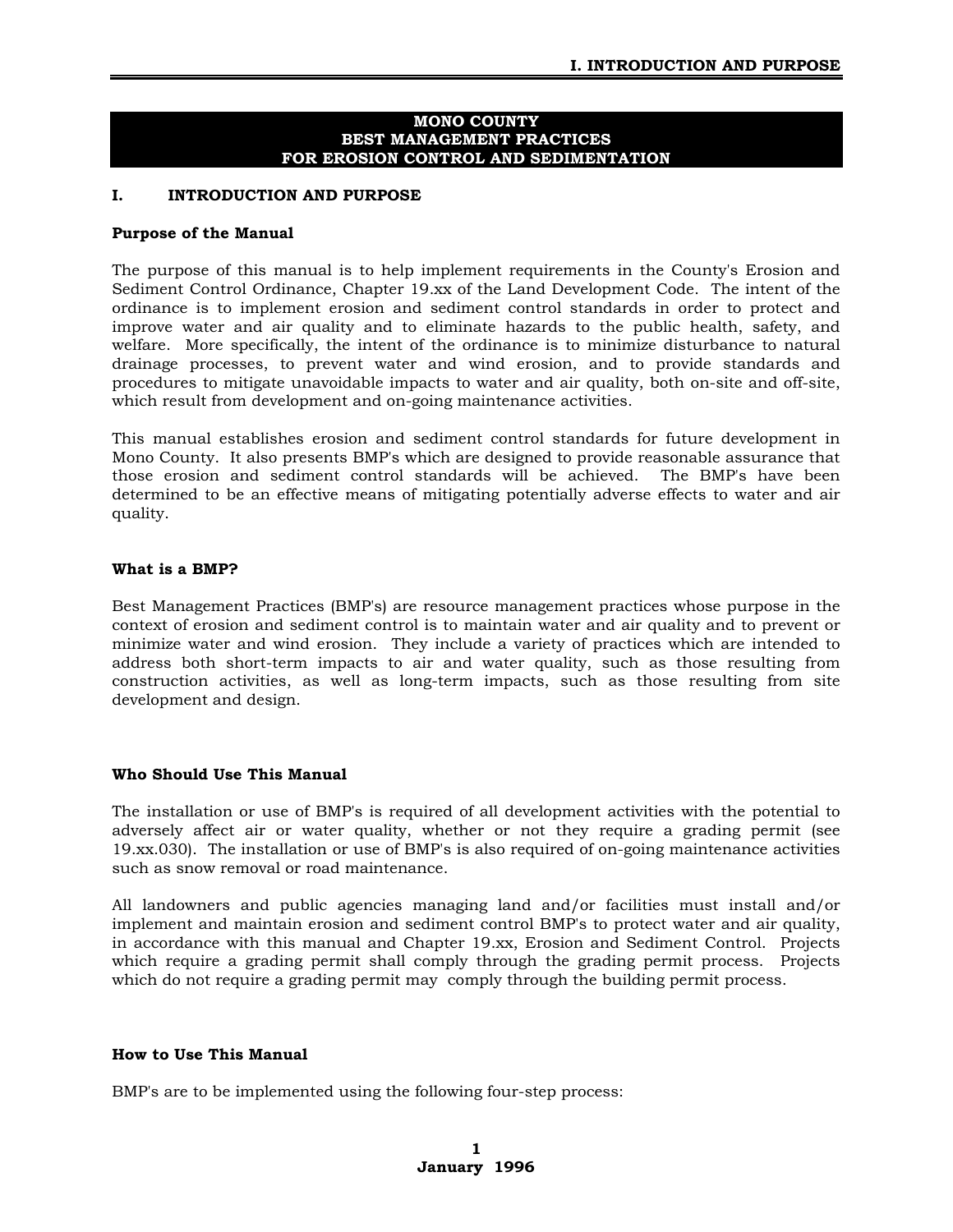#### **Step 1--Planning**

The project proponent identifies erosion/sediment control issues, concerns or opportunities arising from the proposed project and selects BMP's from the County's Grading and Erosion Control Manual to resolve those concerns.

Since no one BMP is 100 percent effective, usually more than one practice must be applied to the problem. The project proponent should select a combination of practices best suited to the project. Such a selection should address short-term (construction) BMP's as well as long-term (site development and design) BMP's.

Where an applicant demonstrates to the satisfaction of the County that an exception to the BMP's specified in the Code is necessary based upon site specific conditions, the Director may approve a different BMP. Where the County allows such an exception, project conditions shall specify verifiable, site-specific BMP's and procedures for their implementation. The use of a BMP not included in the Code must be demonstrated to be equal to or better in achieving the erosion and sediment control standards than BMP's contained in the Code.

#### **Step 2--Project Planning**

The applicant develops site specific applications of the selected BMP's. These specific measures are included as project conditions and/or mitigation measures for the applicable permit (e.g. grading permit, building permit, etc.). The conditions and/or mitigation measures include a monitoring schedule for compliance.

#### **Step 3--Application**

The applicant implements the selected BMP's during the development of his project.

#### **Step 4--Monitoring and Evaluation**

The County monitors the installation and maintenance of the BMP's. If a particular BMP is found to be ineffective, the County may require the installation of an alternate BMP.

#### **Organization of This Manual**

BMP's in this manual are organized in the following categories:

## **Short Term**

| RMP 1             |  |    |
|-------------------|--|----|
| BMP 2             |  | 6  |
| BMP 3             |  |    |
| RMP <sub>4</sub>  |  | q  |
| BMP <sub>5</sub>  |  |    |
| BMP 6             |  | 14 |
| BMP 7             |  |    |
| BMP 8             |  |    |
| RMP 9             |  |    |
| <b>BMP 10</b>     |  |    |
| RMP <sub>11</sub> |  |    |
|                   |  |    |
|                   |  |    |
|                   |  |    |
|                   |  |    |
|                   |  |    |
|                   |  |    |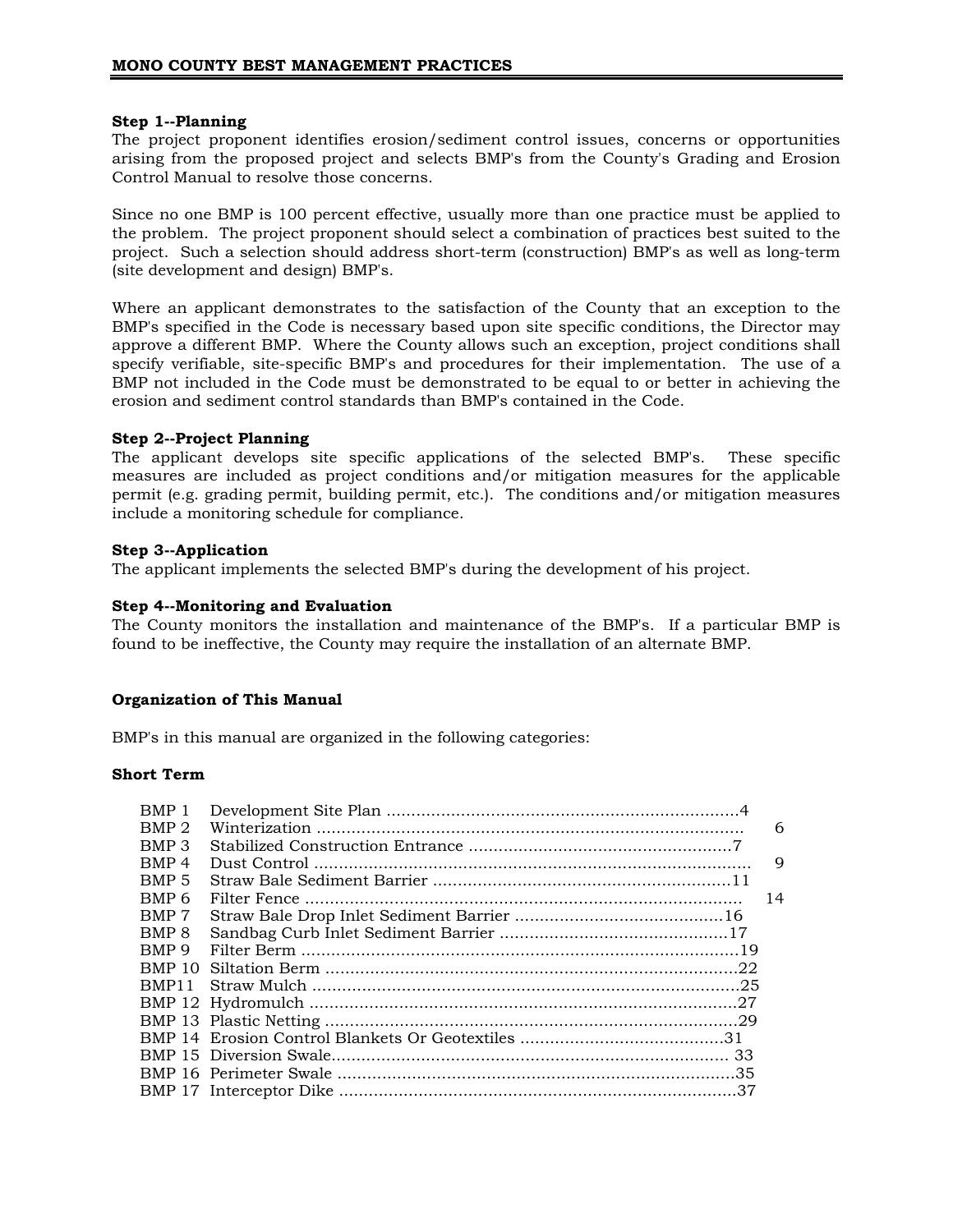## Long Term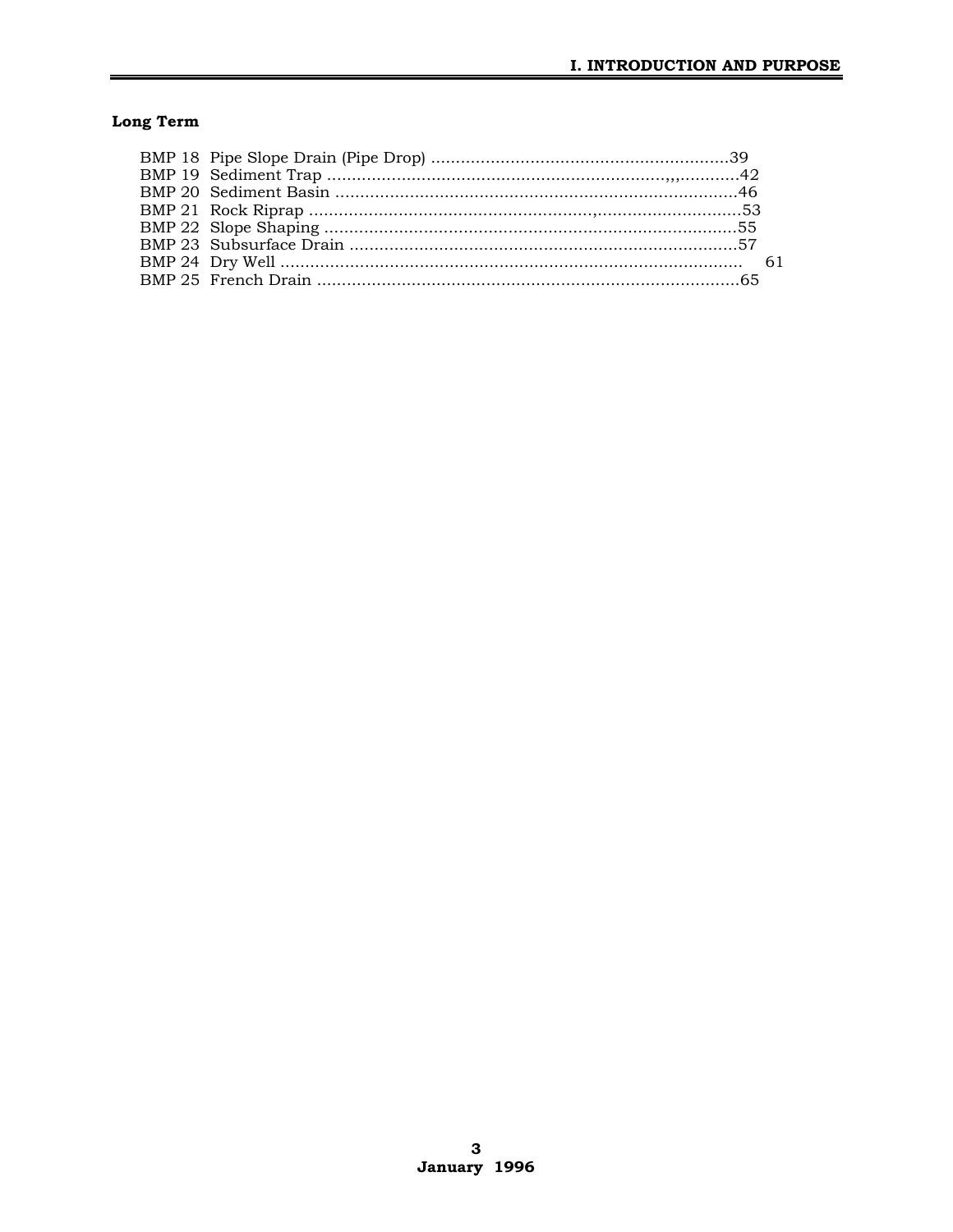## **II. SHORT-TERM BMPS**

## **BMP 1 DEVELOPMENT SITE PLAN**

## Definition

A site plan identifying the physical features of the site, the location of proposed development, and the location of temporary and permanent BMPs.

#### Purpose

The required site plan provides basic information about the physical characteristics of the site so that development can be situated to minimize impact on the land and to enable water quality protection measures and runoff conveyance measures to be properly located.

#### Applicability

Site plans are required in a variety of situations, especially when construction that results in land disturbance is involved.

#### Planning Criteria

The first step in site planning is to identify the physical features of the site.

- 1. Topography A topographic map that shows the existing topography and site conditions is required. Mono County requires that the map show topographic contours at 2 foot intervals for slopes less than 16%. For slopes 16% and greater, 5 foot intervals are required.
- 2. Drainage The topographic map will help indicate which way water will flow across the site. On the map identity points where runoff will enter and leave the site. Mark all existing streams and drainage ways on the map. Perform a drainage analysis for the site as it exists before development.
- 3. Vegetation Show the existing locations of the trees and shrubs on the map.
- 4. Identify land capability boundaries, including streams and associated riparian zones, drainages, flood plains, and other natural hazards.
- 5. Identify significant features such as rock outcrops, survey monuments, existing roads or other impervious coverage.

After the physical features of the site have been identified, locate the proposed development in order to minimize land disturbance.

- 1. Minimize earth movement Fit development to the terrain. Minimize cuts and fills.
- 2. Minimize impervious coverage Make paved areas, such as driveways and parking pads, as small as possible, consistent with other design requirements.
- 3. Minimize vegetation removal Preserve trees, grass, and other native vegetation in order to maintain site stability and reduce BMP costs. Locate structures and driveways to minimize the need for site clearing.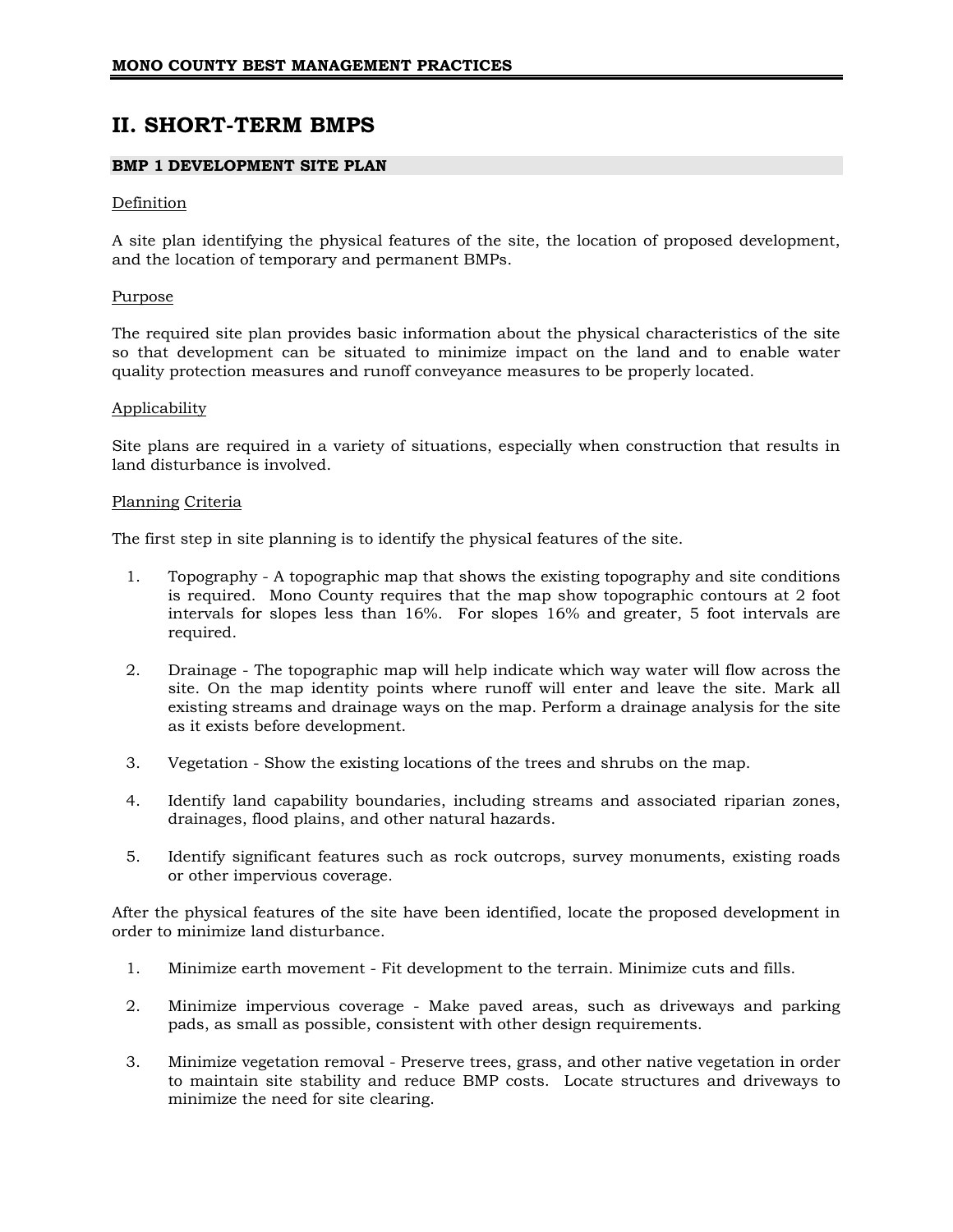- 4. Avoid steep slopes Confine construction activities to the least critical parts of the site. Once these areas are disturbed by construction, the resulting erosion may be very difficult to stop. In addition, any construction activities on steep slopes will require installation of costly BMPs.
- 5. Align roads and driveways along slope contours Locate driveways parallel to slope contours rather than up and down slope. Runoff down long or steep driveways tends to channelize flows and can cut deep gullies along the driveway.
- 6. Retain the natural drainage system Avoid confining any natural drainage system by placing it in a buried culvert or forcing it to a new location on-site. Accommodate all drainages entering the site, whether natural or established by man.

After the proposed developments have been located, identify the erosion and sediment control measures (BMPs) to be installed both during and after construction.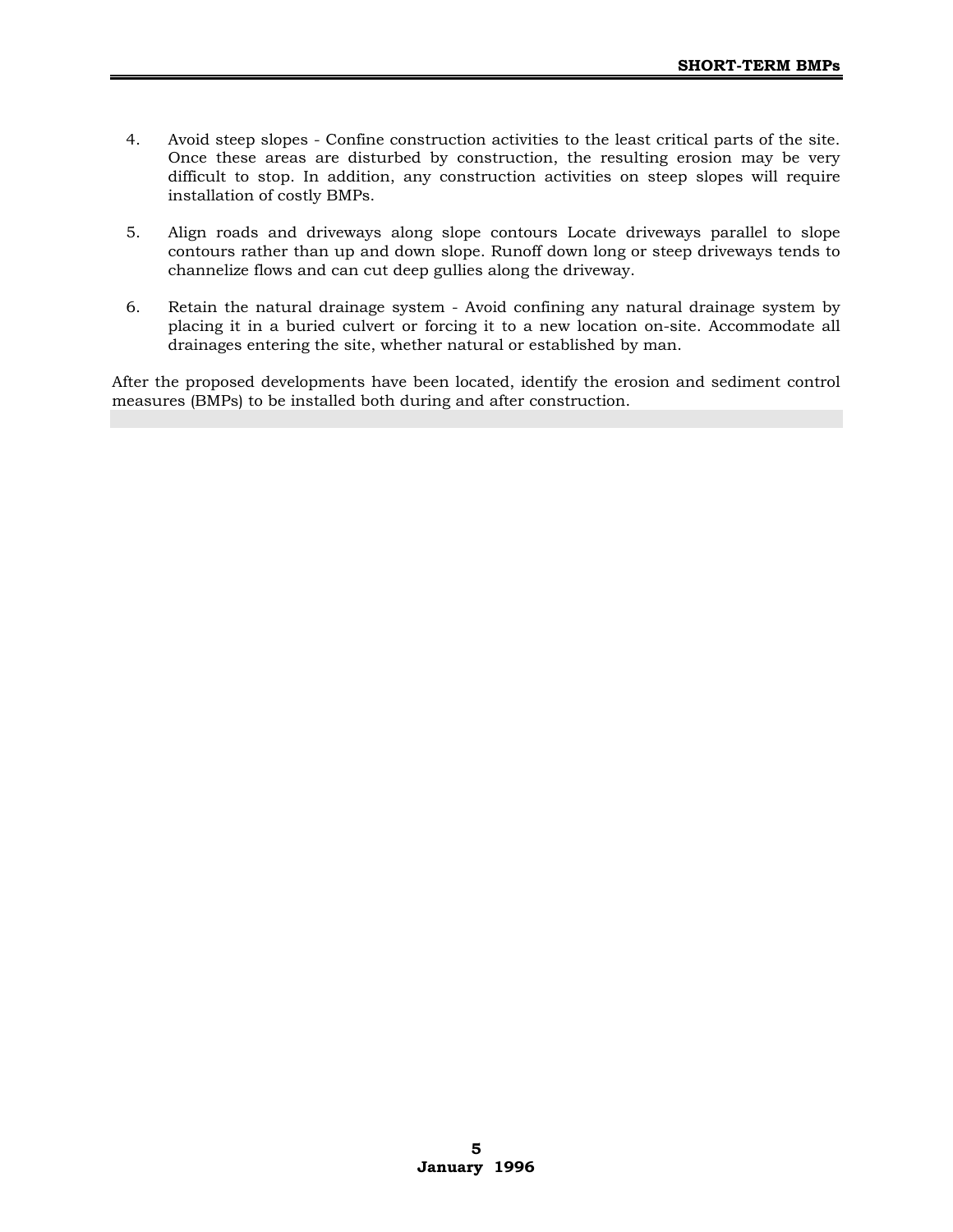## **BMP 2. WINTERIZATION**

## Definition

Winterization is the preparation of the construction site for the rainy season and winter.

## Purpose

To reduce the water quality impacts during the winter months resulting from construction works.

## Applicability

Winterization is required on all construction sites which are active or inactive between October 15 and May 1.

## Planning and Installation Criteria

- 1. Temporary BMPs shall be in place and/or inspected. Frequently, during the course of construction, straw bales are broken or knocked out of place, filter fences are knocked over, drainage ditches are blocked or filled, and sandbags are ripped open. All temporary BMPs must be repaired and functioning properly by October 15.
- 2. Temporary vegetation protection fencing shall be in place and/or inspected.
- 3. Disturbed areas shall be stabilized.
- 4. On-site construction slash and debris shall be cleaned up and removed from the site.
- 5. Permanent BMPs shall be installed wherever feasible. If the site will be active between October 15 and May 1, all permanent BMPs must be in place, especially paving of the driveway and parking areas.
- 6. All fill material retained for future backfilling must be protected by sediment barriers and be covered with plastic or other impervious material.
- 7. Any excess spill or spoil piles shall be removed from the site.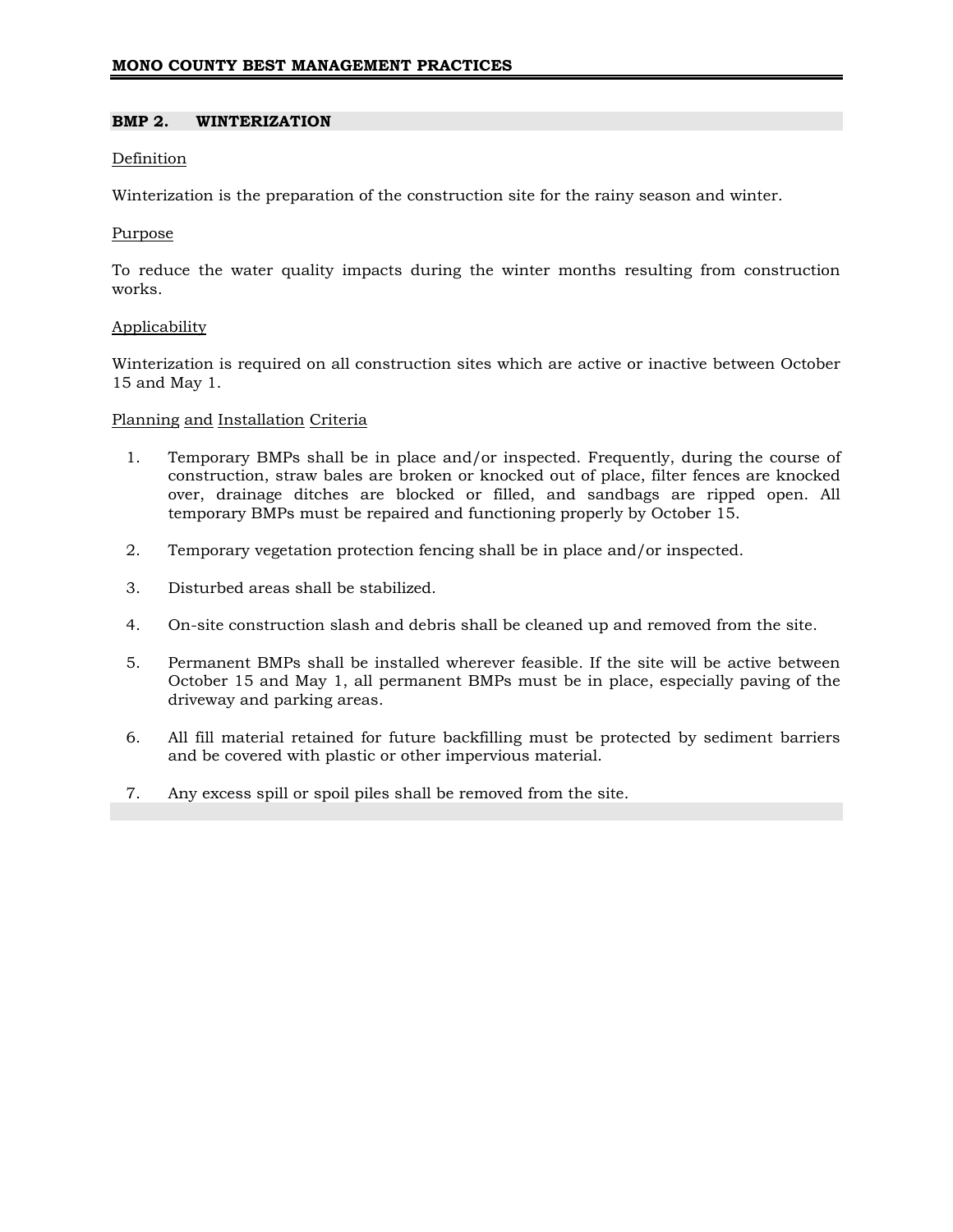## **BMP 3. STABILIZED CONSTRUCTION ENTRANCE**

## Definition

A stabilized entrance consists of a pad of crushed stone or gravel located at any point where construction traffic enters or leaves a construction site at a public right-of-way, street, or parking area.

## Purpose

To reduce or eliminate the tracking or flowing of sediment off the construction site.

## Applicability

A stabilized construction entrance is applicable to construction sites where paved driveways and/or parking areas are absent.

## Advantages

- 1. Minimizes the amount of land disturbed by construction activities.
- 2. Prevents sediment from reaching the public streets and storm drains.
- 3. Provides good consolidation of permanent roadbeds before paving.

## Disadvantages

1. Application of crushed stone or gravel may be required more than once during the construction season, especially on clay subsoils.

## Planning Criteria

Temporary construction entrances and roadways should be located where the permanent driveways and parking areas are planned. Only the minimum number of temporary routes to the construction site is allowed. Grading to the finished grade can be carried out and the permanent roadbed installed. The storage of materials, parking, and other construction activities can be located where permanent parking areas are planned. When necessary, wheels may have to be washed to remove sediment before leaving the construction site. Washing shall be conducted on the pad stabilized with crushed stone which drains into an approved sediment barrier, fence, trap, or basin. All sediment shall be prevented from entering any storm drain, ditch, or waterway through use of approved temporary sediment barriers. The subgrade of permanent roadbeds will be sufficient for the use of construction traffic.

## Installation

The construction entrance should be dressed with clean, crushed stone or gravel (1 to 3 inches in diameter). The pad should be at least 8 inches in thickness, and at least 50 feet in length. Approximately one ton of material is required per 12 square yards of stabilized pad.

## Maintenance

The construction entrance pad must be maintained in a condition which will prevent tracking or flowing of sediment from the site. Periodic top dressings of additional stone or gravel may be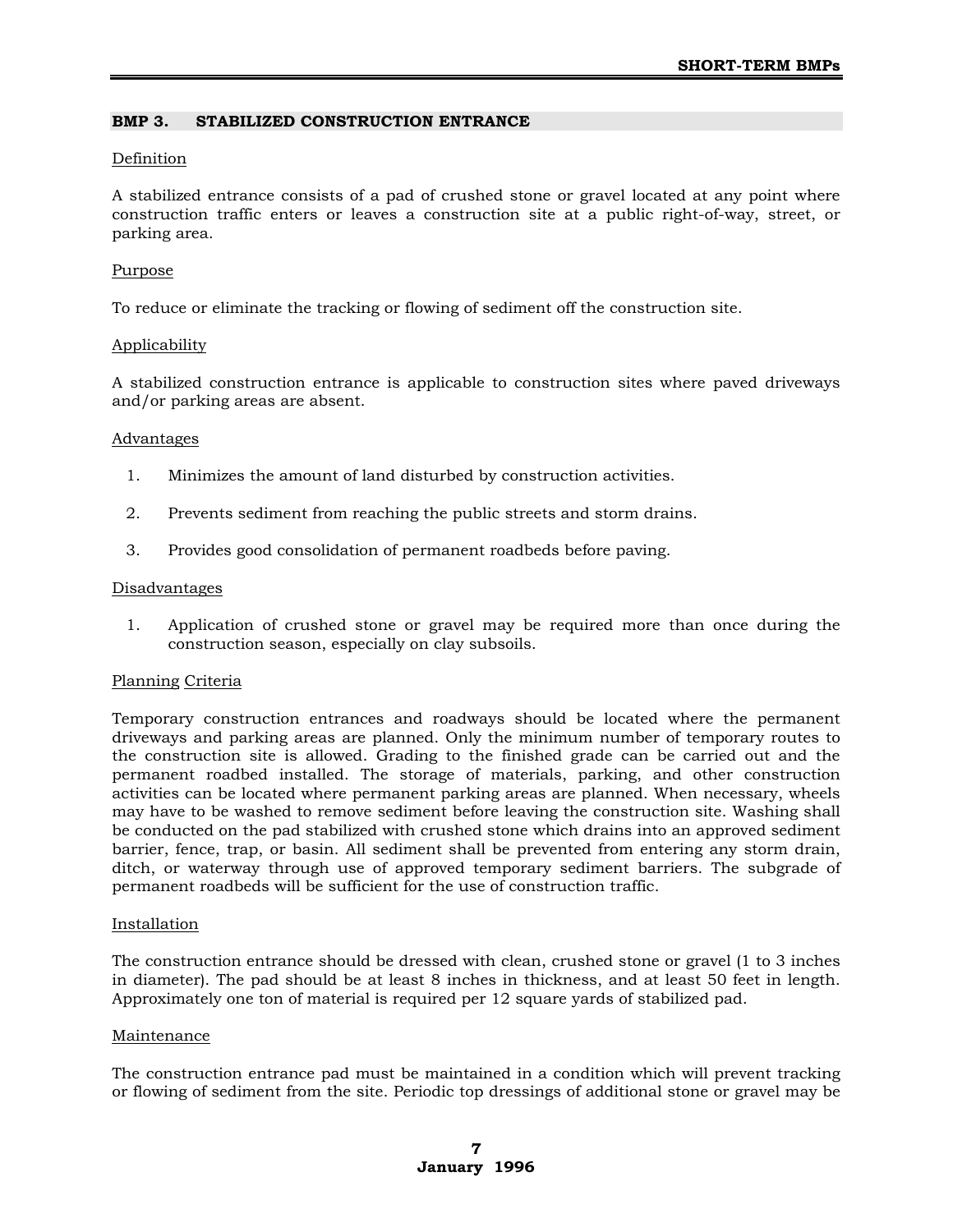required. Periodic cleanout of the temporary sediment barriers may be necessary. All sediment tracked or washed onto public rights-of-way must be removed immediately.

#### **Effectiveness**

Stabilized construction entrances and roadways are very effective in preventing sediment transport from the site. These practices are very cost effective because the cost of the subgrade is part of the permanent roadbed.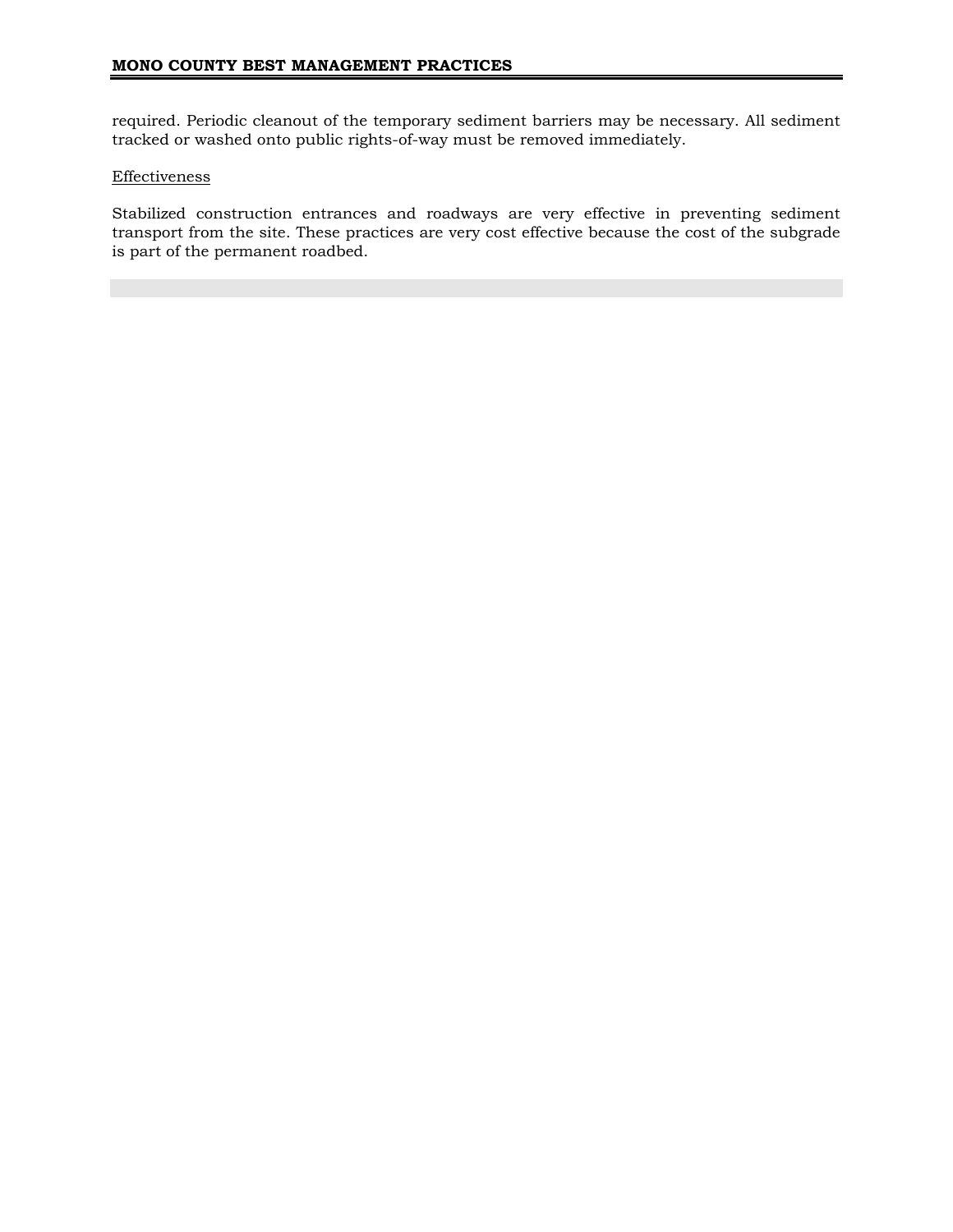## **BMP 4. DUST CONTROL**

## Definition

Dust control is the control of wind blown soil or other materials from construction sites and roads.

#### Purpose

To prevent blowing and movement of dust from bare or disturbed soil surfaces, to reduce onsite and off-site damage, and to reduce health and traffic hazards.

#### Applicability

Dust control practices are required for any grading activity and are applicable to most construction sites.

#### Advantages

- 1. Dust control will reduce sediment delivery by runoff waters.
- 2. This practice prevents water quality degradation in adjacent streams and lakes from wind blown sediments

#### Disadvantages

1. This practice is temporary and does not add to the capital value of the project.

## Planning Criteria

- 1. Plan and schedule grading to disturb the least amount of land possible at one time and stabilize open areas before disturbing additional land.
- 2. Install temporary BMPs at the onset of construction and inspect them periodically.
- 3. Install permanent BMPs as soon as possible.
- 4. Plan to have construction traffic use the roadbeds of future road where possible.

#### Installation

One or more of the following methods and materials shall be utilized for controlling dust.

- 1. Sprinkling the site is sprinkled with water as needed to keep the surface moistened to a depth of 2-3 inches, but is not saturated. This is generally done as an emergency treatment and must be repeated several times daily.
- 2. Mulches Stone and gravel mulches can be used for temporary dust control and for permanent stabilization as well.
- 3. Vegetative Cover Establish cover on bare and disturbed soil surfaces using adapted species.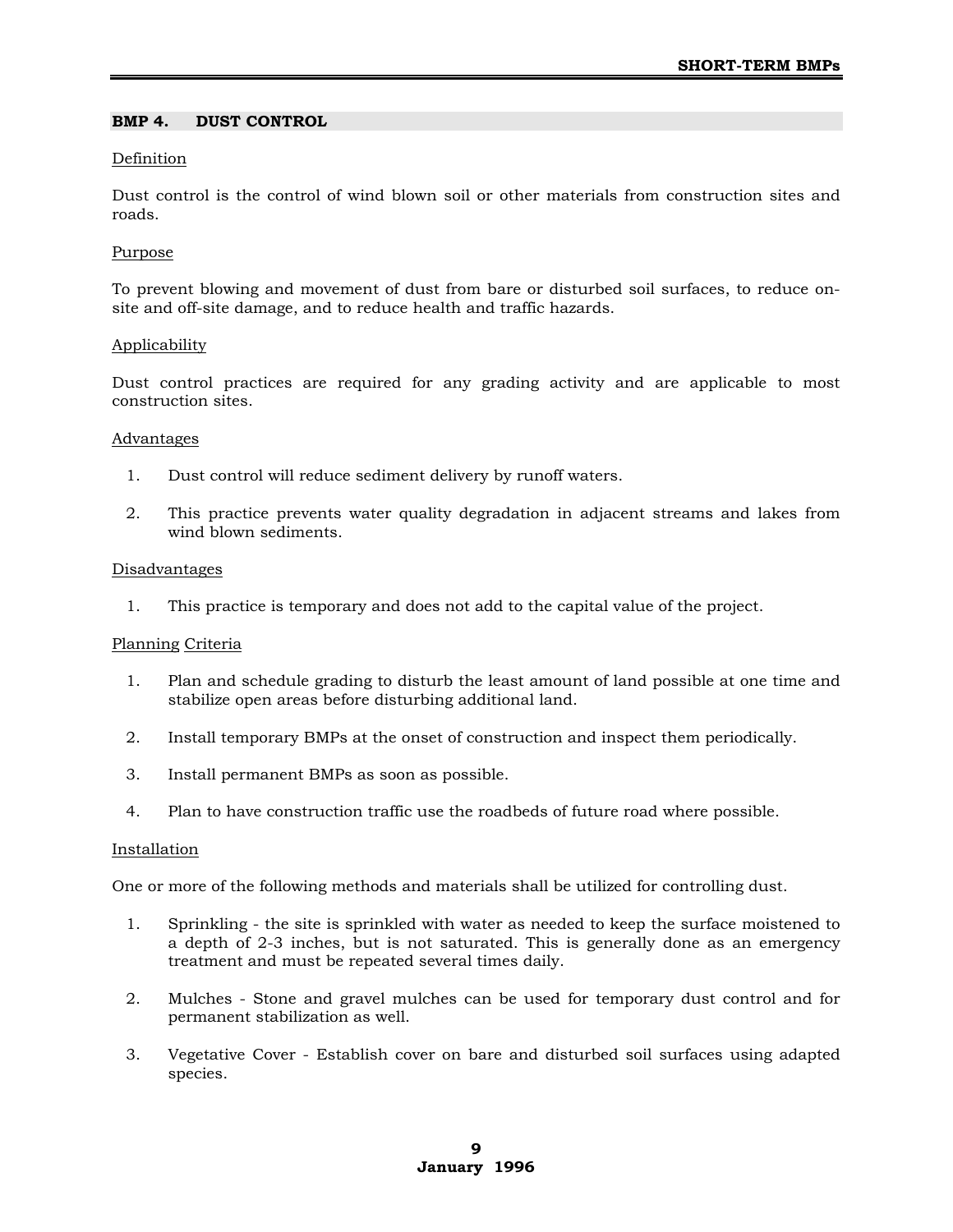- 4. Oil treated subgrades of roads can be used on permanent travel ways which are to be paved by the end of the grading season.
- 5. Chemicals some chemicals if approved by Mono County, can be sprayed on for temporary dust control. However, most of these chemicals make the soil waterrepellent, and may interfere with revegetation efforts.

#### Maintenance

Sprinkling shall be repeated as often as necessary to control dust, if watering is the method used. More than one application of stone and gravel may be required during construction depending on the amount of traffic and soils. Oiled subgrades should not be allowed to breakup due to over use as repeated applications of oil to maintain the surface is undesirable and may be prohibited if the result is migration of oil into drainageways.

#### **Effectiveness**

Vegetative cover is the most effective practice on bare and disturbed areas not exposed to construction traffic. Stone or gravel mulches are very effective when used where the permanent driveway and parking areas are planned. This insures good consolidation of permanent roadbeds before paving. Sprinkling is the least effective of the various practices. Oiling of prepared subgrades has a limited ability to withstand use before break-up.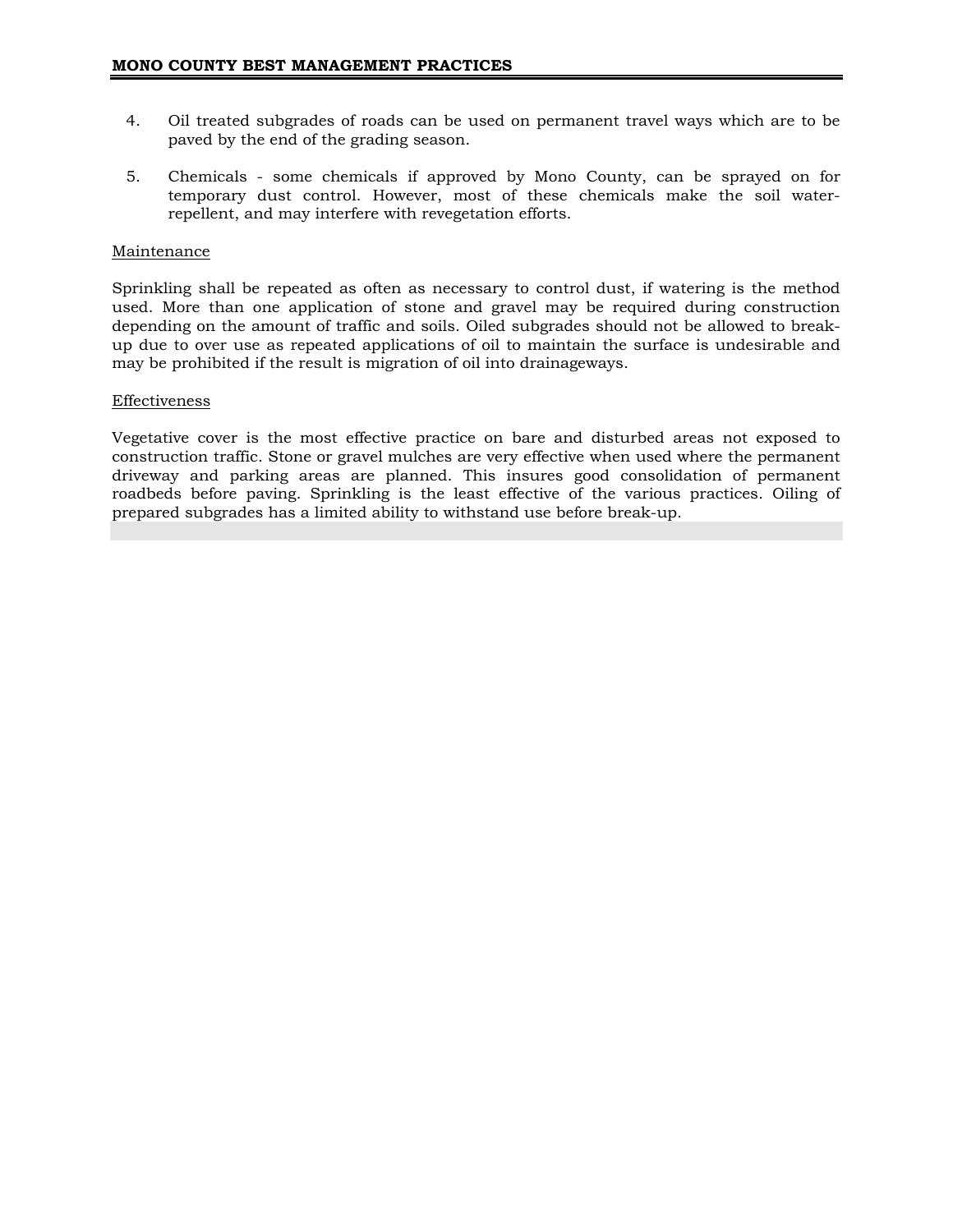## **BMP 5. STRAW BALE SEDIMENT BARRIER**

#### Definition

Straw bale sediment barriers are temporary berms, diversions, or other barriers that are constructed of baled straw.

#### Purpose

Straw bale sediment barriers are constructed to intercept and detain small amounts of sediment from unprotected areas of limited extent.

#### Applicability

Applicable to all construction sites, especially where runoff can discharge onto adjacent properties. These barriers are temporary in nature and should not be used where there is concentration of water in a channel or other drainageway.

#### Advantages

- 1. If properly installed, the barriers can remove the bulk of coarse sediment from runoff before leaving the site.
- 2. Prevents sediment damage to adjacent property owners.
- 3. When the bale deteriorates, it can be broken up and spread as mulch.

#### Disadvantages

- 1. The barriers have a short life expectancy of 3-6 months.
- 2. The barriers are not intended for use on cut and fill slopes.
- 3. The barriers are not intended for use on paved surfaces.
- 4. The barriers are ineffective if not properly installed because of undercutting and end flow.
- 5. The barriers are easily damaged and/or moved by construction equipment.
- 6. Source of weed or exotic seeds.

#### Planning Criteria

Since these barriers are designed to intercept surface runoff, they are only effective for small areas generally less than one-half - one acre and where slope lengths do not exceed 100 feet. The barriers may be used on single-family residential lots or moderate slopes of less than 20%. The length of slope above the barrier should be less than 200 feet.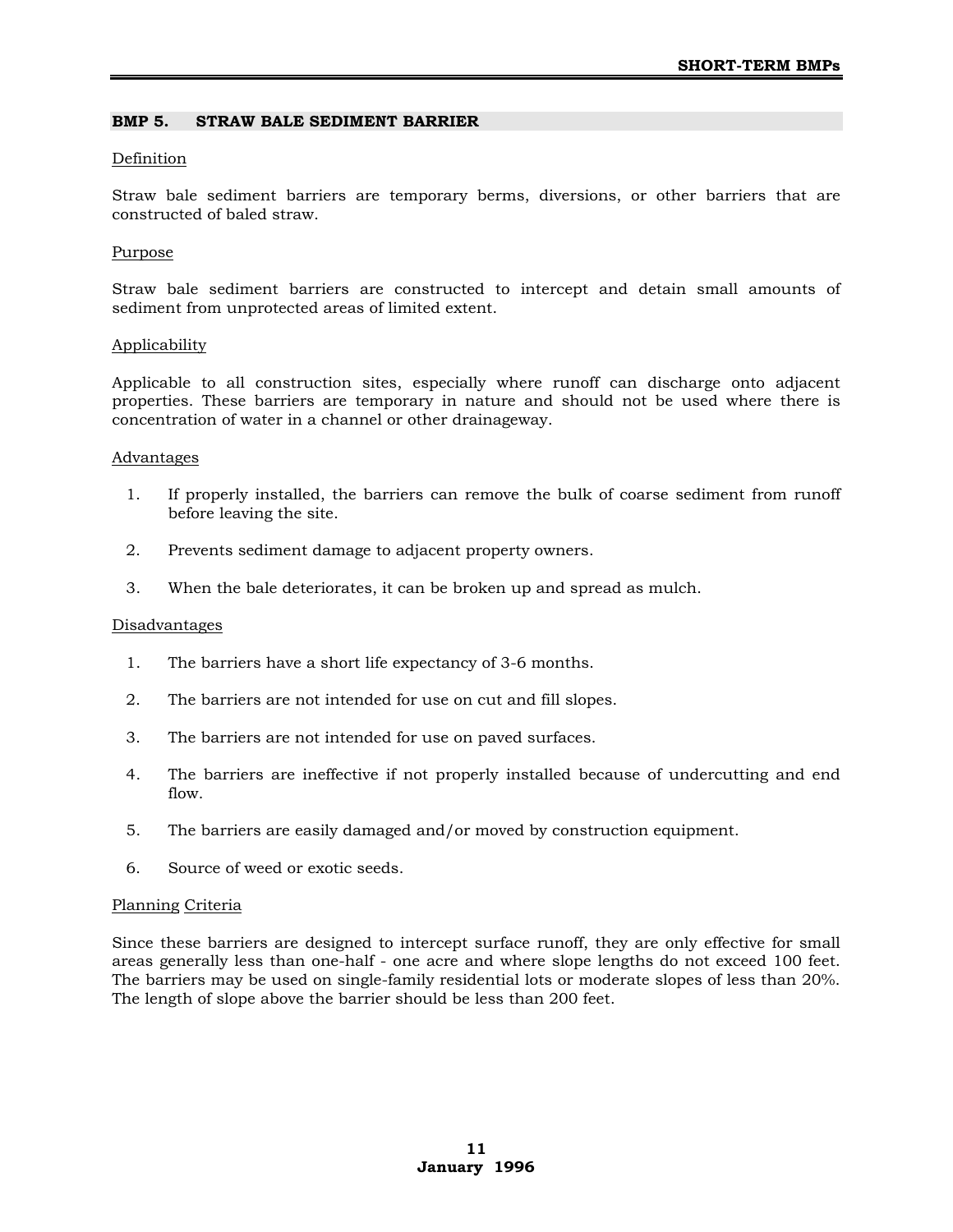## **Installation**

A row of straw bales shall be placed along the contour of a gentle slope or at the toe of a steeper slope. They can be used in this way around the disturbance area or near the property boundary where runoff from the site passes onto an adjacent property.

#### Maintenance

The barriers shall be checked periodically. Sediment which has accumulated needs to be removed after each storm. Bales must be replaced when rotten, disintegrating, or broken.

#### **Effectiveness**

The straw bale sediment barriers are only effective if they are properly installed and in accordance with the design criteria. Sandbags are more effective on paved surfaces than the straw bales, and filter fences are more effective on soil surfaces. The barriers are not effective for use to prevent or check channel erosion.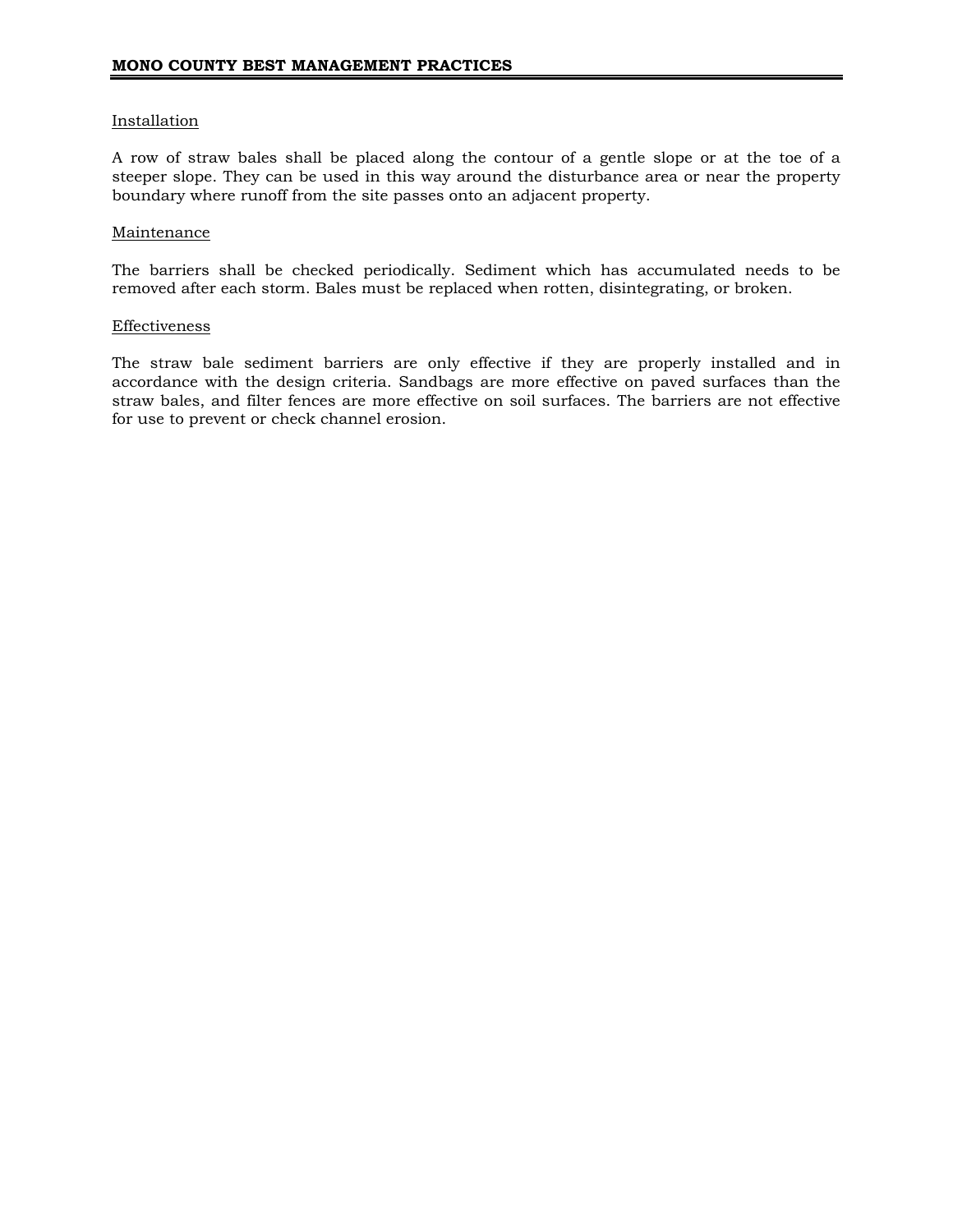Figure 1 -- BMP 5 Straw Bale Sediment Barrier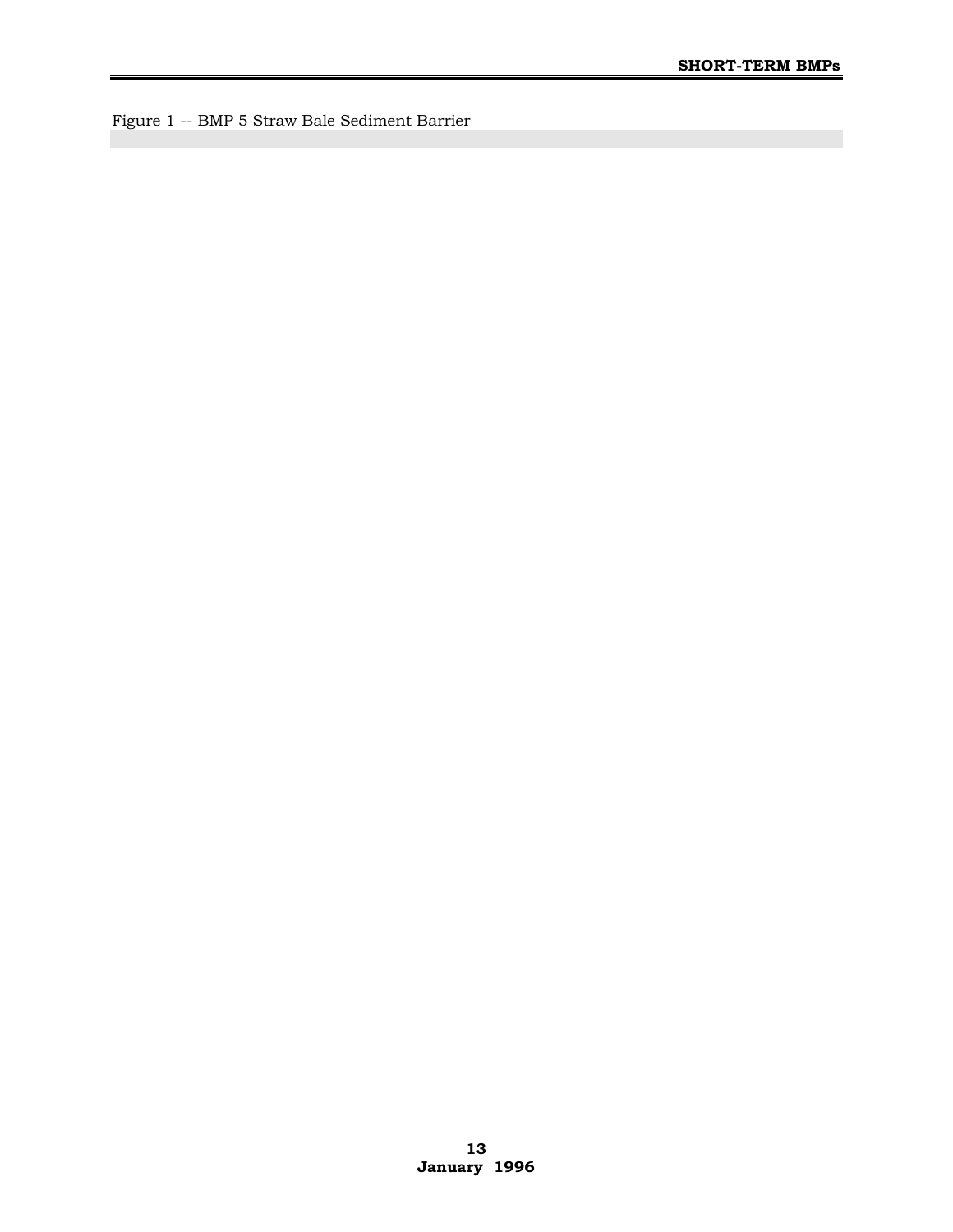## **BMP 6. FILTER FENCE**

#### Definition

Filter fences are a temporary sediment barrier consisting of filter fabric attached to supporting posts. Usually a wire mesh or similar material is used to help support the fabric.

#### Purpose

Filter fences are constructed to intercept and detain sediment while decreasing the velocity of runoff.

#### Applicability

Applicable to all construction sites, especially where runoff can discharge onto adjacent properties or directly into streams. These barriers are temporary in nature and limited to situations in which surface runoff is expected. They should not be used where there is concentrated volumes of water in channels or other drainageways.

#### Advantages

- 1. If properly installed, the filter fences can remove most of the sediment from surface runoff leaving the site.
- 2. Prevents sediment damage to adjacent property owners.
- 3. Prevents degradation of water quality, especially when used adjacent to water courses.
- 4. Reduces the velocity of runoff, runoff, and hence the erosive capacity.

#### Disadvantages

- 1. The filter fences have a useful life expectancy of one year.
- 2. The fences are not intended for use in channels, drainageways or on cut and fill slopes.
- 3. The fences are ineffective if not properly installed because of undercutting and end cutting.
- 4. The fences require some soil disturbance in order to entrench the filter fabric.
- 5. The fences require periodic maintenance and cleaning.

#### Planning Criteria

Since the fences are designed to intercept surface runoff, they are effective for areas of about 1- 2 acres and where the maximum slope length behind the barriers is 100 feet. The fences may be used on slopes of less than 50 percent.

#### Installation

Filter fences are usually made by attaching filter fabric (Mirifi lOOX, Exxon GTF lOOS, or equivalent) to a wire mesh fence. Steel posts are spaced from 4 to 10 feet along the contour depending on the application and driven at least 1 foot into the ground. A trench (4 in. x 4 in.)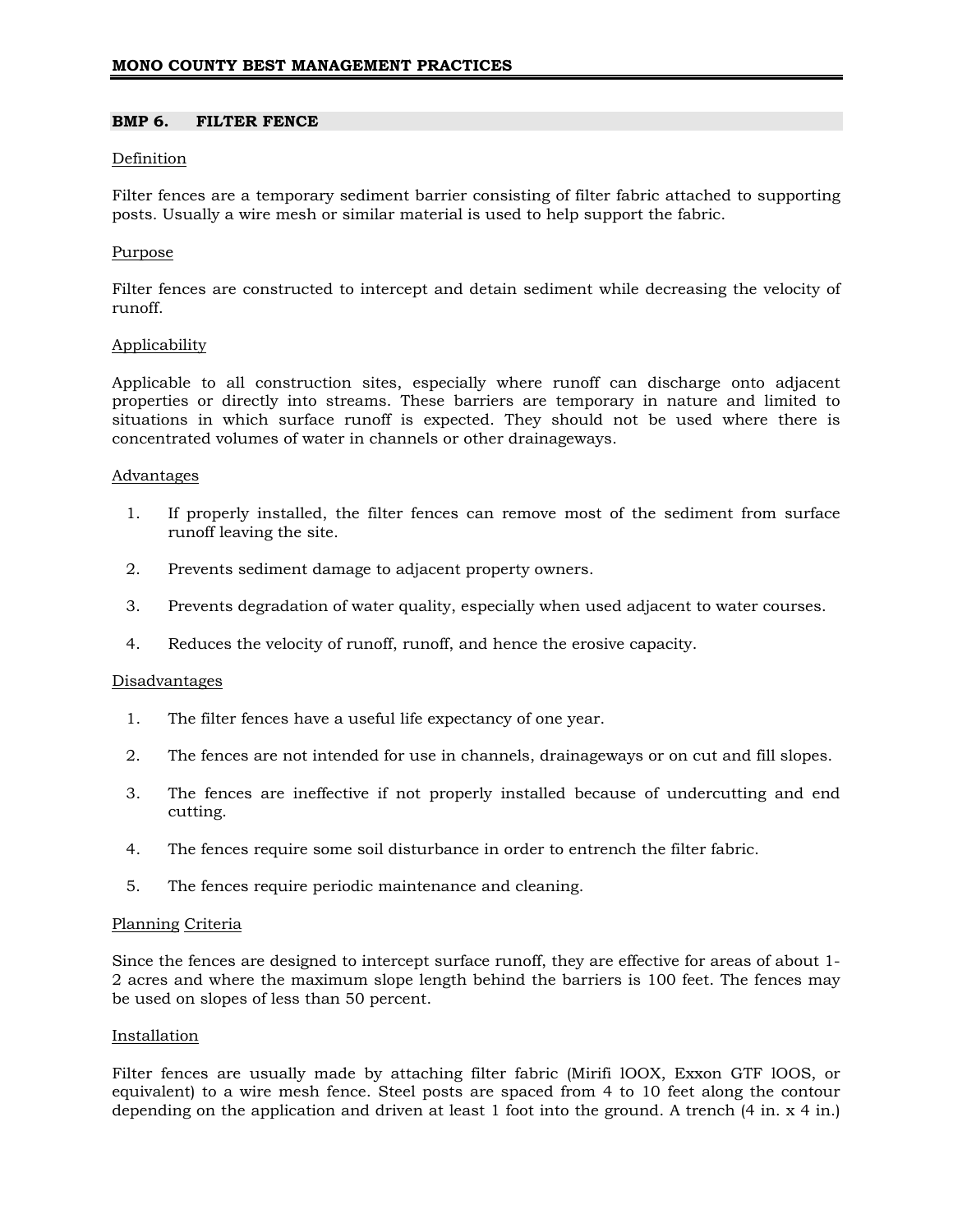is excavated along the line of posts and uphill from the barrier. The filter cloth is not only buried vertically, but also across the bottom of the trench into the direction of the water flow. The wire mesh is fastened to the uphill side of the posts and extended into the trench. The filter cloth is then fastened to the uphill side of the posts and extended into the trench. The trench is backfilled over the toe of the filter cloth and the soil compacted against the filter cloth.

## Maintenance

The filter fences should be checked immediately after each rain storm and shall be repaired as necessary to keep them functional. Sediment should be removed when deposits reach approximately one-half the height of the barrier and properly removed from the site. The material must never be placed below the filter fence. Any required repairs should be made immediately.

#### Effectiveness

The filter fences are only effective if they are properly installed and in accordance with the design criteria. In general, a filter fence can last about twice as long as a straw bale sediment barrier and is more effective in trapping sediments. The greater effectiveness of the filter fence is due to stronger construction, greater depth of ponding, and by allowing fewer soil particles to pass through it.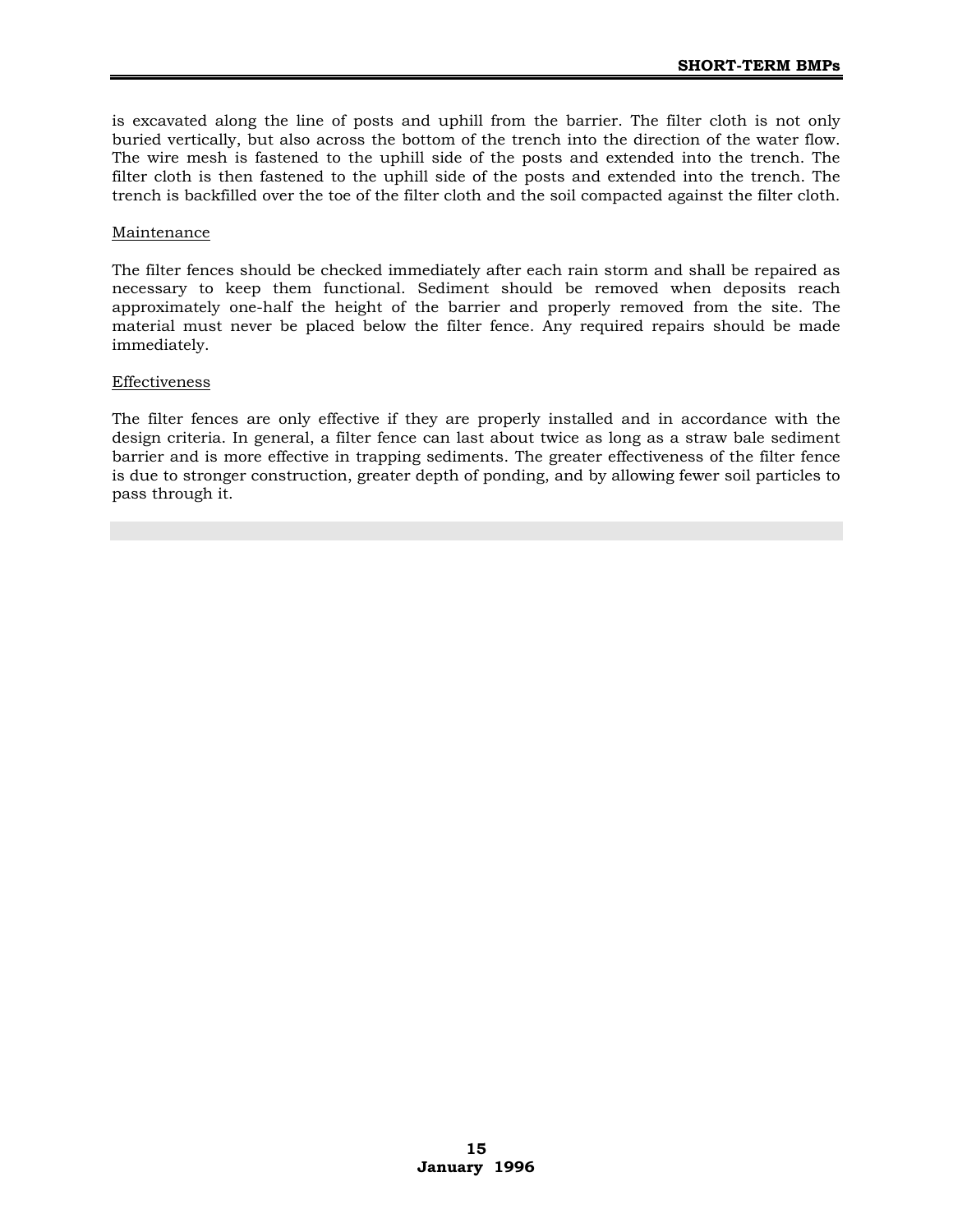#### **BMP 7. STRAW BALE DROP INLET SEDIMENT BARRIER**

#### Definition

Straw bale drop inlet barriers are temporary sediment barriers consisting of straw bales placed around drop inlets.

#### Purpose

Drop inlet sediment barriers are constructed to prevent sediment from entering the storm drain system in unpaved areas.

#### Applicability

Applicable to all construction sites where the drop inlet drains a relatively flat disturbed area with slopes less than 5 percent. The straw bale barriers can only be used prior to paving when bales can be staked into the ground for stability. They should not be placed around inlets receiving concentrated flows such as along major streets.

#### Advantages

1. If properly installed, the drop inlet barriers can prevent sediment from entering the storm drain system.

#### Disadvantages

1. Straw bales can be easily damaged by construction equipment operating in the area.

## Planning Criteria

The drop inlet sediment barriers are for drainage areas of less than one acre. They are designed to keep sediment out of the storm drain system, and they do not have a sediment storage area.

#### Installation

Straw bales are placed length wise around the inlet in a 4 in. deep trench. Orient the bales with the wires or bindings around the sides. All bales shall be abutted and staked. Backfill the excavated soil and compact it against the outside of the bales.

#### Maintenance

The barriers should be checked periodically and shall be repaired to keep them functional. Sediment which has accumulated may need to be removed after each storm and properly removed from the site. Bales must be replaced when rotten, disintegrating, or broken.

#### Effectiveness

The drop inlet protection devices are only effective if they are properly installed and in accordance with the design criteria. If the bales are not tightly abutted, sediment can freely enter the storm drain system. The straw bale devices are not effective and should not be used on paved streets at curb inlets.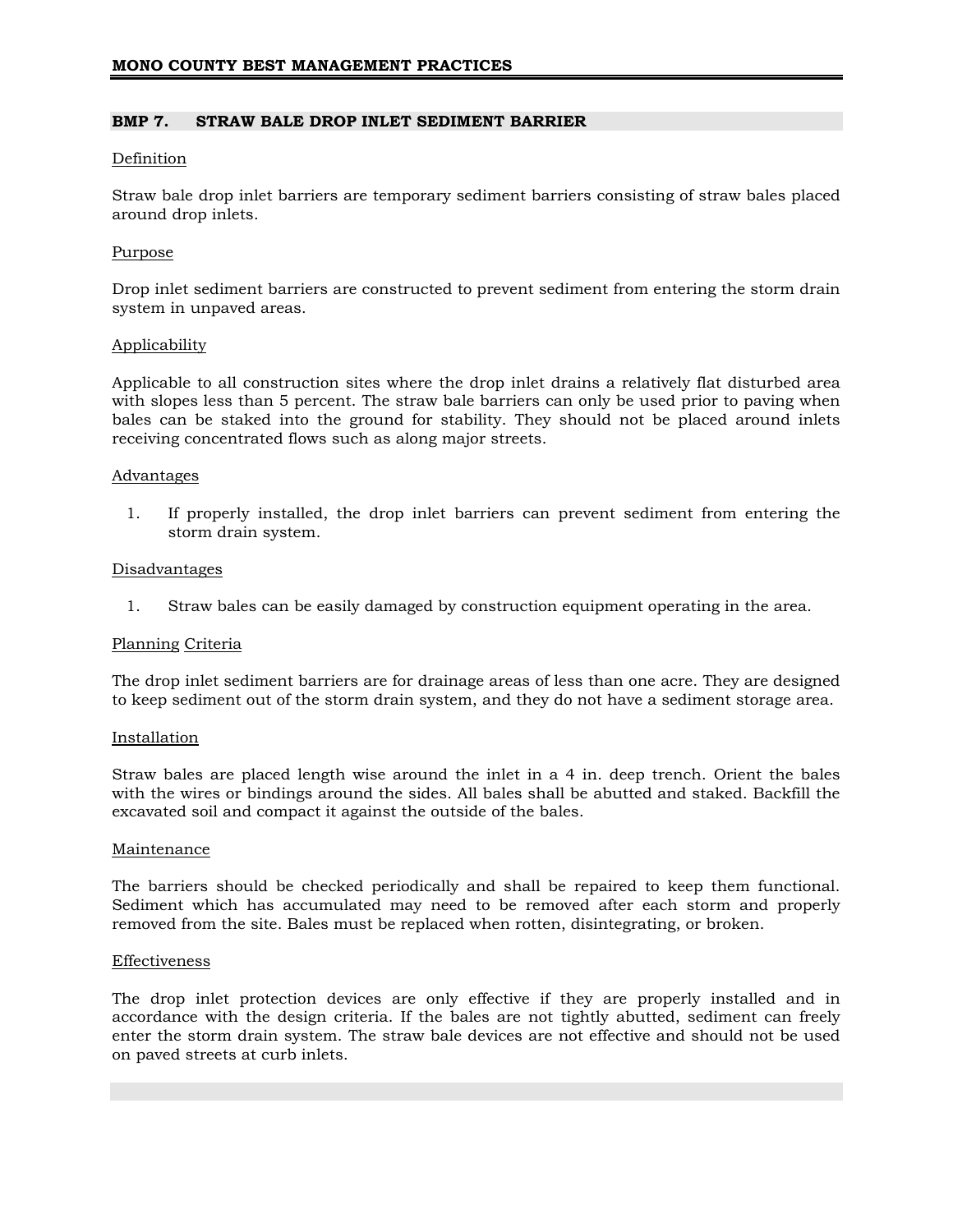## **BMP 8. SANDBAG CURB INLET SEDIMENT BARRIER**

## Definition

Sandbag curb inlet barriers are temporary sediment barriers consisting of sandbags placed on the uphill side of the inlet and overlapping onto the curb.

## Purpose

Curb inlet sediment barriers are used to prevent sediment from entering the storm drain system in paved areas.

## Applicability

Applicable to all construction sites where the roads are already paved with the curb inlets in place. The sandbag barriers are useful on streets which receive runoff flows of less than 0.5 cfs.

## Advantages

- 1. If properly installed, the sandbag barriers can prevent sediment from entering the storm drain system under low runoff flows.
- 2. Simple and cheap to install.

## Disadvantages

- 1. Once the area behind the sandbags fills with sediment, future runoff will enter the storm drain without the sediment settling out.
- 2. Sandbags and contents are treated as spoils and must be removed from the site or the contents used as backfill.

## Planning Criteria

The sandbag curb inlet sediment barriers are for drainage areas of less than 1 acre. They are designed to keep sediment out of the storm drain system when the roads are already paved. There is a small area of sediment storage behind the sandbags.

## Installation

The sandbag should be of plastic woven material rather than burlap. Burlap bags rot and deteriorate, and as a result, can cause more problems if broken. Only clean washed sand shall be used to fill the bags. The sandbags should be placed in a curved row from the top of the curb at least 3 feet into the street. The row should be at least 6 feet from the inlet and curved at the ends which should be pointing uphill. Several layers of bags should be overlapped and packed tightly together in order to eliminate any spaces between the bags. Leave a 6 inch gap in the middle of the top row of sandbags to serve as the spillway.

## Maintenance

The curb inlet barriers must be checked after each storm and shall be repaired to keep them functional. Sediment which has accumulated needs to be removed and placed where it will not enter the storm drain. Additional sediment storage capacity can be obtained by constructing a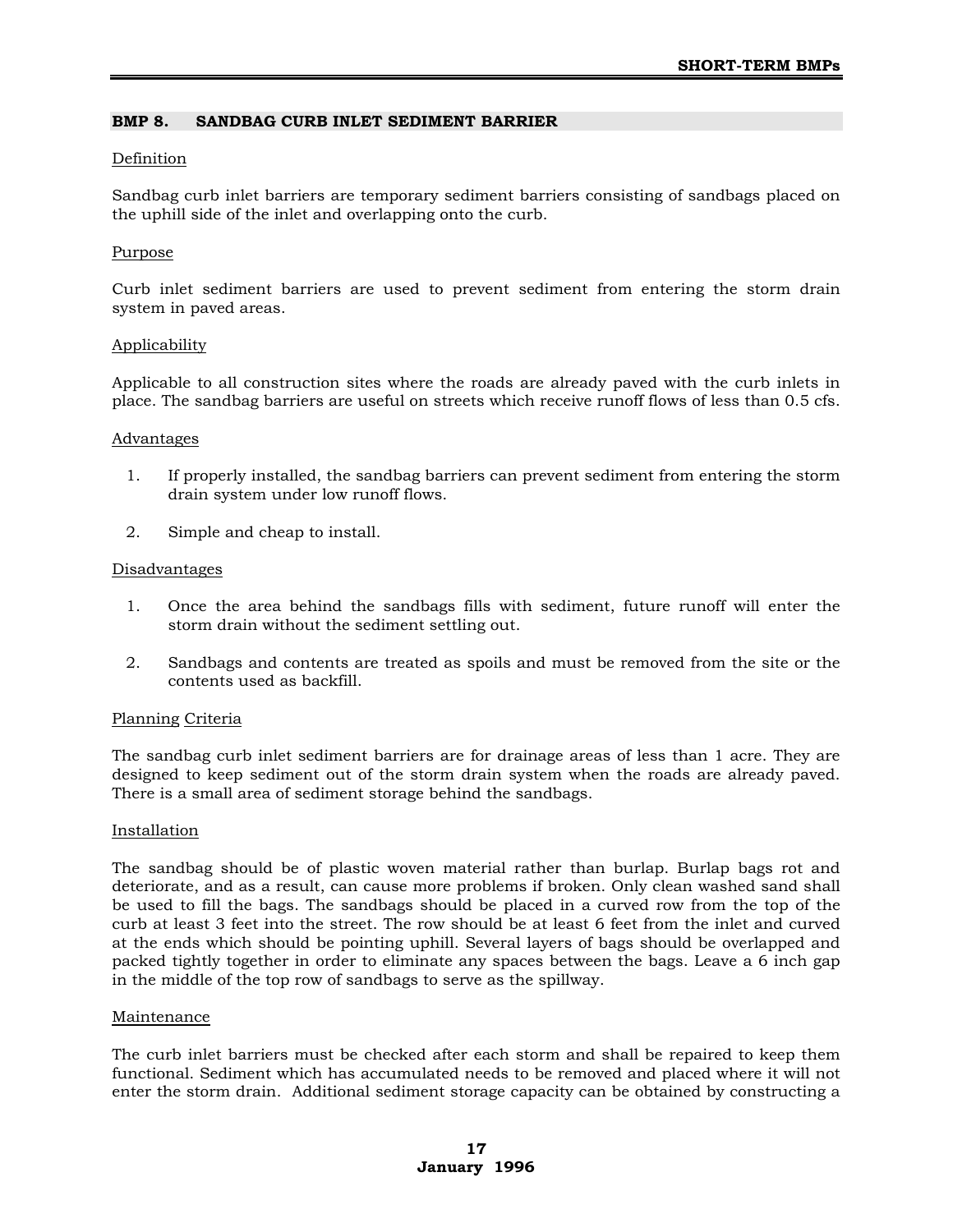series of sandbag barriers along the curb and gutter so that each barrier traps a small amount of sediment.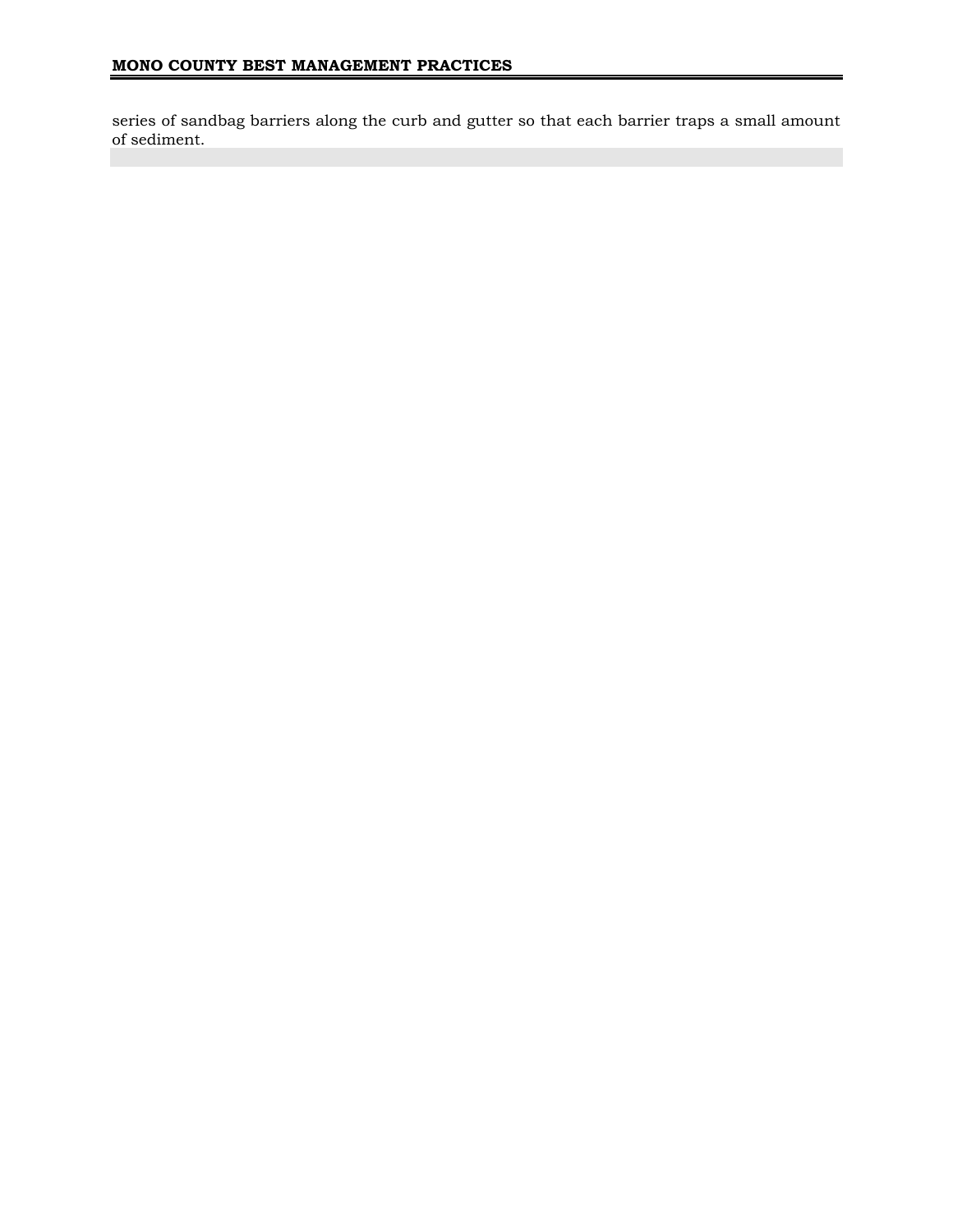#### **BMP 9. FILTER BERM**

## Definition

A filter berm is a temporary ridge of gravel or crushed rock constructed across a graded driveway.

## Purpose

To retain sediment on-site by retarding and filtering runoff while allowing water to be discharged from the site and construction traffic to proceed along the driveway.

#### Applicability

Filter berms are used primarily where graded driveways meet paved streets or across stabilized construction entrances. This application would only apply to parcels which are located upslope from the paved right-of-way. Filter berms may also be used as outlets for sediment barriers around construction sites and in uncompleted drainage ditches prior to roadway paving.

#### Advantages

- 1. Prevents sediment from reaching public streets and storm drains.
- 2. Prevents sediment damage to adjacent property owners.
- 3. Prevents degradation of water quality, especially when used adjacent to water, courses.

#### Disadvantages

- 1. Needs periodic repair and replacement because of vehicle damage.
- 2. When used around the perimeter of a construction site, the cleanup and removal of the berm is costly and can cause additional soil disturbance.
- 3. Practice is not suitable on steep slopes or in forested and vegetated areas.

## Planning Criteria

Filter berms are used to filter runoff water for discharge from construction sites. The practice is best designed for use at construction entrances on upsloping parcels. Although continuous filter berms may be used around construction sites, filter fences are more effective where vehicle traffic is restricted.

## Installation

Deposit a ridge of well graded gravel or crushed rock (.75 to 3 inches) with a shovel or backhoe. Compact the material by rolling or tamping until it has the following dimensions. The dimensions of the berm depend on the location and application where installed across the construction entrance, the height should be 1.5 to 2 feet, the top width 3 to 5 feet and the side slopes 3:1 or flatter. When used where no vehicles will cross, the height can be up to 3 feet, the top width only 1 to 1.5 feet, and the side slopes 2:1. On sites where a filter berm is installed across a graded entrance which has not been stabilized with gravel mulch, filter fabric should be incorporated in the berm approximated 6 inches below the top surface. This makes cleanout and replacement much easier as only the top layer needs to be cleaned and/or replaced.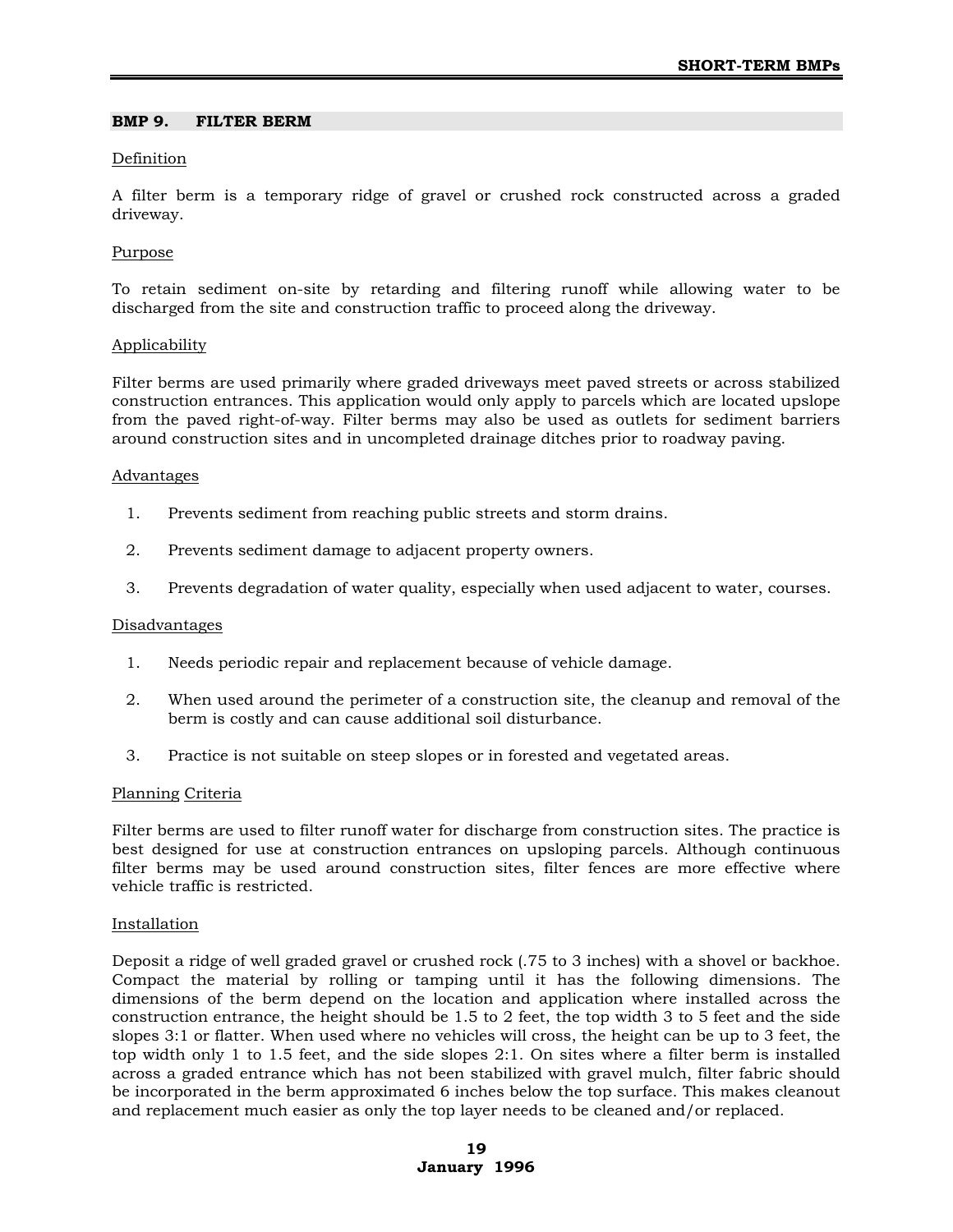#### Maintenance

Remove all trapped sediment and clean out or replace clogged filter material after each storm. Repair and add material if vehicles compact the structures below minimum dimensions. The presence of ruts across the structure will lead to erosion problems.

#### Effectiveness

Filter berms are very effective in preventing sediment transport from construction sites. The practice is cost-effective when the berms are located on the permanent roadbeds. The gravel or crushed stone can be used as subgrade material before paving.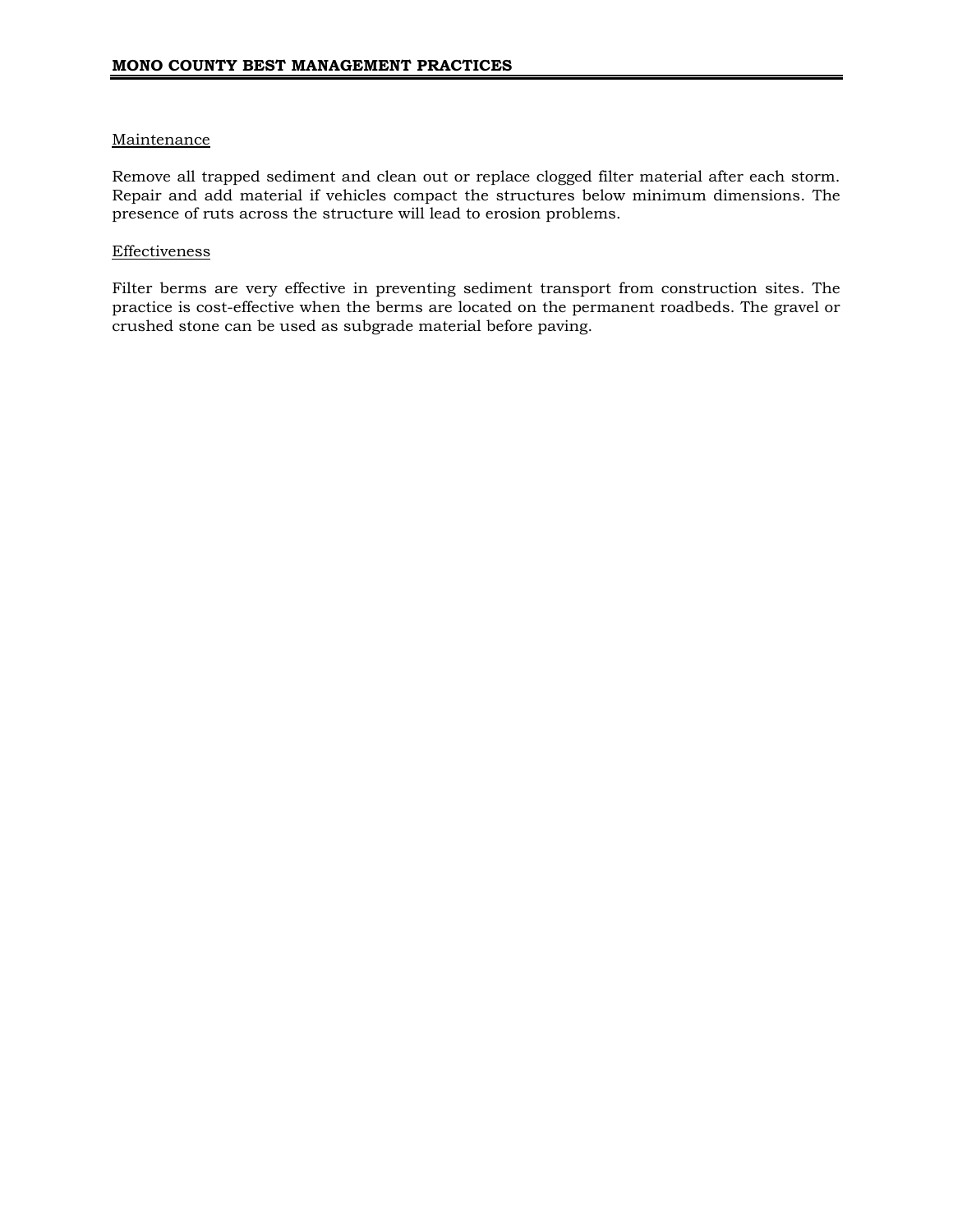## **Figure 2 - BMP 9 Filter Berm**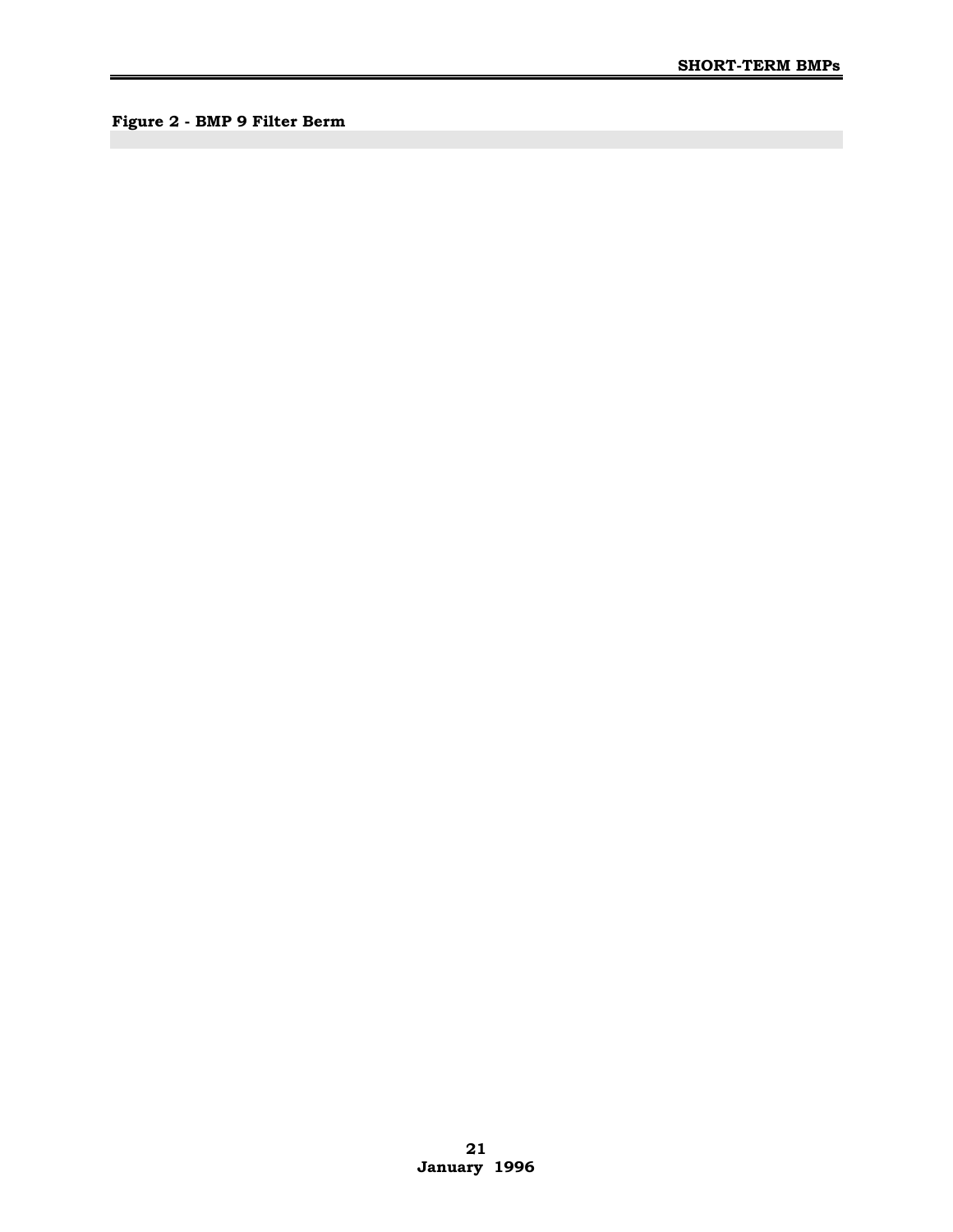#### **BMP 10 SILTATION BERM**

#### Definition

A siltation berm is a temporary barrier of gravel or crushed rock covered with plastic sheeting constructed around construction sites.

#### Purpose

To capture and retain runoff from construction sites, to allow sediments to settle out, and to direct runoff water through filter berms at outlets to stabilized drainage ways.

#### Applicability

The impermeable siltation berms are applicable to relatively flat construction sites and should be installed on the downslope sides of the disturbed areas.

#### Advantages

- 1. Prevents sediment from reaching public streets and storm drains.
- 2. Prevents sediment damage to adjacent property owners.
- 3. Prevents degradation of water quality, especially when used adjacent to water courses.
- 4. Reduces the velocity of surface runoff, and hence the erosive capacity.

#### Disadvantages

- 1. When used on the perimeter of construction sites, the cleanup and removal of the berm is costly and cause additional soil disturbance.
- 2. Practice is not suitable on steep slopes or in forested and vegetated areas.

## Planning Criteria

Siltation berms are used to capture and retain runoff from construction sites. The berms should be sized to contain the runoff water from a design storm (20-year, l-hour event). The sediments in the runoff water are allowed to settle out and the water is directed through filter berms located at points leading to stable drainage ways.

## Installation

A ridge of gravel or crushed rock (.75 to 1.5 inches) should be mounded along the contour of the slope at the downhill side of the construction site. The height of the ridge should be sufficient to contain the specified volume of runoff. The height of the ridge should be at least 1.5 feet. The side slopes of the ridge should not exceed 2:1. Plastic sheeting (6 mil thick) is placed over the berm. The sheeting width should be wide enough to cover the berm and allow at least 1 foot of additional sheeting on each side of the berm to allow anchoring. The sheeting is anchored by placing gravel or crushed rock on the edges to a depth of at least 3 inches and width of at least 8 inches.

## Maintenance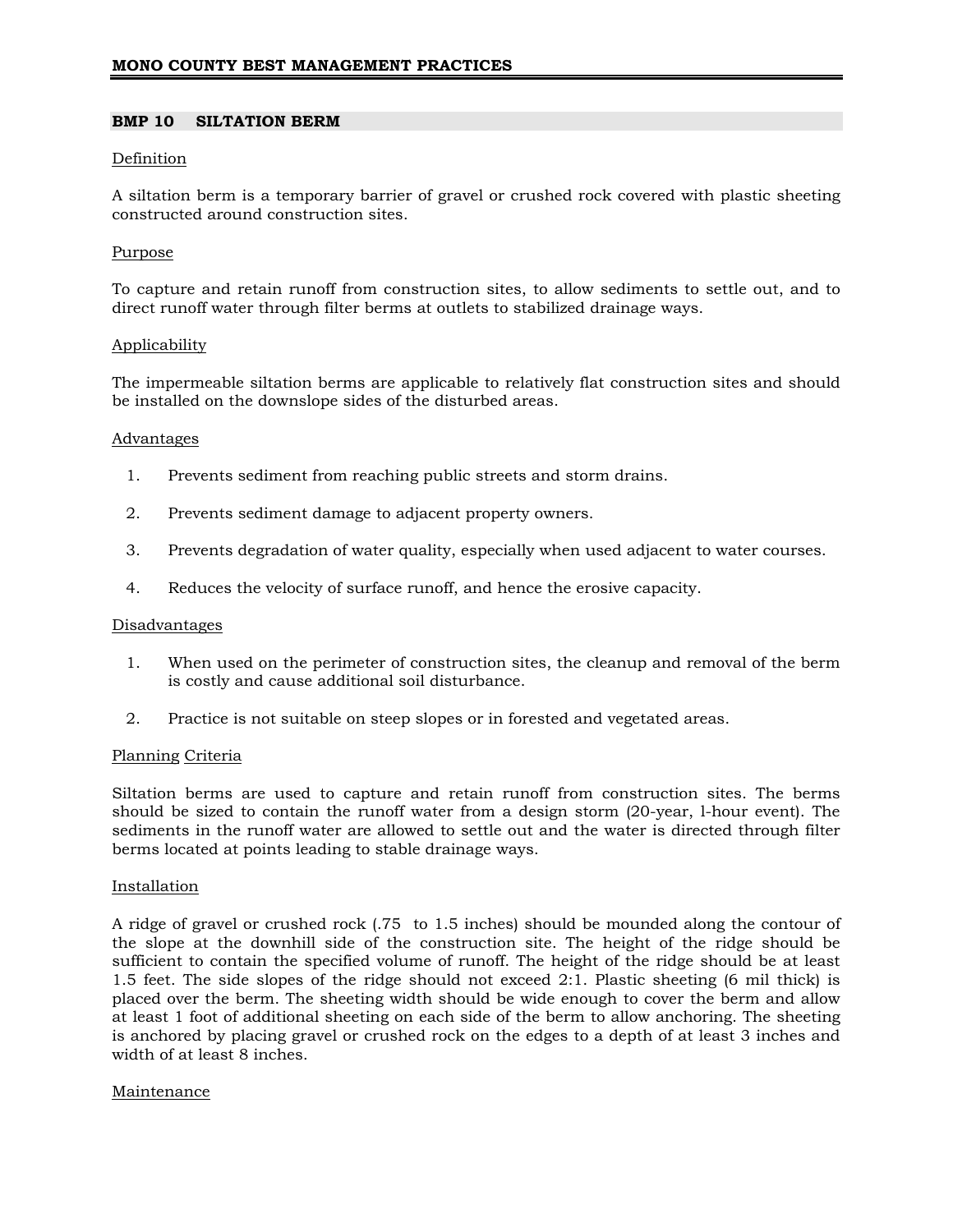Siltation berms must be inspected periodically, especially after each storm, and maintained to keep functional. The plastic sheeting must be replaced as necessary in order to retain runoff water and sediments on-site.

## **Effectiveness**

Siltation berms can be effective if they are properly installed and maintained on relatively flat sites. Filter fences are more effective in most situations, except where runoff needs to be directed to certain discharge points.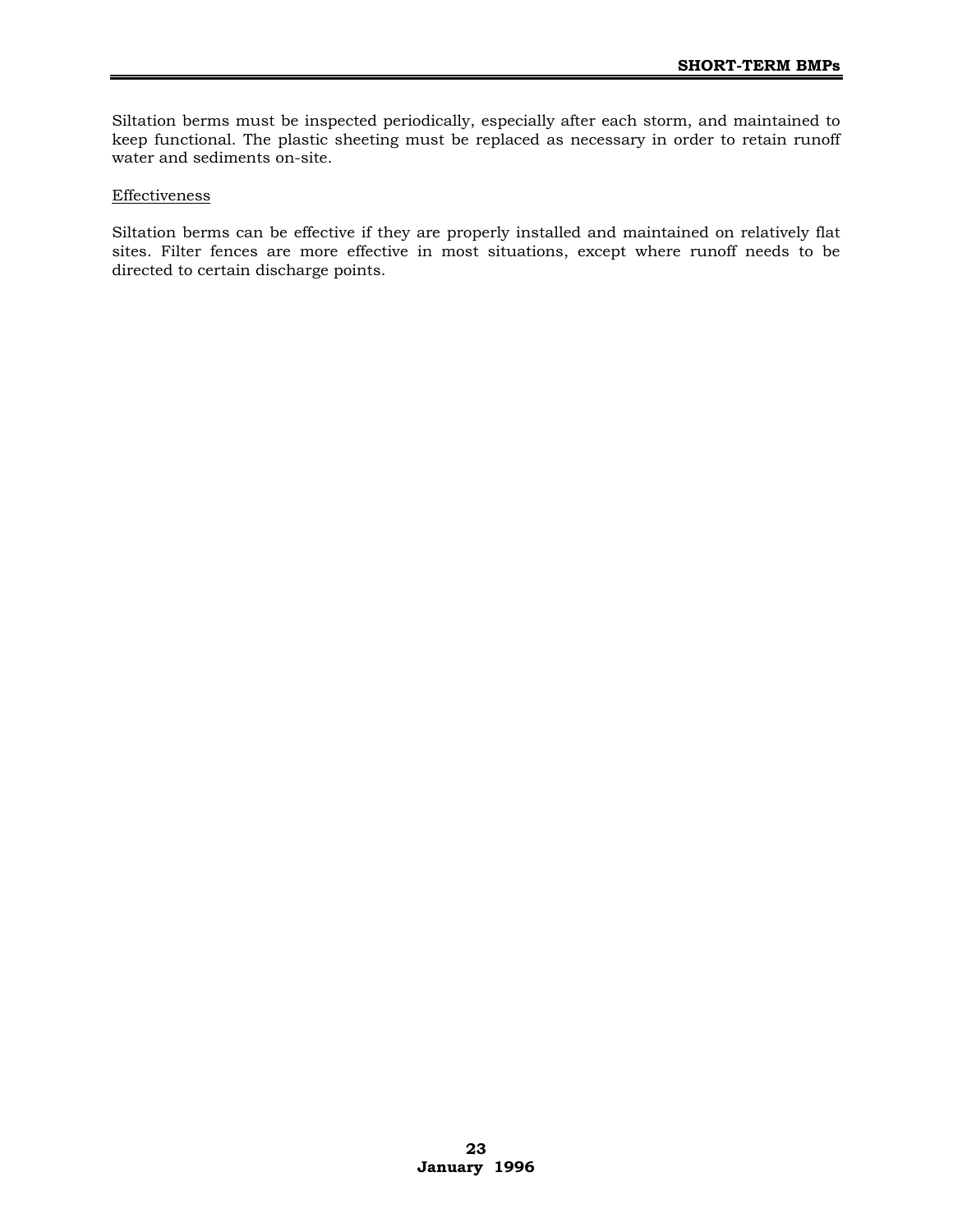Figure 3 - BMP 10 Siltation Berm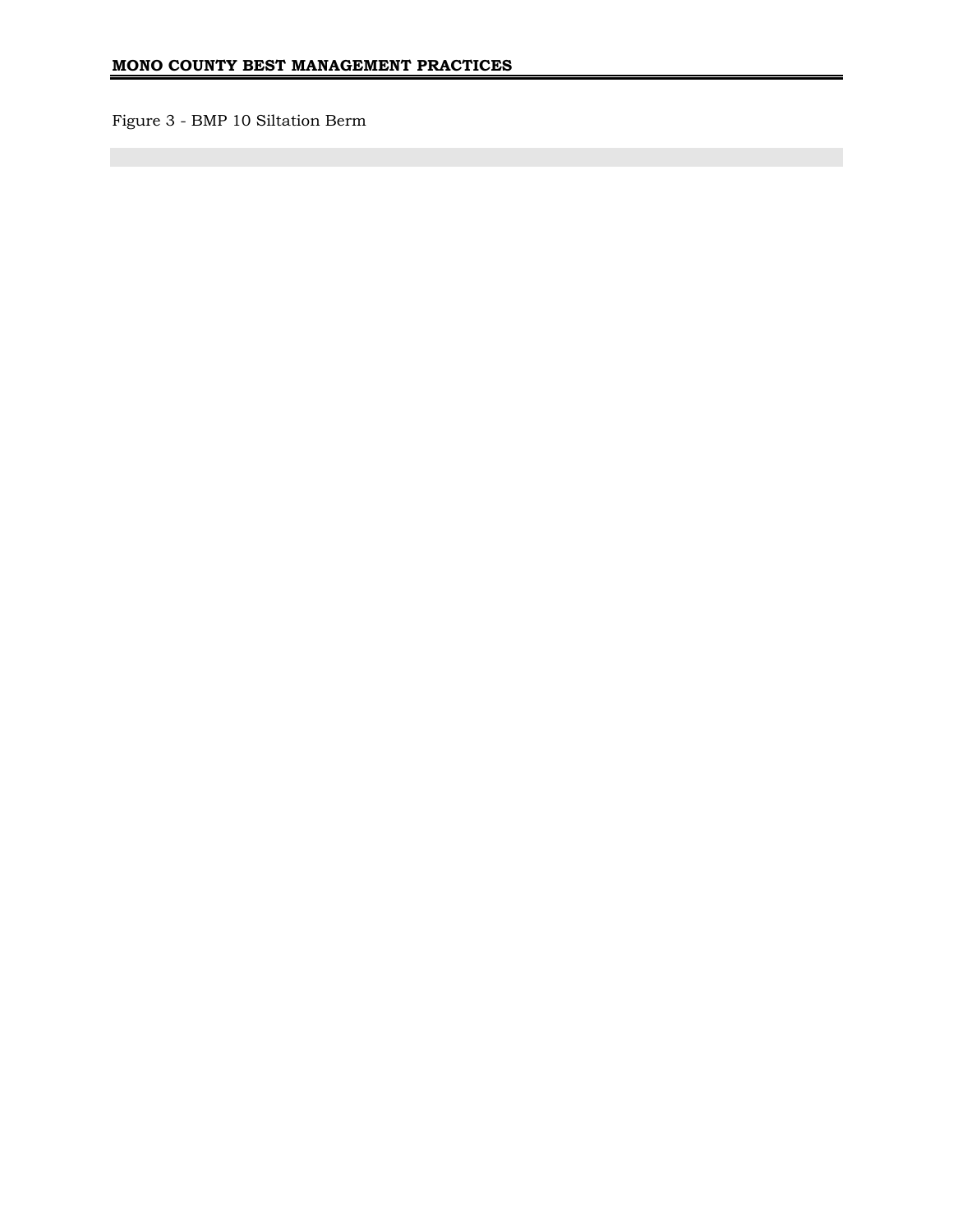#### **BMP11 STRAW MULCH**

## Definition

Straw mulch is used as a temporary mulch to protect bare or disturbed soil areas that have not been seeded. Straw mulch can also be considered as a temporary practice when used as a mulch for short-term vegetation, such as, grass seeding on a graded right-of-way. However, straw mulch is a permanent practice when used to help establish the long-term or permanent vegetation.

#### Purpose

To temporarily stabilize bare and disturbed soils, to protect the soil surface from raindrop impact, to increase infiltration, to conserve moisture, to prevent soil compaction or crusting, to decrease runoff, and to provide a mulch for short-term vegetation if seeded.

#### Applicability

Applicable to any site where soil has been disturbed and vegetation removed. These practices provide temporary protection until the permanent vegetation can be established. As a temporary practice, they are applicable only for relatively short periods of time or until the next seeding season has been reached.

#### Advantages

- 1. Prevents erosion from raindrop impact, runoff, and wind action.
- 2. Prevent the discharge of degraded runoff water from construction sites.
- 3. Enhance revegetation efforts, either temporary (short-term) or permanent (long-term).
- 4. Not toxic to vegetative growth.

#### Disadvantages

- 1. Increase construction costs.
- 2. Requires matting, crimping, punching, or other methods to hold it in place, especially on steep slopes.
- 3. Provides only short-term protection (one season or winter).
- 4. Weed growth is common.
- 5. Cleanup cost may be high if the mulch is applied during winds.
- 6. Cannot be blown as far as hydro mulch.

## Planning Criteria

Straw is an excellent mulch material, which because of its length and bulk, is highly effective in reducing the impact of raindrops and in moderating the microclimate of the soil surface. Straw mulch can be applied by hand on small sites and blown on by machine on large sites. Straw blowers have a range of about 50 feet. Some commercial models advertise a range up to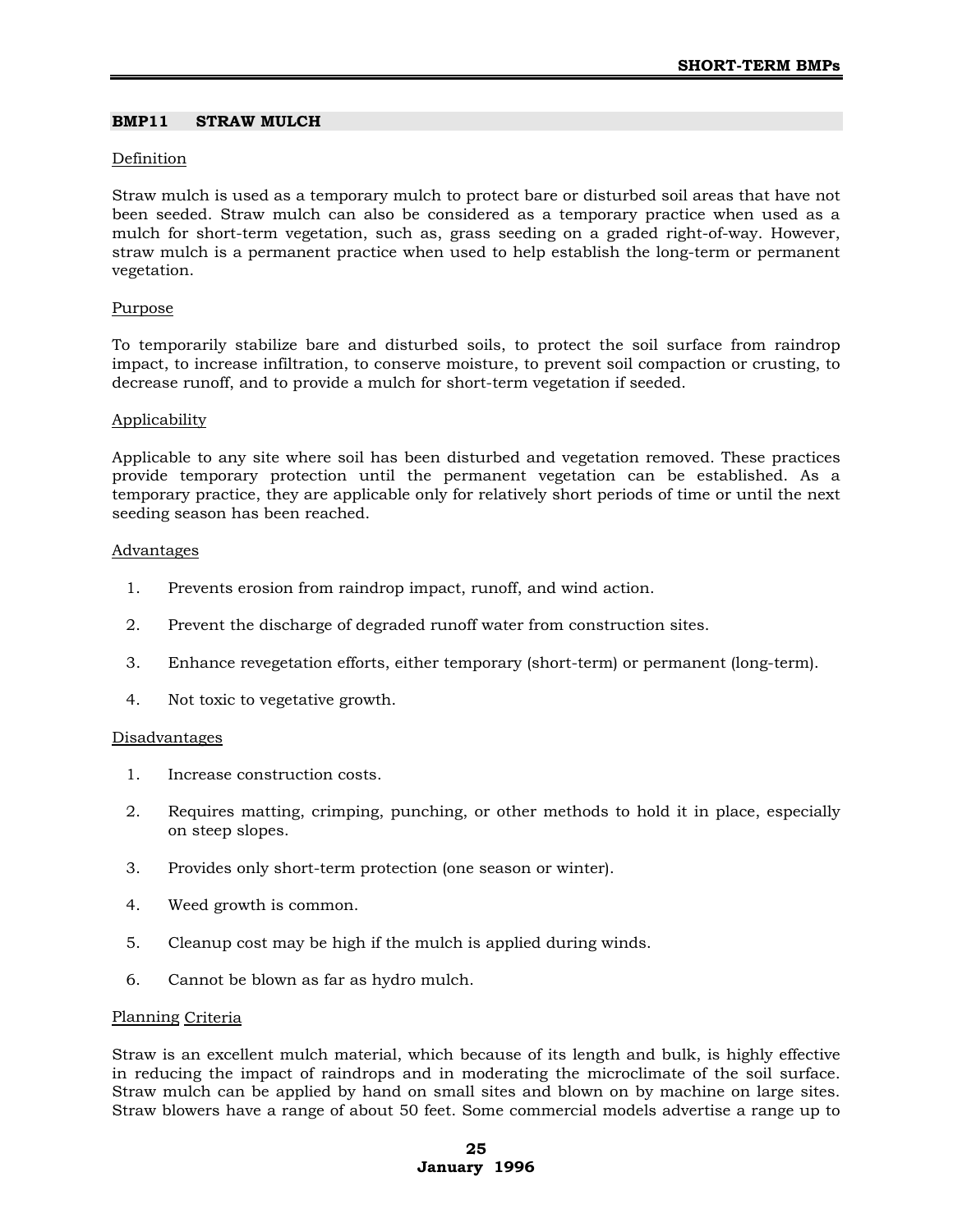85 feet and a capacity of 15 tons per hour. Straw mulch should cover the exposed area to a uniform depth. If the mulch is being used without seeding, then the depth can range from 2 to 4 inches. However, the mulch should not be applied more than 2 inches deep on seeded sites. If the straw is applied at rates higher than 3 tons per acre, the mulch may be too dense for seedlings to penetrate. Approximately one bale of straw covers 1000 square feet adequately. The soil surface should be barely visible through the straw mulch. Straw must be anchored to keep it from blowing away. Straw mulch is commonly anchored by: 1. Crimping, rolling, disking, or punching into the soil; 2. Covering with a netting; or 3. Spraying with a chemical or tackifer.

On small sites, where straw has been distributed by hand, it can be anchored by hand punching it into the soil every 1 to 2 feet with a dull, round-hosed shovel. A sharp shovel will merely cut the straw and not anchor it.

## Installation

- 1. Obtain clean wheat, barley, oat, or rice straw in order to prevent the spread of noxious weeds. Avoid moldy, compacted straw because it tends to clump and is not distributed evenly.
- 2. The straw shall be evenly distributed by hand or machine to the desired depth.
- 3. Anchor the mulch using an acceptable method. On areas adjacent to lakes, streams, or drainageways, netting is highly recommended in order to prevent any mulch material from entering the water. Straw can increase the BOD levels and upon decomposition, release some nutrients.
- 4. Straw must be anchored on slopes steeper than 2:1.

## Maintenance

If properly applied and anchored, little additional maintenance is required during the first few months. After high winds, mulched areas should be checked for adequate cover and remulched, if necessary.

## Effectiveness

Straw mulch is very effective if it is kept in place. Anchoring increases the costs, but it is necessary on steep slopes. Although jute matting over straw is very costly, it is one of the most effective treatments for critical areas.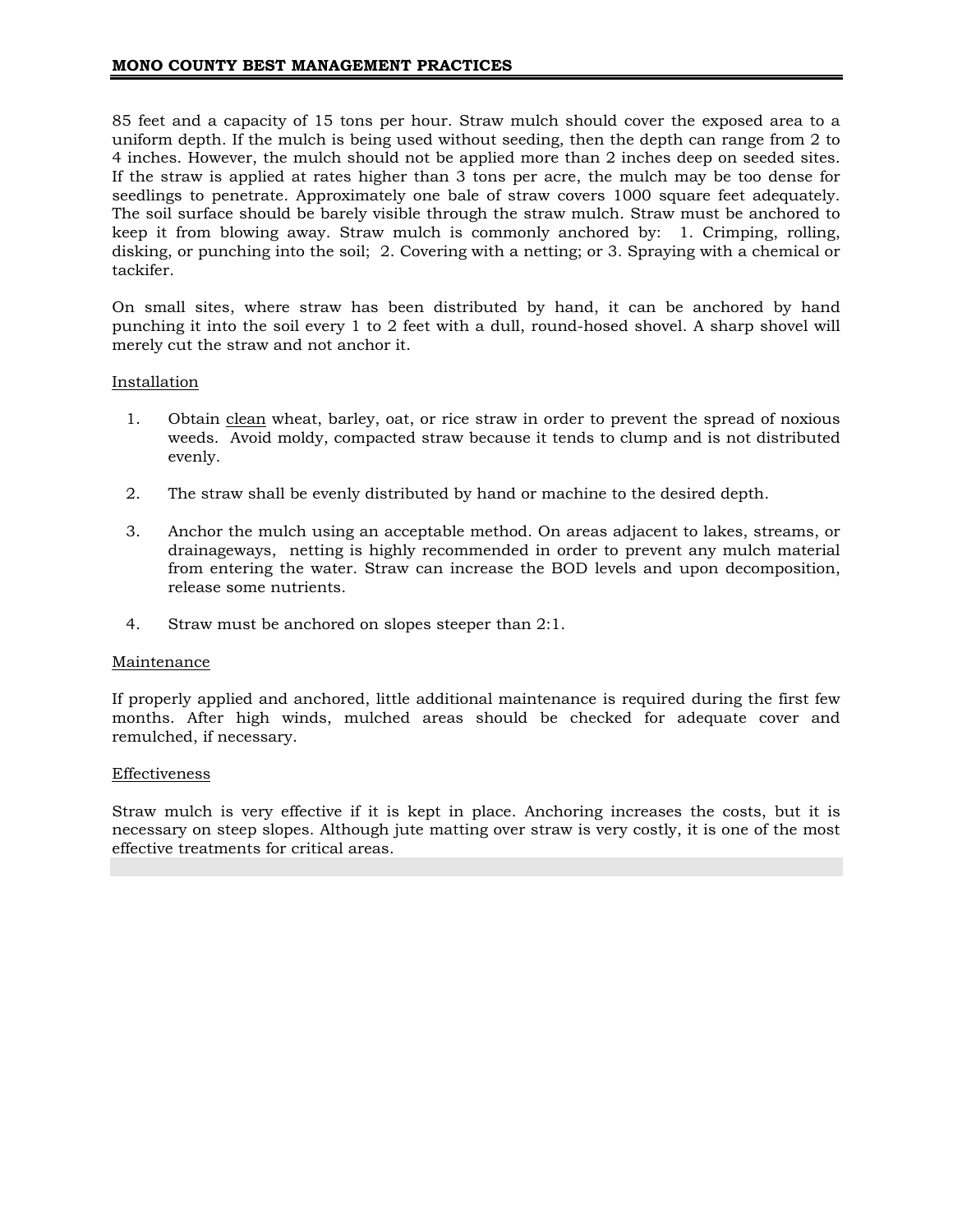## **BMP 12 HYDROMULCH**

#### Definition

Hydromulch is the combination of wood fiber and water and is applied hydraulically as a slurry.

#### Purpose

To temporarily stabilize bare and disturbed soils, to protect the soil surface from raindrop impact, and to provide a mulch for short-term vegetation if the areas was seeded.

#### Applicability

Applicable to any site where the soil has been disturbed and vegetation removed, however, the practice is only recommended for use on steep, inaccessible slopes, such as highway cut and fill slopes.

#### Advantages

- 1. Prevents erosion from raindrop impact, surface runoff, and wind action.
- 2. Can be applied on a windy day.
- 3. Can provide temporary protection on slopes greater than 50 percent.
- 4. Can be used as a carrier for straw mulch.

#### Disadvantages

- 1. Must be applied at a heavy rate in order to be effective as a mulch.
- 2. Provides only short-term protection.
- 3. Not cost-effective for small areas or small jobs.
- 4. Will not adhere well to steep slopes on decomposed granite soils.
- 5. Provides little protection over winter.

## Planning Criteria

Hydromulch consists basically of wood fiber and water. Wood fiber is a natural, short fiber product produced from clean wood chips. A nontoxic dye is used to color the mulch green in an effort to aid visual metering during its application. When sprayed on the surface of the soil, the fibers form an absorbent cover, allowing percolation of water. Although it can provide a complete ground cover, the short fibers do not provide enough mass to dissipate all of the energy from falling raindrops and flowing water.

## Installation

1. Wood fiber and water are agitated into a well mixed slurry. Wood fiber can be applied at rates of 1000-3000 pounds per acre. At rates of 2000 pounds per acre or less, the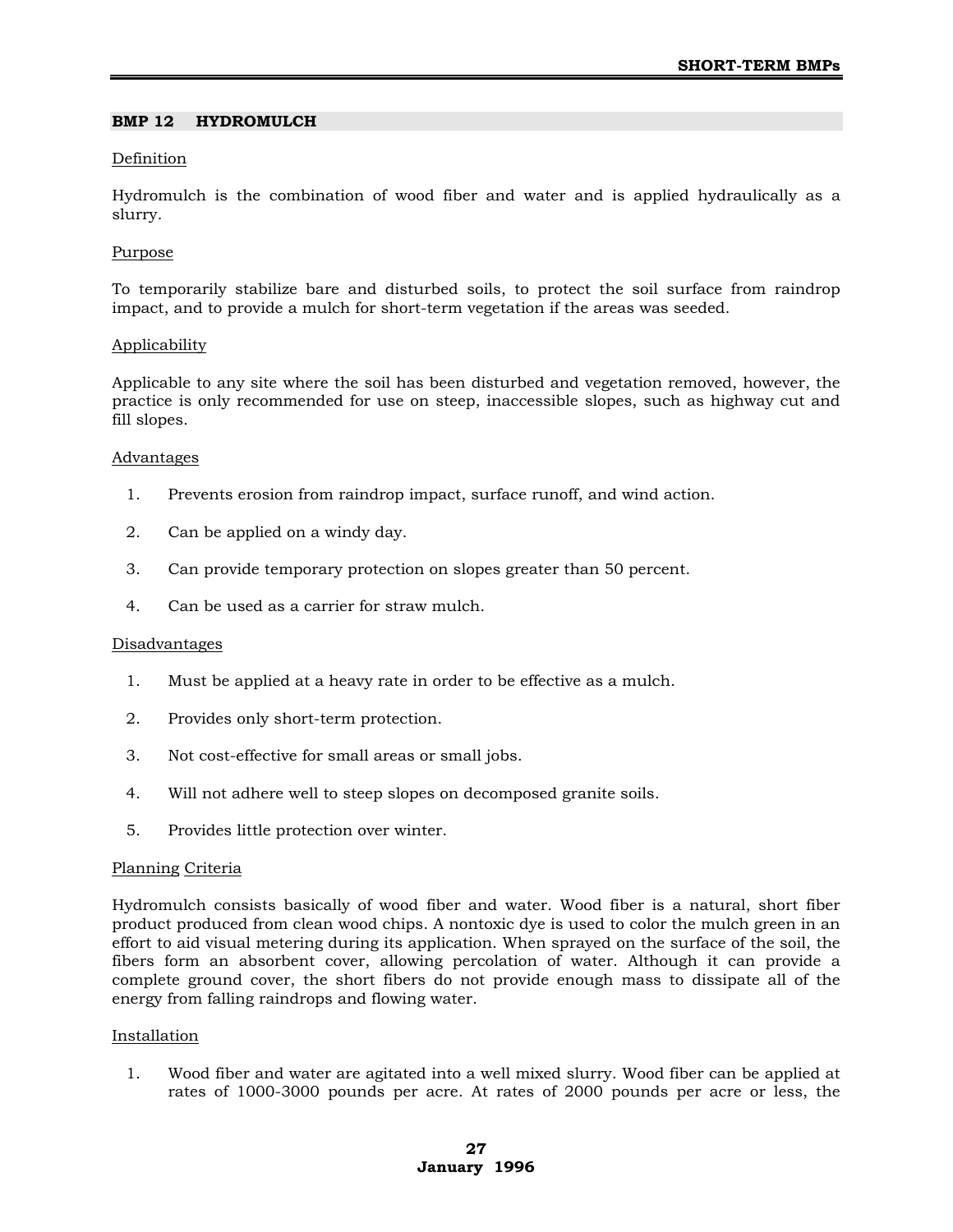mulch is not very effective. When used as a tackifer for straw mulch, it should be applied at a rate of 750 pounds per acre.

- 2. Fertilizer and/or tackifers can be introduced to the slurry before the wood fiber is added.
- 3. Never add seed to hydromulch.
- 4. The slurry is hydraulically sprayed onto the areas within 125 feet of a road. When a 100 foot hose is available, the range can be extended up to 200 feet.
- 5. Do not use on decomposed granite slopes over 30%.

## Maintenance

Hydromulched areas shall be inspected periodically for damage and remulched if necessary. Fencing or traffic barriers may be necessary to protect treated areas.

## Effectiveness

Hydromulch is not effective as a mulch. It is preferable to straw mulch only for limited applications. It can be used very effectively as a tackifer for straw mulch.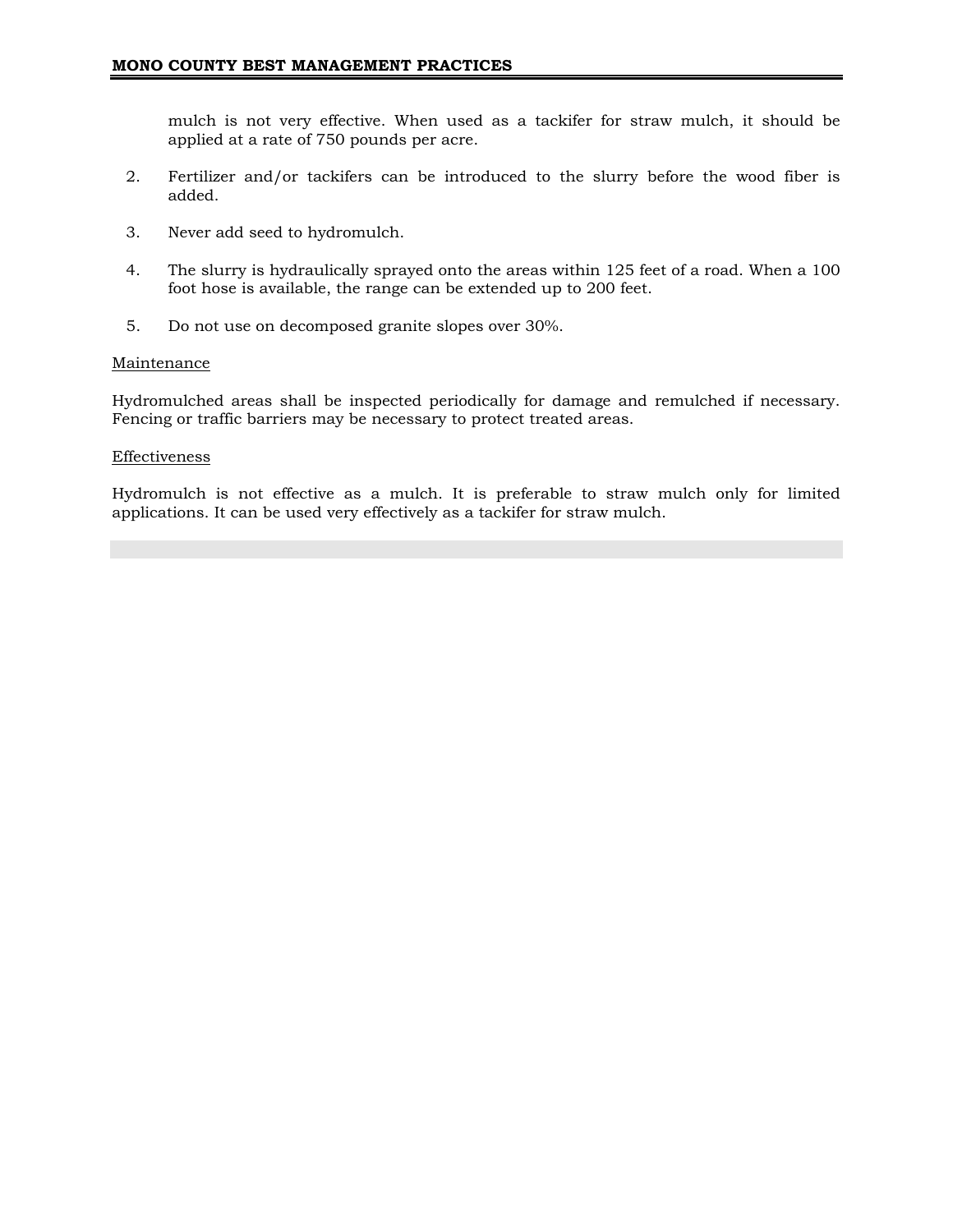#### **BMP l3 PLASTIC NETTING**

#### Definition

Plastic netting is used to hold mulch in place on steep slopes.

#### Purpose

To hold mulch in place on steep slopes and along drainageways and to help establish revegetation in critical areas. As a temporary mulching practice over straw, it stabilizes bare and disturbed soils, protects the soil surface from raindrop impact, increases infiltration, conserves moisture, prevents soil crusting or compaction, and reduces erosion caused by overland flow.

#### Applicability

Applicable to any sites where soil has been disturbed and vegetation removed. Plastic netting provides little soil stabilization by itself and should never be used alone. Plastic netting is used primarily to hold mulches in place on steep slopes. Applicable to long-term or short-term revegetation practices.

#### Advantages

- 1. Netting applied over straw mulch is one of the more effective soil stabilization practice on steep slopes in the County.
- 2. When used in combination with seeding and mulches, it is an effective way to help establish permanent vegetation on these steep slopes.
- 3. The cost of plastic netting is considerably less than jute netting.

#### Disadvantages

- 1. High cost of installation.
- 2. Cost of material.
- 3. Not as aesthetically pleasing as jute netting.

## Planning Criteria

Plastic netting is available in rolls which range in width from 4 to 15 feet and up to 2,500 feet in length. The material is rolled out up and down the slope, never along the contour. If placed along the contour, creeping snow loads will peel it off the slope. The netting is overlapped and stapled to the slopes to provide a uniform covering over the mulched and/or seeded area. Results in areas similar to Mono County indicate that plastic netting is most effective when applied over straw mulch and seed. Plastic netting is available in various colors which differ in their rate of deterioration due to ultra-violet radiation. The green netting which may be more aesthetically pleasing is designed to last about 2 years. However, due to the high elevations of Mono County, the green netting tends to start deteriorating after one season, and thus, is inadequate. Black plastic netting is longer lasting and recommended for use in the County.

## Installation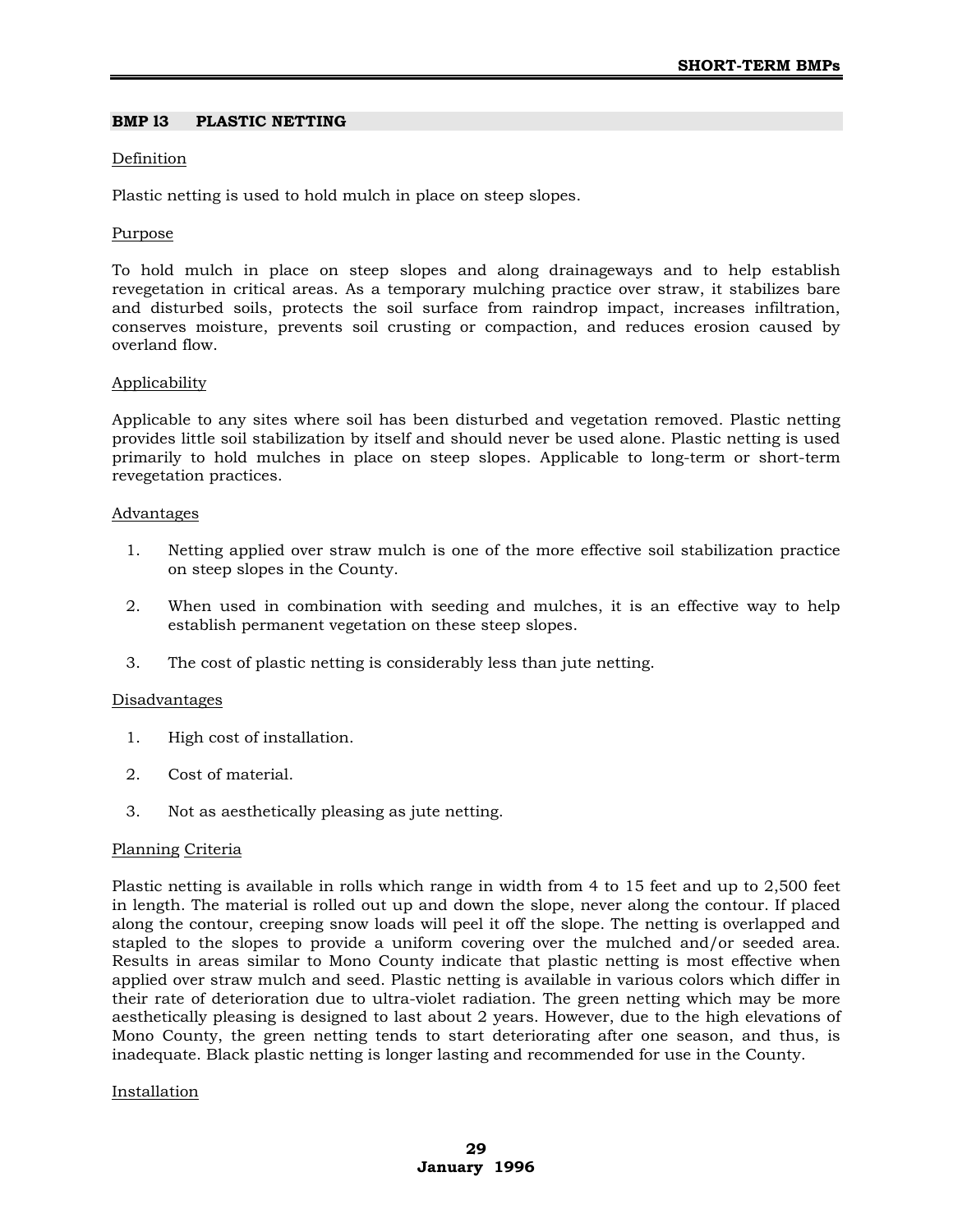- 1. Seed and mulch the disturbed area.
- 2. Starting above the mulched and/or seeded area, bury the top end of the netting in a trench at least 4 inches deep and 8 inches wide. The trench shall be backfilled and tamped.
- 3. The netting shall extend beyond the edge of the mulched and/or seeded area at least 1 foot on the sides and 3 feet on the top and bottom. Fasten with a row of staples 1 foot apart.
- 4. Roll out the netting up and down the slope and secure with staples. Wire staples of No. 11 gauge or heavier should be used. The "U" shaped staples shall be 6 to 10 inches long with a 1-inch crown. Use longer staples on loose or sandy soils.
- 5. Overlap the netting at least 4 inches on the sides and secure with staples 5 feet apart along the overlap.
- 6. Overlap lower end of uphill strip over downhill strip at least 1 foot and secure with staples 1 foot apart.
- 7. Continue adding strips of netting until entire mulched area is covered and secured with staples.
- 8. The netting shall be cut around big rocks or tucked in around smaller ones to prevent bridging.

## Maintenance

If the netting is properly installed, little maintenance is required. The areas shall be inspected periodically, especially late fall and early spring, for any damage. Repair and restaple netting if necessary.

## Effectiveness

Plastic netting is as effective as jute netting and because of its lower cost, it is more cost effective.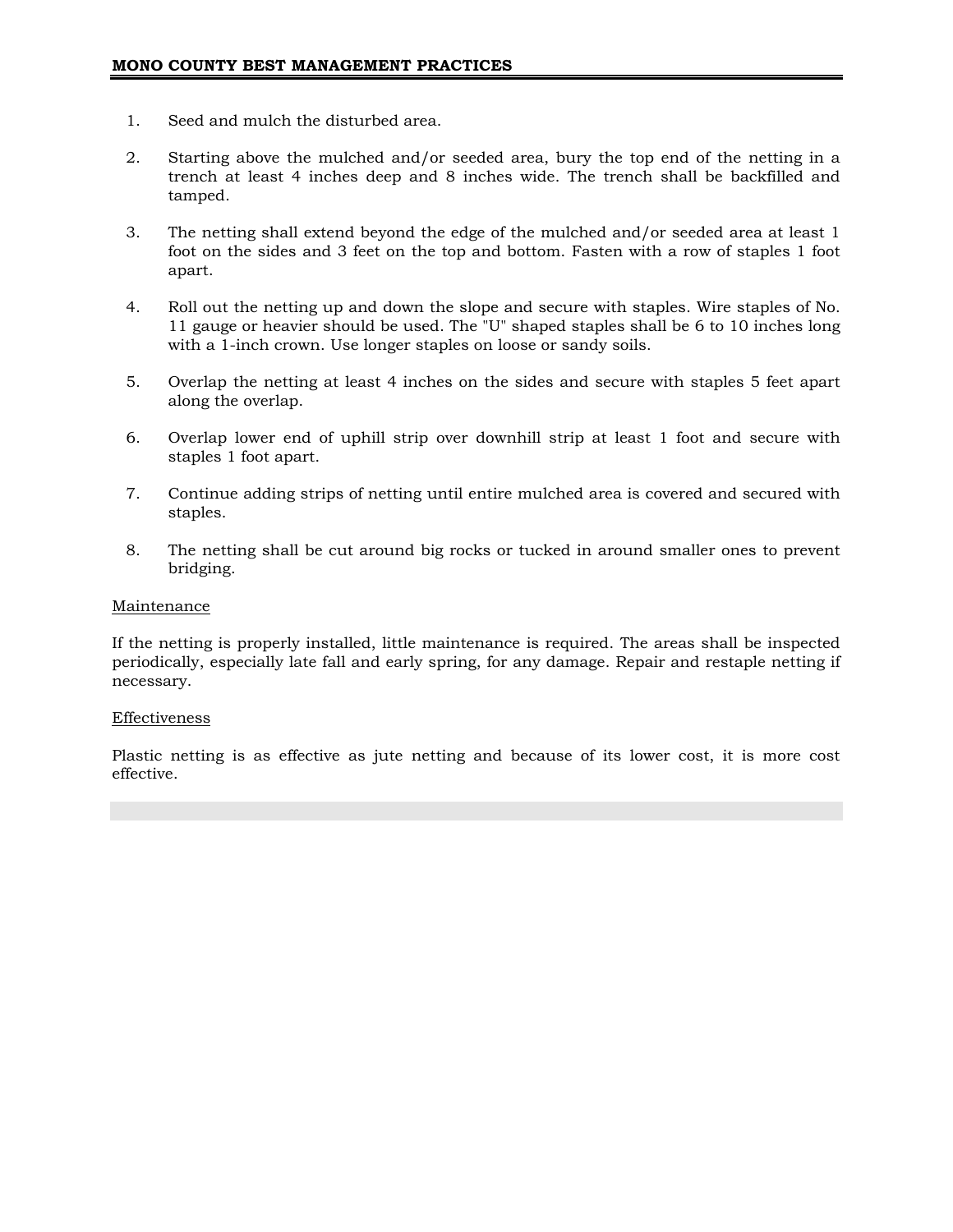## **BMP 14 EROSION CONTROL BLANKETS OR GEOTEXTILES**

## Definition

Erosion control blankets or geotextiles is a generic name given to support and filter fabrics that are placed in contact with the soil.

## Purpose

To provide a protective mulch on steep slopes or along drainageways and to help establish vegetation in critical areas. As a temporary mulching practice, it stabilizes bare and disturbed soils, protects the soil surface from raindrop impact, increases infiltration, conserves moisture, prevents soil crusting or compaction, and reduces erosion caused by overland flow. As a channel liner, it minimizes channel erosion by restraining the soils from movement while allowing free passage of water along the plane of the fabric.

## Applicability

Applicable to any area where soil has been disturbed and vegetation removed. Major alternative to jute netting and straw mulch. Can be utilized when it is cheaper or if installation is easier.

## Advantages

- 1. Combines two steps, mulch and netting, into one.
- 2. Cost competitive with jute and straw.
- 3. Easier installation on some sites, and thus, lower installation costs.
- 4. Can be used effectively as a channel liner.

## Disadvantages

- 1. Cost of materials and installation.
- 2. Plastic or wire netting may not be as aesthetically pleasing as jute netting.

## Planning Criteria

Blankets are available in various widths, usually 6 to 8 feet, depending on the manufacturer. The material comes in rolls, 50 to 100 feet in length. The blanket material is easily rolled out on graded surfaces and securely stapled to provide a uniform covering. The blankets can be used with permanent, long-term vegetation practices.

## Installation

- 1. Prepare and/or seed the disturbed area.
- 2. Starting above the disturbed area, bury the top end of the blanket in a trench at least 4 inches deep and 8 inches wide. The trench shall be backfilled and tamped.
- 3. The blanket material shall extend beyond the edge of the disturbed and/or seeded area at least 1 foot on the sides and 3 feet on the top and bottom. Fasten with staples 1 foot apart. Wire staples of No. 11 gauge or heavier should be used. The "U" shaped staples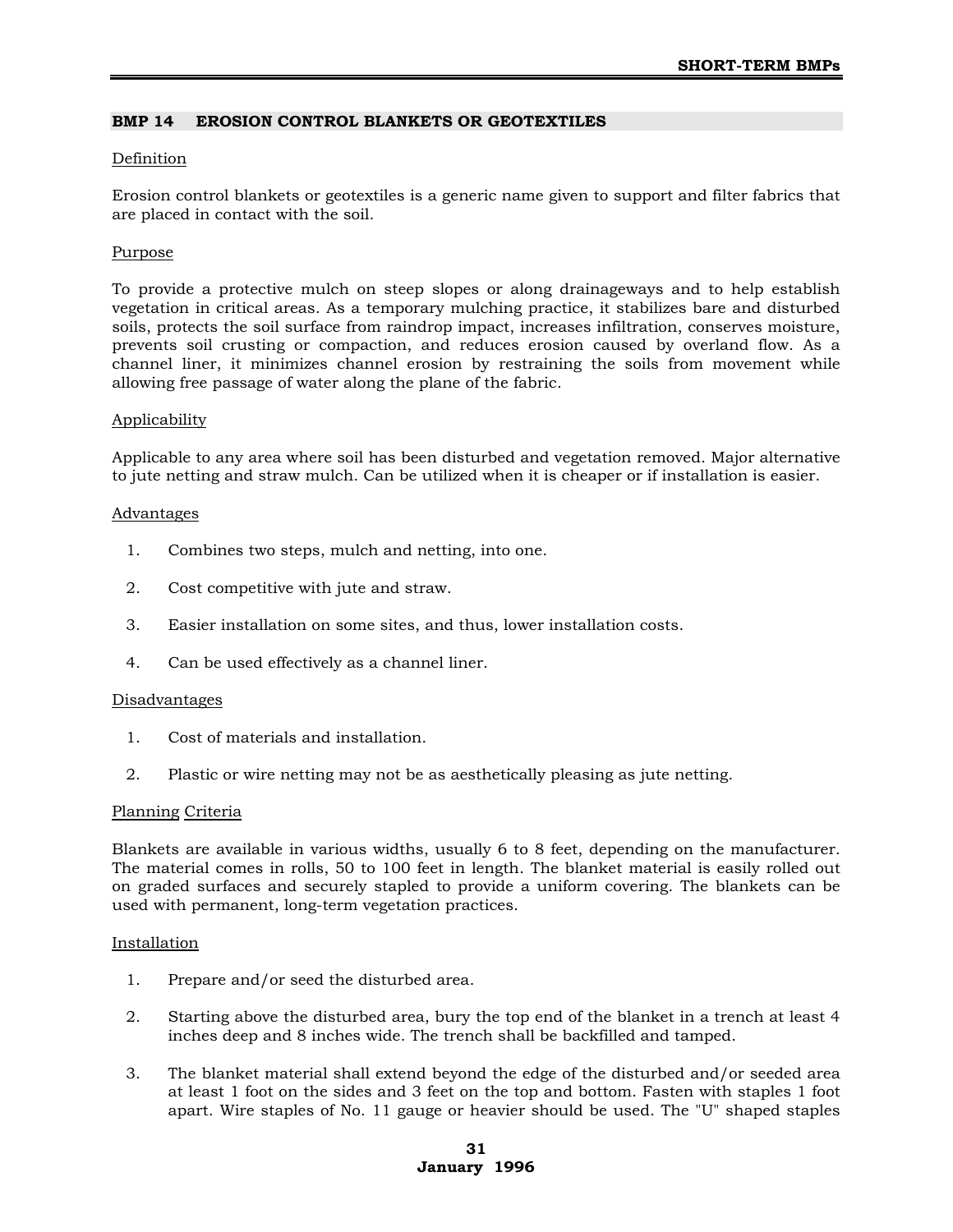shall be 6- to 10-inches long with a l-inch crown. Use longer staples on loose or sandy soils.

- 4. Roll out the blanket up and down the slope and secure with staples. Staples shall be applied at 2 foot intervals along the sides of the blanket and at 4 foot intervals along the center of the blanket.
- 5. Butt-join the blankets on the sides and ends and secure with staples.
- 6. The blanket shall be cut around big rocks or tucked in around smaller ones to prevent bridging and flows underneath the blankets.

## Maintenance

If the blankets are properly installed, little maintenance is required. The areas shall be inspected periodically, especially late fall and early spring, for any damage. Repair, replace, and restaple blankets if necessary.

#### Effectiveness

Erosion control blankets are very effective in providing soil protection and in aiding the establishment of vegetation. They can be as cost effective as jute and straw on steep slopes and more cost effective on graded construction sites because of easier installation.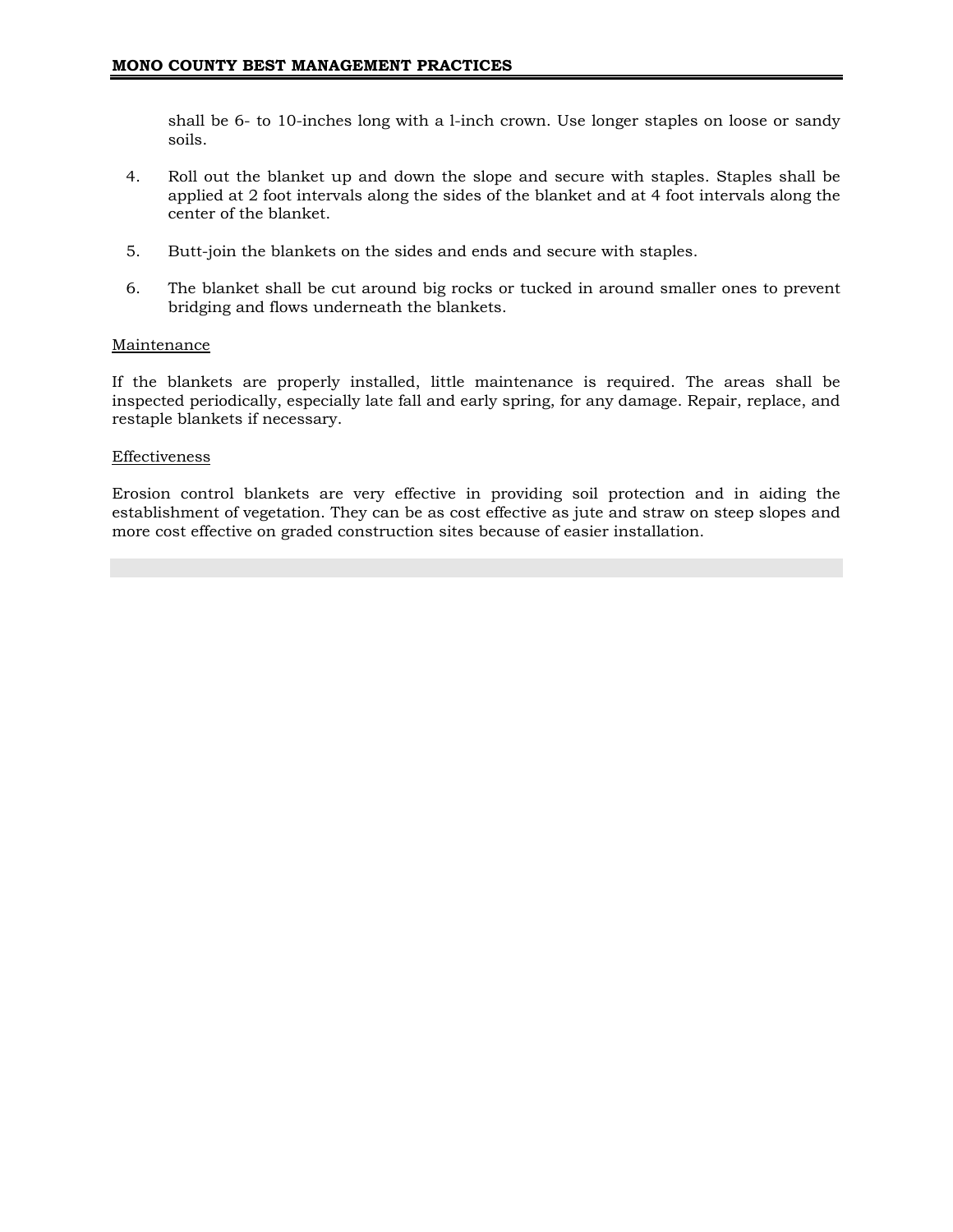## **BMP 15 DIVERSION SWALE**

#### Definition

A temporary ditch cut into the soil constructed immediately above new cut or fill slopes and installed with sufficient grade to divert runoff away from the erodible slopes.

#### Purpose

To intercept overland flow from upslope areas and divert it away from newly constructed, unstabilized, unprotected, or recently seeded slopes to a stable outlet.

#### Applicability

Applicable to all construction sites where disturbed and bare slopes can receive runoff from upslope areas.

#### Advantages

- 1. Prevent slope failures.
- 2. Prevents damage to adjacent property owners.
- 3. Prevents the degradation of water quality.
- 4. Increase potential infiltration.
- 5. Increase the time of concentration, and thus reduce the peaking of runoff.

#### Disadvantages

- 1. Concentrate the volume of runoff water.
- 2. Convert overland flow to channel flow.
- 3. May accumulate sediment and require cleanout.

## Planning Criteria

Slopes that are formed during cut and fill operations should be protected from storm water runoff by installing a dike, swale, or combination of both at the top of the slope to divert runoff away. A combination dike and swale is easily constructed by a single pass of a bulldozer or grader and compacted by a second pass of the tracks or wheels over the ridge.

The drainage area above the diversion should be less than 5 acres. The diversion structures should be installed during the grading season and remain in place until permanent BMPs are installed and/or the slopes are stabilized.

#### Installation

- 1. Construct a ditch immediately above the cut and fill slope. Swales should not be established on slopes greater than 15 percent.
- 2. Bottom width shall be at least 2 feet.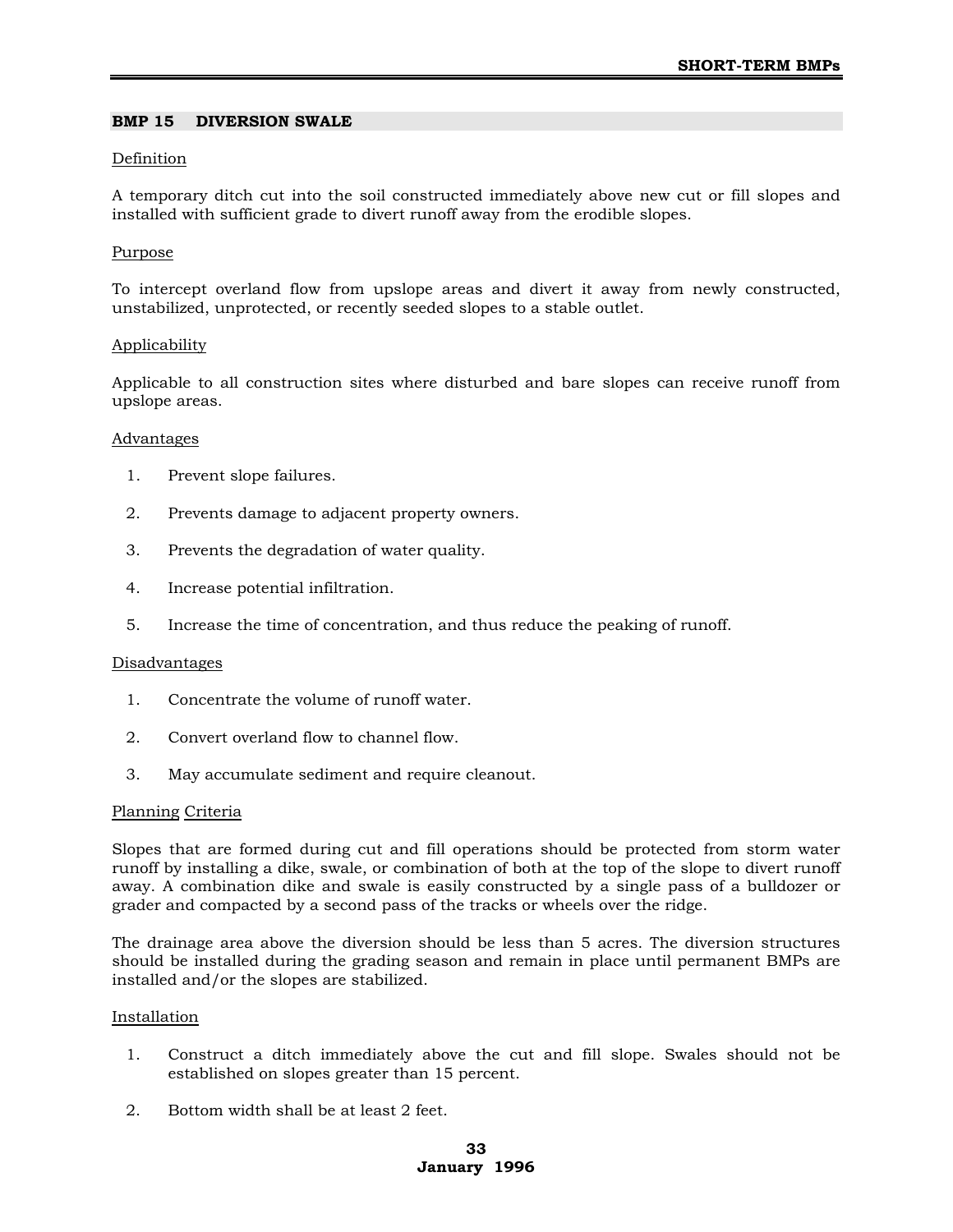- 3. Depth of the swale shall be at least 18 inches from the existing ground.
- 4. Side slopes shall be 2:1 or flatter.
- 5. Swale shall have sufficient grade (1-3 percent) in order to provide drainage to a stable outlet.
- 6. Diverted runoff from an undisturbed area can discharge directly to a stabilized area or into a grade stabilization structure.
- 7. Diverted runoff from a construction site must be conveyed to a sediment trap or sediment basin before being discharged.
- 8. Diverted runoff shall not overtop the swale.

#### Maintenance

Inspect periodically and maintain as required. Locate any areas where the runoff overtopped the swale and repair immediately. Any accumulated sediment should be cleaned out when deposits fill up approximately onehalf the depth of the swale.

#### Effectiveness

The diversion swales are only effective if they are properly installed and in accordance with the design criteria. If drainage areas above the diversion structures are larger than 5 acres, design must include runoff calculations and follow the specifications for permanent waterways. A larger cross section and a channel lining will be required to handle the larger flows. Swales are more effective than dikes because they tend to be more stable. The combination of swale with a dike on the downhill side is the most effective and cost effective where equipment access is not limited.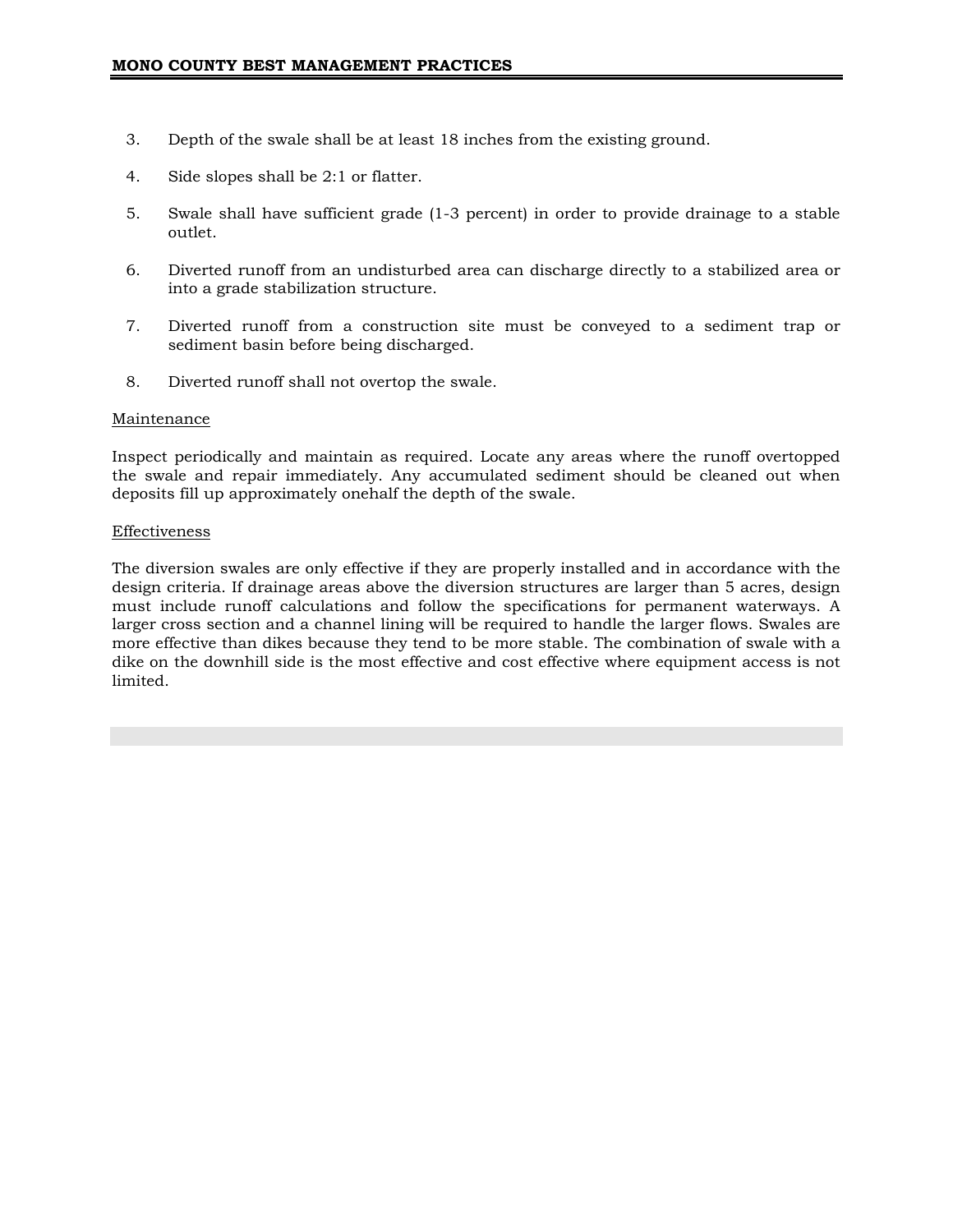## **BMP 16 PERIMETER SWALE**

## Definition

A temporary excavated ditch constructed along the perimeter of the construction site or disturbed area.

#### Purpose

To prevent off-site runoff from entering the disturbed area and to convey sediment laden runoff from on-site to a sediment trap or basin.

#### Applicability

Applicable to all construction sites where erodible soils can be exposed to runoff from upslope areas.

#### Advantages

- 1. Prevents damage to adjacent property owners.
- 2. Prevents the discharge of degraded runoff water from construction sites.

#### Disadvantages

- 1. Increase construction costs.
- 2. Require periodic maintenance and cleanout.
- 3. Concentrate the volume and velocity of runoff water.

## Planning Criteria

Diversion practices concentrate the volume of surface runoff, convert it to channel flow, and as a result, increase its velocity and erosive force. It is necessary to plan in advance for the release of runoff collected by perimeter dikes and swales. The diverted runoff from the undisturbed upland area can be discharged directly onto a stabilized area or into a grade stabilization structure. However, the diverted runoff from the construction site or disturbed area must be conveyed to a sediment trap or basin or to an area protected by a sediment.

## Installation

- 1. Excavate a ditch around the disturbed area. Swales should not be constructed on slopes greater than 15 percent.
- 2. Bottom width shall be at least 7 feet and should be level.
- 3. Depth shall be at least 1 foot.
- 4. Side slopes shall be 2:1 or flatter. The slopes need to be flat enough to allow construction traffic to cross if desired.
- 5. Swales shall have sufficient grade (1- to 3 percent) in order to provide drainage to a stable outlet.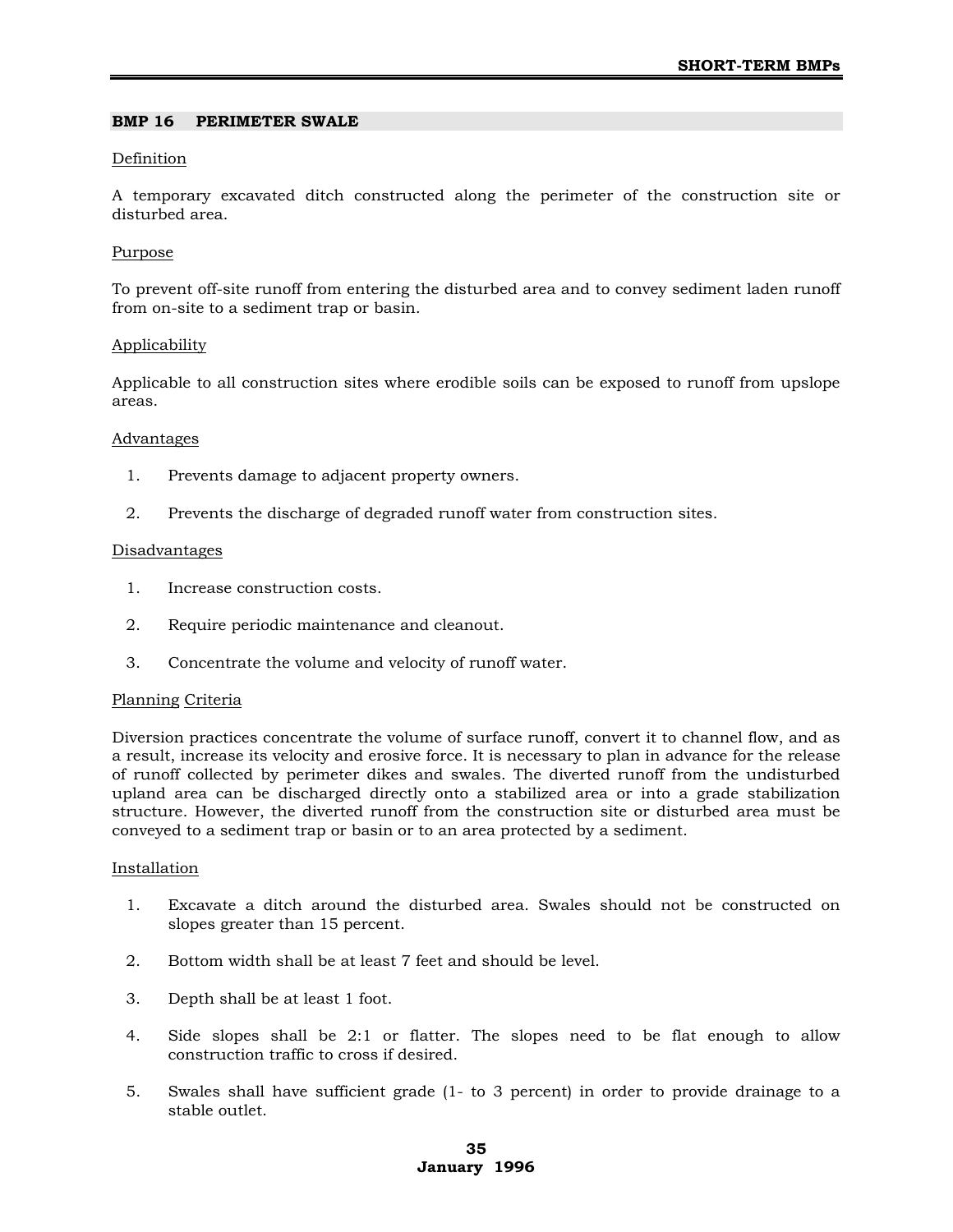- 6. Diverted runoff from an undisturbed area can discharge directly to a stabilized area or into a grade stabilization structure.
- 7. Diverted runoff from a construction site must be conveyed to a sediment trap or sediment basin before being discharged.
- 8. Diverted runoff shall not overtop the swale.

#### **Maintenance**

Inspect periodically and maintain as required. Locate any areas where the runoff overtopped the swale and repair immediately. Any accumulated sediment should be cleaned out when deposits fill up approximately onehalf the depth of the swale.

#### **Effectiveness**

The diversion swales are only effective if they are properly installed and in accordance with the design criteria. If drainage areas above the diversion structures are larger than 5 acres, design must include runoff calculations and follow the specifications for permanent waterways. A larger cross section and a channel lining will be required to handle the larger flows. Swales are more effective than dikes because they tend to be-more stable. The combination of swale with a dike on the downhill side is the most effective and cost effective where equipment access is not limited.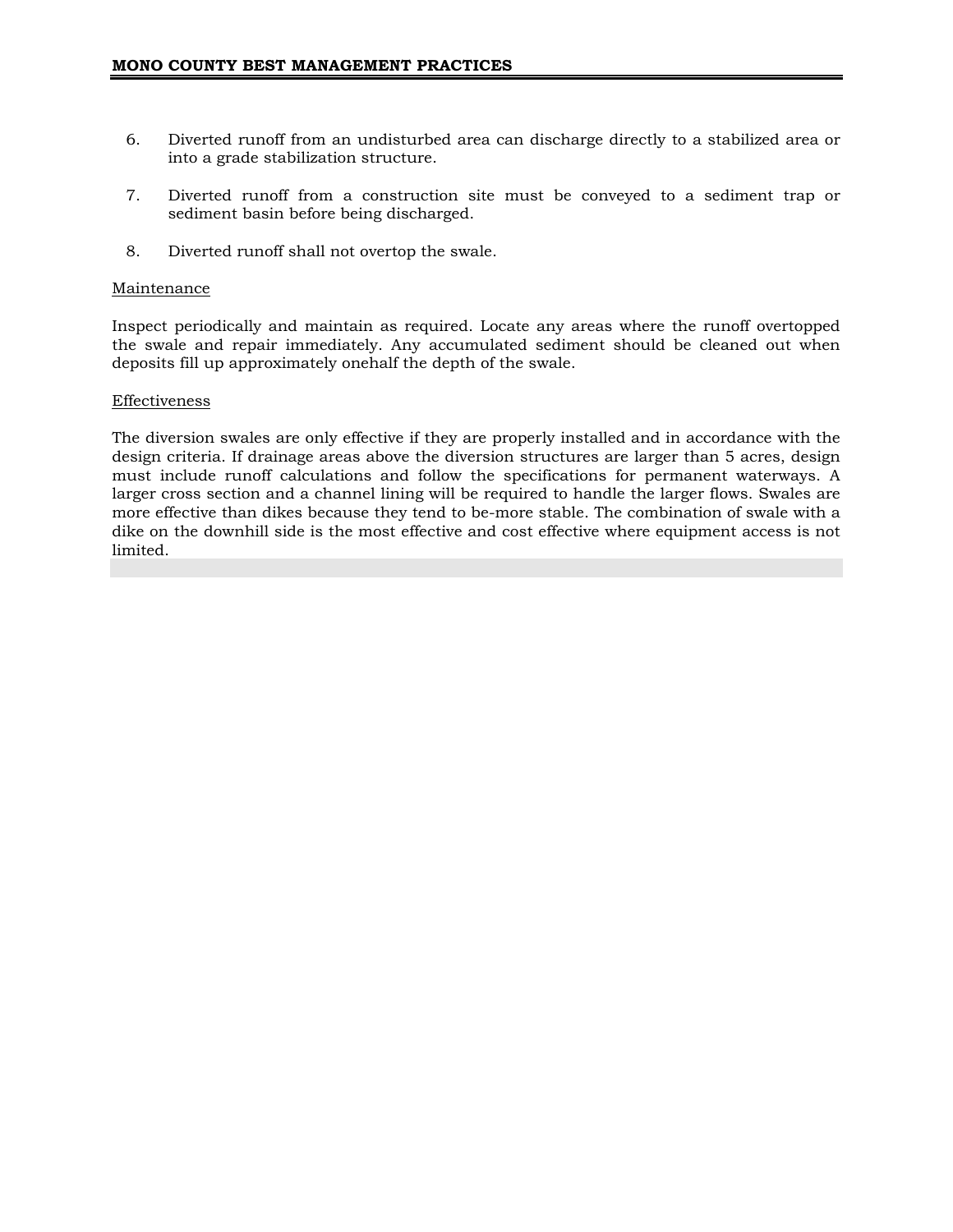## **BMP 17 INTERCEPTOR DIKE**

## Definition

A temporary ridge of compacted soil constructed across disturbed areas or graded rights-ofway.

## Purpose

To shorten the length of exposed slopes and reduce the erosion potential by intercepting runoff and diverting it to a sediment trap or basin.

## Applicability

Applicable to any construction site where it is necessary to intercept on-site runoff and divert it away from unstabilized areas.

## Advantages

- 1. Prevents damage to adjacent property owners.
- 2. Prevents the discharge of degraded runoff water from construction sites.

## Disadvantages

- 1. Increase construction costs.
- 2. Require periodic maintenance and cleanout.
- 3. Concentrate the volume and velocity of runoff water.

## Planning Criteria

Diversion practices concentrate the volume of surface runoff, convert it to channel flow, and as a result, increase its velocity and erosive force. It is necessary to plan in advance for the release of runoff collected by interceptor dikes and swales. The diverted runoff from the construction site or graded right-of-way must be conveyed to a sediment trap or basin or to an area protected by a sediment barrier. The drainage area should be less than 5 acres. The diversion structures should be installed during the grading season and remain in place until permanent BMPs are installed or the disturbed areas stabilized.

## Installation

- 1. Construct a ridge of compacted soil across the disturbed areas or graded right-of-way. On graded rights-of-way gravel or crushed aggregate.
- 2. Top width shall be at least 2 feet.
- 3. Height of the dike shall be at least 18 inches from the existing ground.
- 4. Side slopes shall be 2:1 or flatter.
- 5. Dike shall have sufficient grade (l to 3 percent) in order to provide drainage to a stable outlet.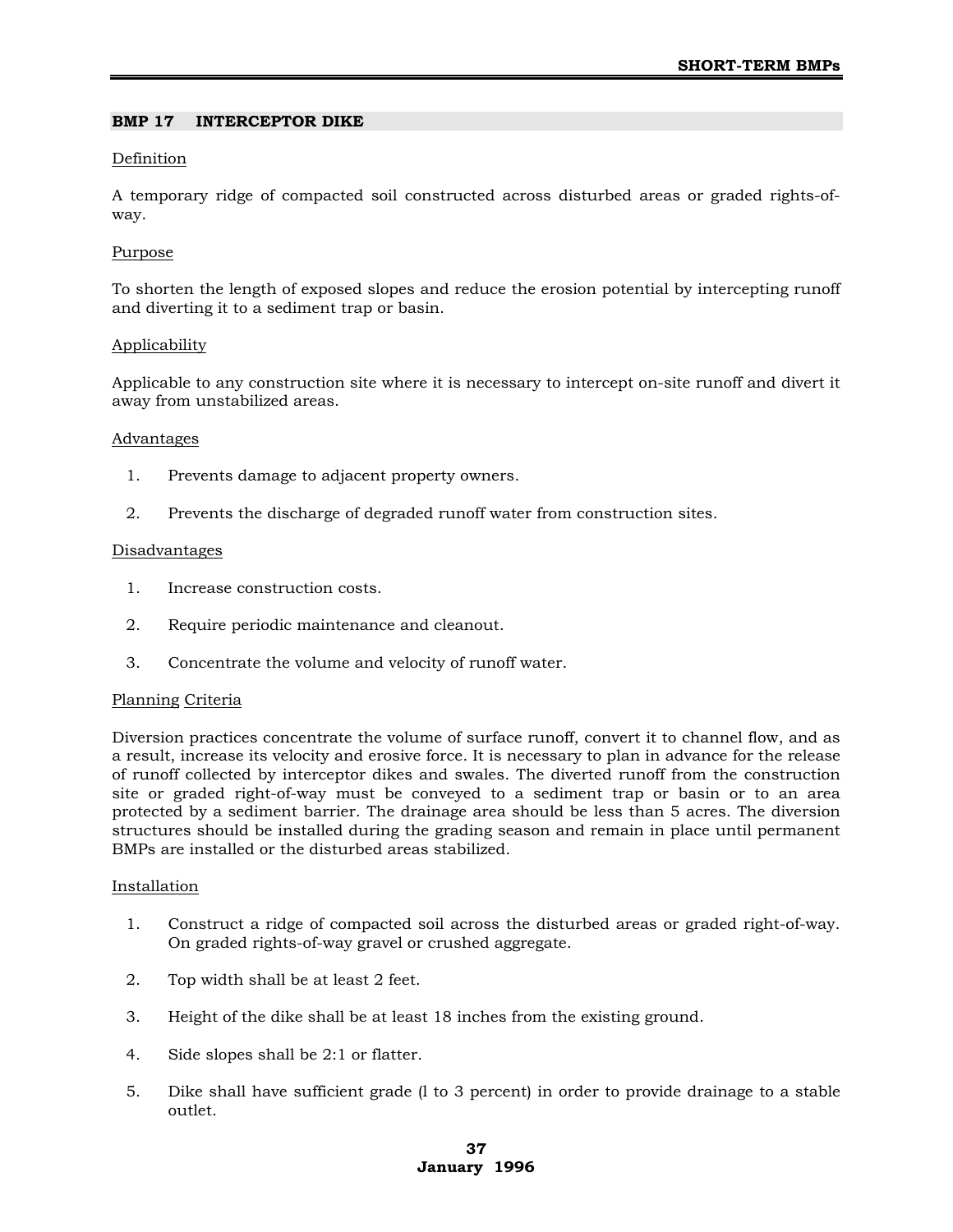- 6. Diverted runoff from a construction site must be conveyed to a sediment trap or sediment basin before being discharged.
- 7. All dikes shall be machine-compacted.
- 8. Diverted runoff shall not overtop the dike.

#### Maintenance

Inspect periodically and maintain as required. Locate any damaged areas after each storm and repair immediately. Any accumulated sediment should be cleaned out when deposits reach approximately one-half the height of the dike.

#### Effectiveness

The dikes are only effective if they are properly installed and in accordance with the design criteria. The dikes should not be used to divert channel flows.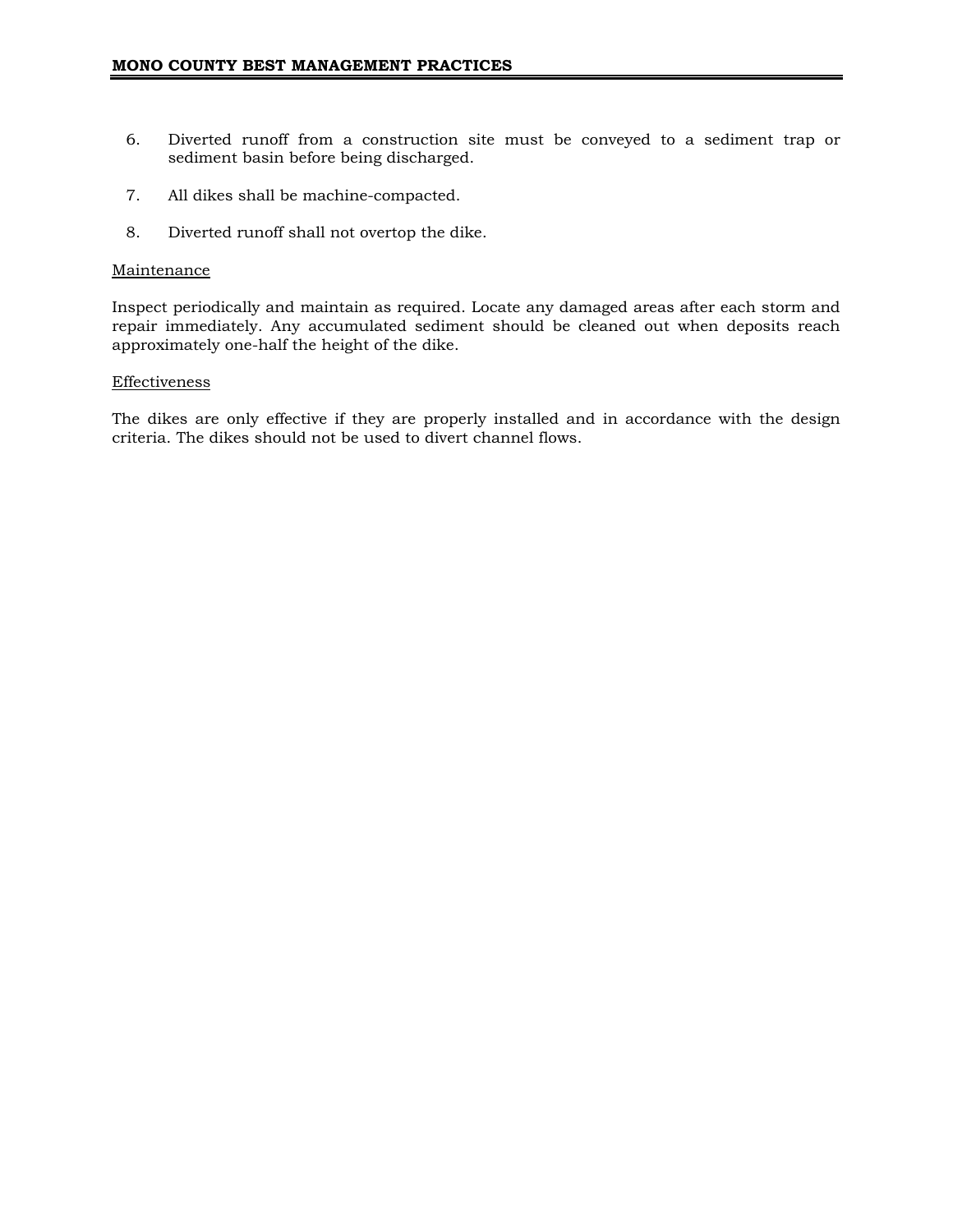# **III. LONG-TERM BMPS**

## **BMP 18 PIPE SLOPE DRAIN (PIPE DROP)**

## Definition

A rigid pipe, usually corrugated metal extending from the top to the bottom of a slope.

## Purpose

To temporarily convey runoff down a steep slope until permanent BMPs are installed and the slope stabilized. Pipe slope drains serve as outlets for diversion dikes and swales and interceptor dikes and swales.

## Applicability

Applicable to any construction site where runoff water can accumulate above critical areas, especially, cut or fill slopes, and must be conveyed down the slope without causing erosion.

## Advantages

- 1. To protect unstabilized areas from erosion by concentrated flows.
- 2. To prevent the discharge of degraded runoff water from construction sites.

## Disadvantages

- 1. Increase construction costs.
- 2. Require periodic checking and maintenance, especially after each storm.

## Planning Criteria

These structures are used to convey runoff down a slope and are usually used in combination with diversion structures. The pipe slope drains must have a capacity adequate to carry the design storm. It is very important that these pipes be installed properly, since failure can cause gully erosion. The pipes can be buried to prevent any movement on the slope, but this practice causes additional disturbance during installation and removal and, hence is not recommended. The inlet section must be securely entrenched. All connections must be watertight. Outlet protection is necessary. If the runoff is sediment-laden, a sediment trap must be installed below the outlet protection.

## Installation

- 1. The diameter shall be sufficient to convey runoff from the design storm.
- 2. The inlet structure shall be placed on undisturbed soil or well-compacted fill with a slope of 3 percent or greater.
- 3. The top of the inlet pipe must be at least 1 foot lower than the diversion dikes conveying water to the inlet.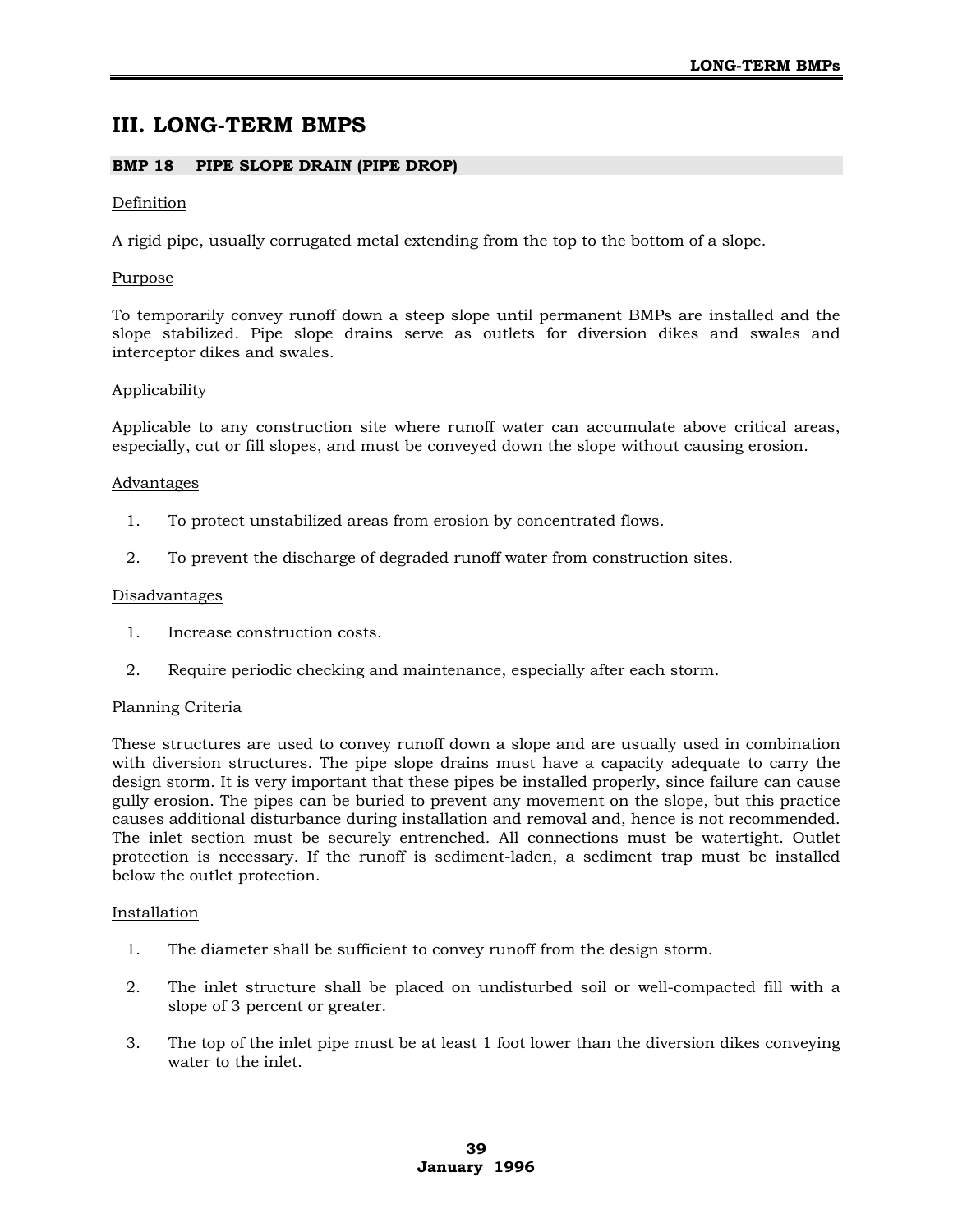- 4. The inlet structure and pipe slope drain shall be corrugated metal pipe of the same diameter and secured with metal strapping or watertight collars.
- 5. The pipe slope drain shall be anchored to the slope.
- 6. Discharge shall be to a stabilized outlet, such as, riprap apron or other energy dissipater.
- 7. Debris racks may be necessary to prevent clogging of the entrance.

#### Maintenance

Inspect for damage or clogging after each storm. The inlet structure should be checked for signs of undercutting of piping.

#### **Effectiveness**

The downdrains are only effective if they are properly installed and in accordance with the design criteria. Failures can occur at the inlet structure because fill material was not compacted sufficiently.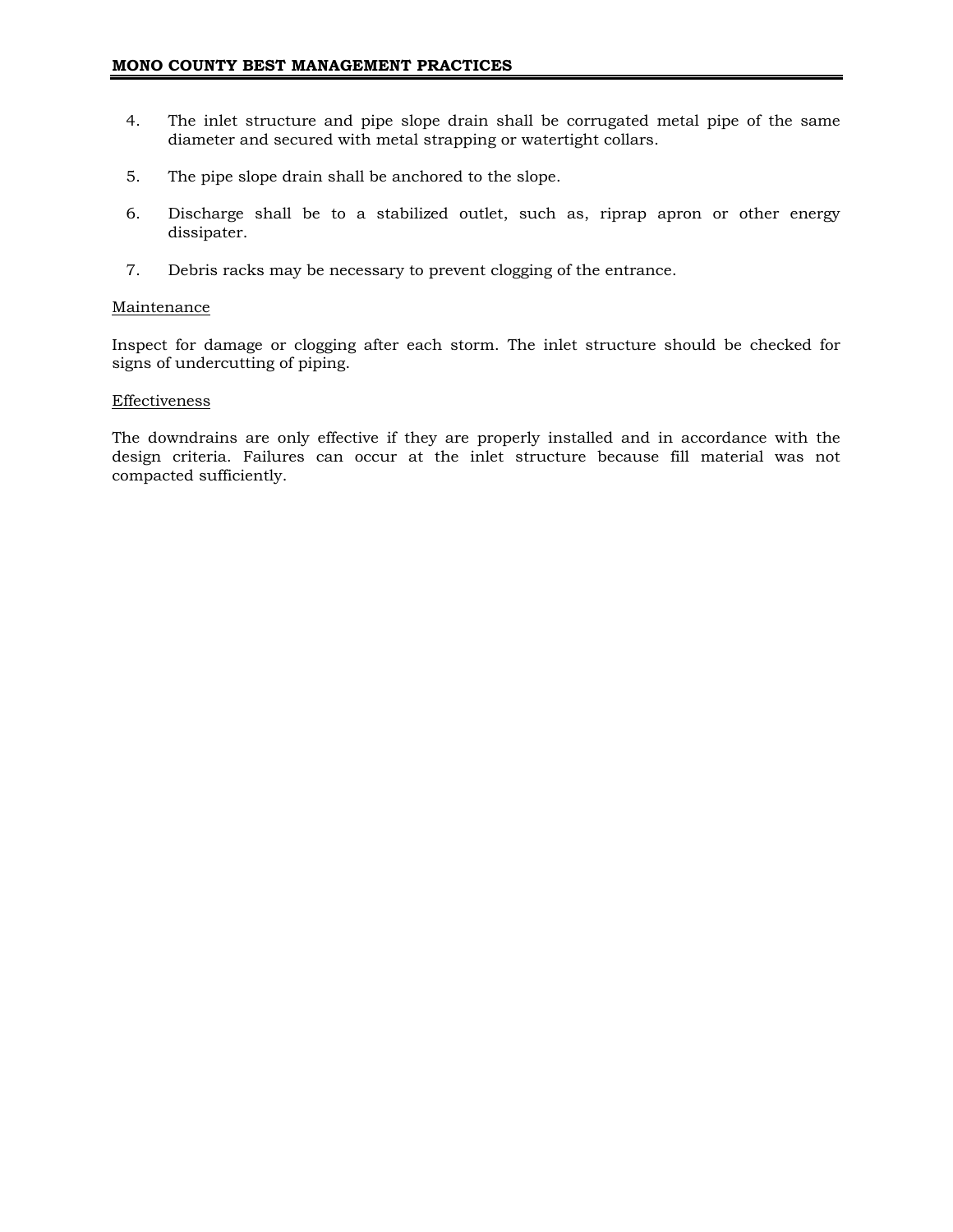Figure 4 - BMP18 Pipe Drop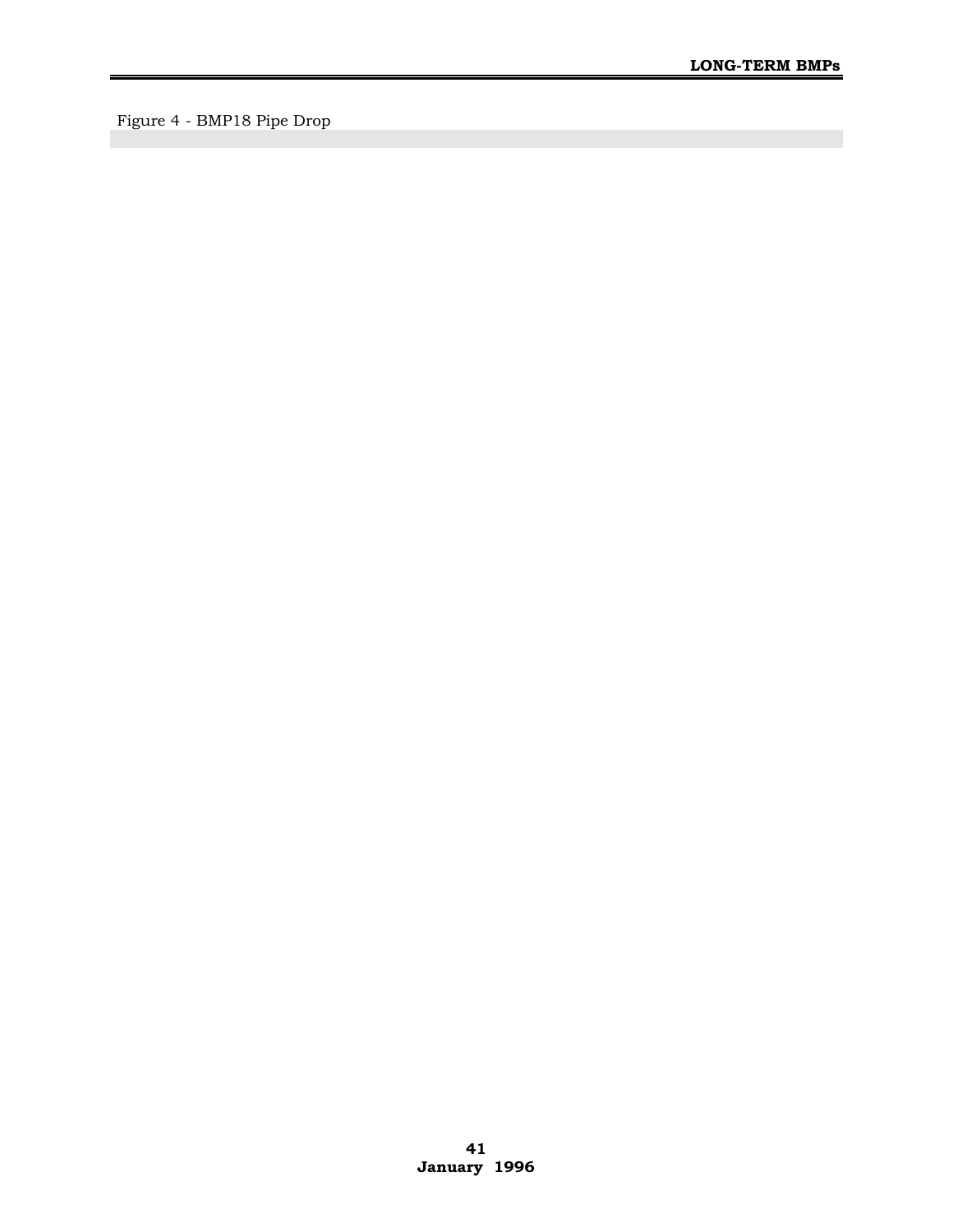## **BMP 19 SEDIMENT TRAP**

#### Definition

A sediment trap is a small temporary or permanent basin formed by an embankment and/or excavation designed to intercept the runoff from a drainage area of less than 5 acres.

#### Purpose

To intercept small quantities of sediment-laden runoff generated during construction activities and to trap and retain the sediment in order to protect streams, drainageways, storm drains, properties, and right-of-way from sedimentation.

## Applicability

Applicable to all construction or grading sites with a drainage area of less than 5 acres.

#### Advantages

- 1. If properly installed and maintained, sediment retention structures can prevent the discharge of degraded runoff water from construction sites.
- 2. Can remove the coarse sediment from runoff if the settling time is adequate.
- 3. Prevents sediment from reaching the public streets and storm drains.
- 4. Prevents sediment damage to adjacent property owners.
- 5. Sediment traps are smaller than basins, and thus, are much easier to install and more easily moved to keep up with grading activities.

## Disadvantages

- 1. Requires regular maintenance, removal of sediment after each storm, if the design capacity is to be maintained.
- 2. Increases construction costs.
- 3. Removes sediment after erosion has occurred and does not treat the problem at the source. Sediment has to be disposed of.
- 4. Traps are often not aesthetically pleasing and provide little flood control capacity.

## Planning Criteria

Sediment traps are designed in the same way as basins. The main difference is that traps are designed for drainage areas less than 5 acres whereas basins are for areas greater than 5 acres. The following planning criteria must be met.

1. The sediment trap should be located to obtain the maximum storage benefit from the terrain, for ease of cleanout of the trapped sediment, and to minimize interference with construction activities.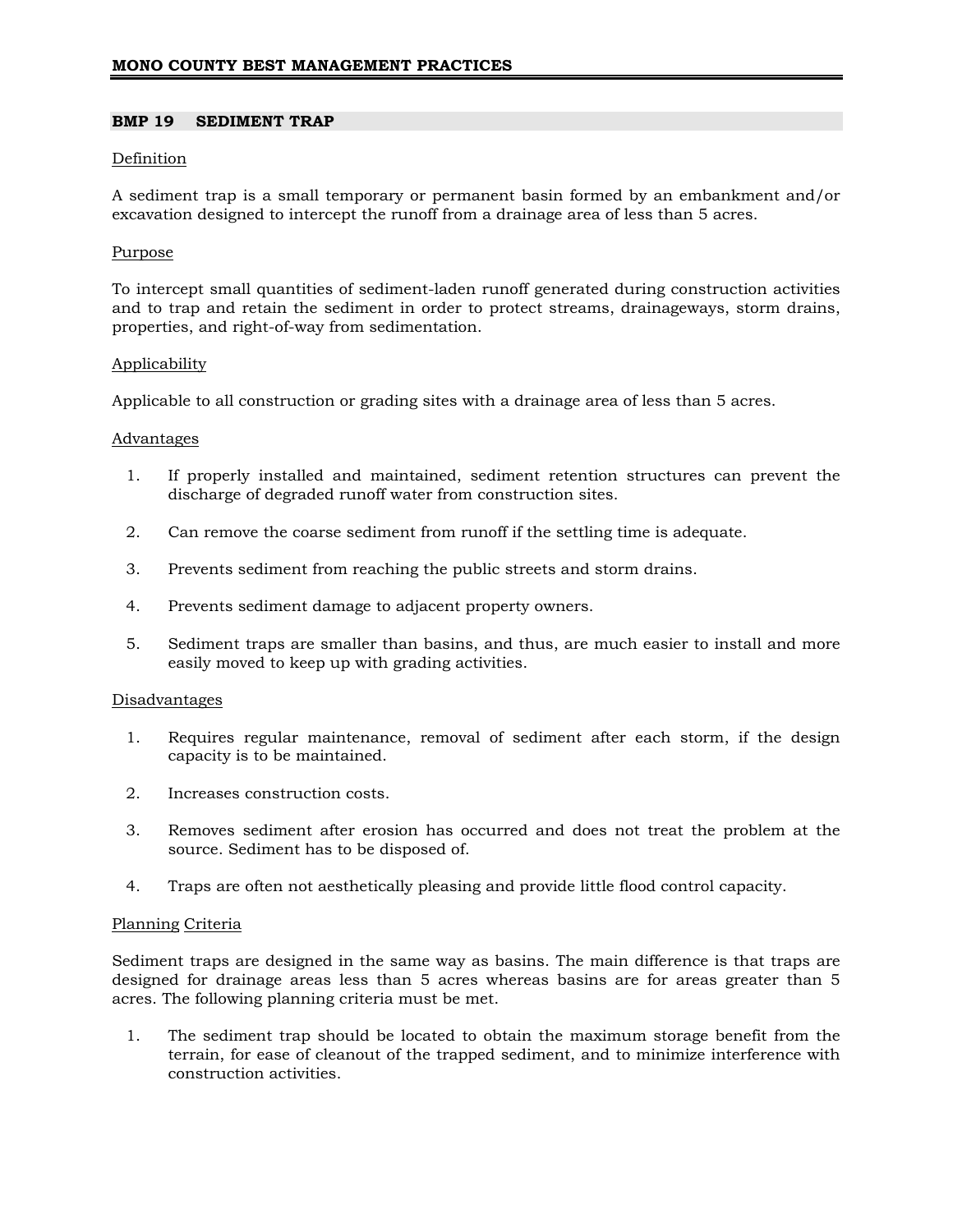- 2. The surface area of a sediment trap is measured at the elevation of the crest of the outlet. The design capacity can be expressed in square feet of surface area per acre of drainage. A rule of thumb is that there should be 263 sq. ft. of sediment trap surface area for each acre of drainage to a trap with a minimum trap depth of 2 feet. For deeper traps accommodating more sediment storage, the surface area requirement shall not be decreased.
- 3. Sediment shall be removed and the trap restored to its original dimensions when the sediment has accumulated to within one foot of the outlet elevation. Sediment removed from the trap shall be deposited in a suitable area and in such a manner that it will not erode.
- 4. All embankments for sediment traps shall not exceed 5 feet in height as measured at the low point of the original ground along the centerline of the embankment. The top width of the embankments shall be a minimum of 4 feet, and the side slopes shall be 2:1 or flatter. The embankment shall be compacted by traversing with equipment while it is being constructed. Equipment shall compact at least 90 percent of the surface area.
- 5. All excavation operations shall be carried out in such a manner that erosion and water pollution shall be minimal. Any excavated portion of the sediment trap shall have 2:1 or flatter slopes.
- 6. Outlets shall be designed, constructed and maintained in such a manner that settled sediment does not leave the trap and that erosion of the outlet does not occur. A trap may have several different outlets with each outlet conveying part of the flow.
- 7. If the sediment trap uses an earth outlet, the outlet width (feet) shall be equal to six times the drainage area (acres). If an embankment is used, the outlet crest shall be at least 1 foot below the top of the embankment. The outlet shall be free of any restriction to flow.
- 8. If the sediment trap uses a pipe outlet, the outlet pipe and riser shall be made of corrugated metal. The riser diameter shall be greater than or equal to the pipe diameter. The top of the embankment shall be at least  $1-1/2$  feet above the crest of the riser. At least the top two-thirds of the riser shall be perforated with l/2-inch diameter holes spaced 8 inches vertically and 10 to 12 inches horizontally. All pipe connections shall be watertight. Pipe diameter shall be sufficient to convey flow from the design storm.
- 9. If the sediment trap uses a crushed stone outlet, the outlet will be over a level stone section. The stone outlet for a sediment trap differs from that for a stone outlet structure because of the intentional ponding of water in the trap. To provide for a ponding area, a relatively impervious core, such as timber, concrete block or straw bales is placed in the stone. The core shall be covered by 6 inches of stone. The minimum length (feet) of a stone outlet shall be equal to six times the drainage area (acres). The crest of the outlet, at the top of the stone, shall be at least 1 foot below the top of the embankment. The crushed stone used in the outlet shall meet AASHTO M43, Size No. 2 or 24, or its equivalent such as MSHA No. 2. Gravel meeting the above gradation may be used if crushed stone is not available.
- 10. If the sediment trap uses a storm drain inlet as its outlet, the storm drain and inlet should be placed so as not to interfere with construction activities.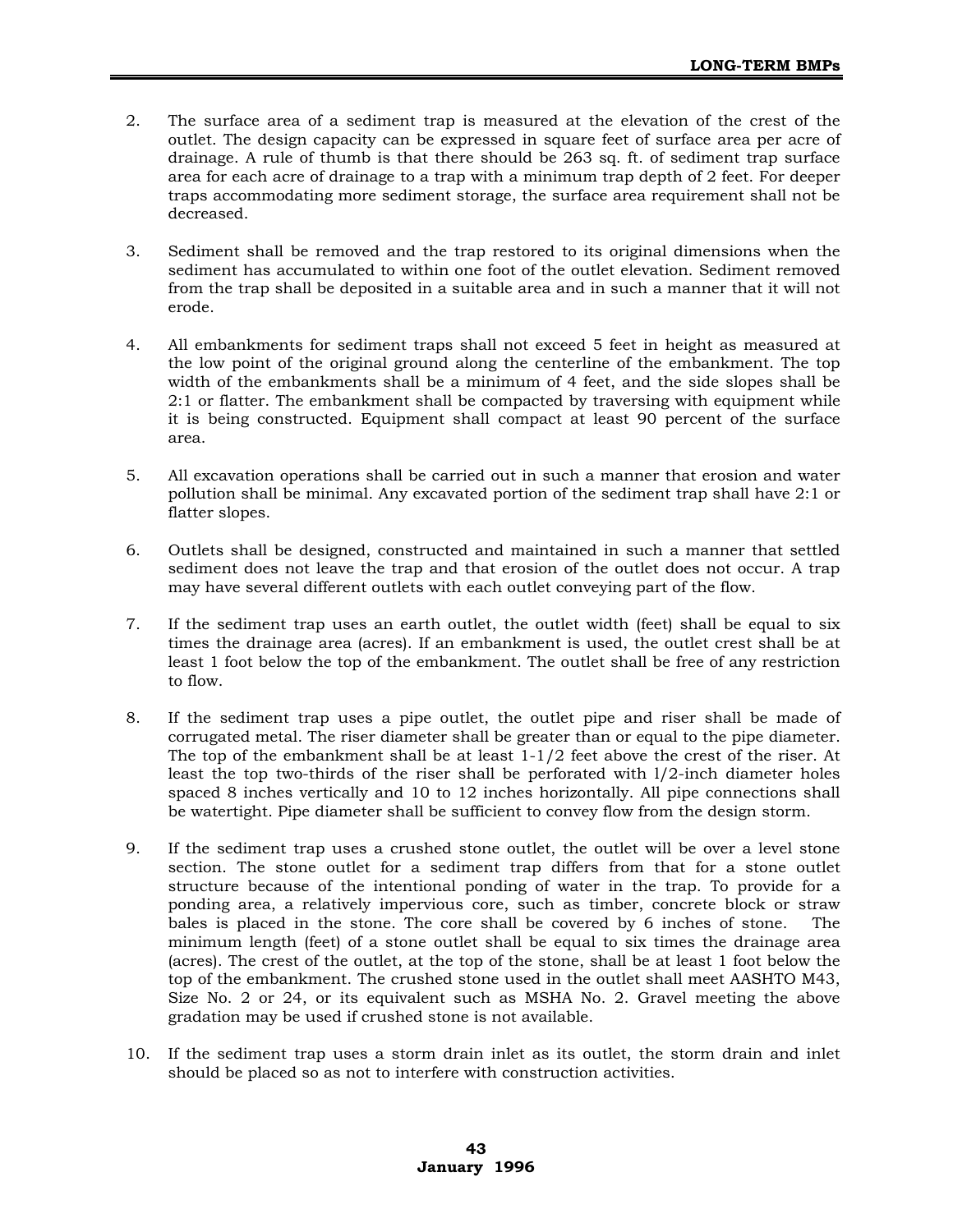#### Installation

Sediment traps can be constructed by excavating a depression in the ground or creating an impoundment with a barrier or low-head dam. Sediment traps should be installed outside the area being graded and should be built prior to the start of the grading activities or removal of vegetation. To minimize the area disturbed by them, sediment traps should be installed in natural depressions or in small swales or drainageways. The following steps must be followed during installation.

- 1. The area under the embankment shall be cleared, grubbed and stripped of any vegetation and root mat. The pool area shall be cleared.
- 2. The fill material for the embankment shall be free of roots or other woody vegetation as well as oversized stones, rocks, organic material or other objectionable material. The embankment shall be compacted by traversing with equipment while it is being constructed.
- 3. Sediment shall be removed and the trap restored to its original dimensions when the sediment has accumulated to within one foot of the outlet elevation. Removed sediment shall be deposited in a suitable area and in such a manner that it will not erode.
- 4. Construction operations shall be carried out in such a manner that erosion and water pollution are minimized.
- 5. The structure shall be removed and the area stabilized when the remaining drainage area has been properly stabilized.
- 6. All cut-and-fill slopes shall be 2:1 or flatter.
- 7. When a riser is used, all pipe joints shall be watertight.
- 8. When a riser is used, at least the top two-thirds of the riser shall be perforated with l/2 inch diameter holes spaced 8 inches vertically and lO to 12 inches horizontally.
- 9. When a pipe outlet is used, fill material around the pipe spillway shall be handcompacted in 4-inch layers. A minimum of l.5 feet of hand compacted backfill shall be placed over the pipe spillway. At least 2 feet of backfill shall be placed if construction equipment will cross over the pipe spillway.
- 10. When an earth or stone outlet is used, outlet crest elevation shall be at least 1 foot below the top of the embankment. Pipe outlets shall be at least 1.5 feet below the top of the embankment.
- 11. When a crushed stone outlet is used, the crushed stone used in the outlet shall meet AASHTO M43, size No. 2 or 24, or its equivalent such as MSHA No. 2. Gravel meeting the above gradation may be used if crushed stone is not available.

## Maintenance

Sediment traps must be inspected after each storm. Sediment must be removed each time the design capacity has been reduced by the trapped sediment. The ideal sediment trap should be designed to store one season's yield. However, most traps do not provide a season's storage capacity and periodic cleaning is required.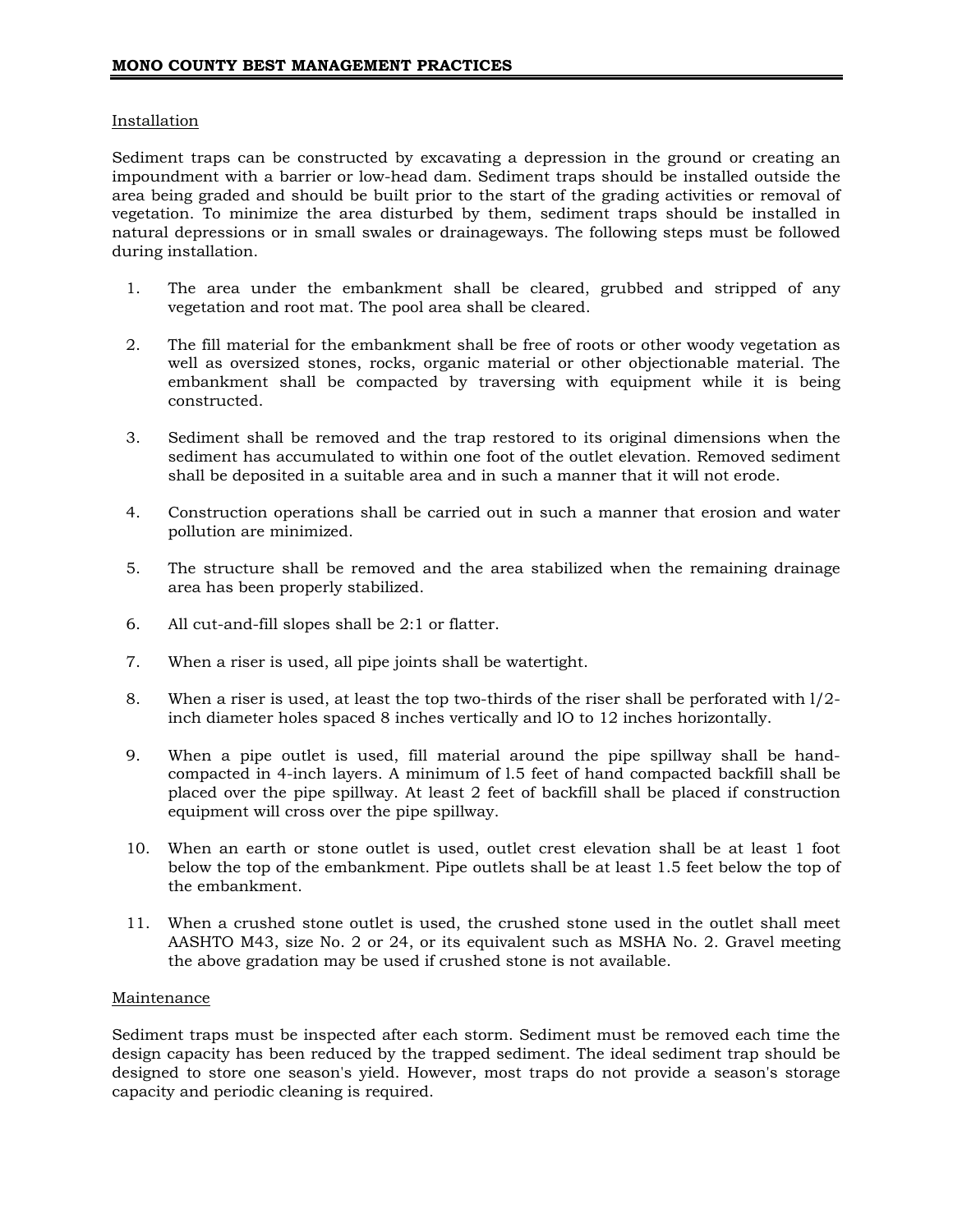## **Effectiveness**

When properly designed, constructed, and maintained, temporary sediment retention structures are very effective in removing a significant quantity of both fine and coarse textured sediment from storm runoff. Sediment traps are only effective in coarse sediment removal. The efficiency of sediment trapping is dependent upon the soil type. Fine textured soils, such as clays, do not settle out easily once they are suspended in water and thus, require large basins. Because of cost, space limitations on construction sites and in developed areas, it is usually not feasible to construct a structure with a 100 percent trapping efficiency. Thus, sediment retention structures are typically designed with a removal efficiency of 50 to 75 percent.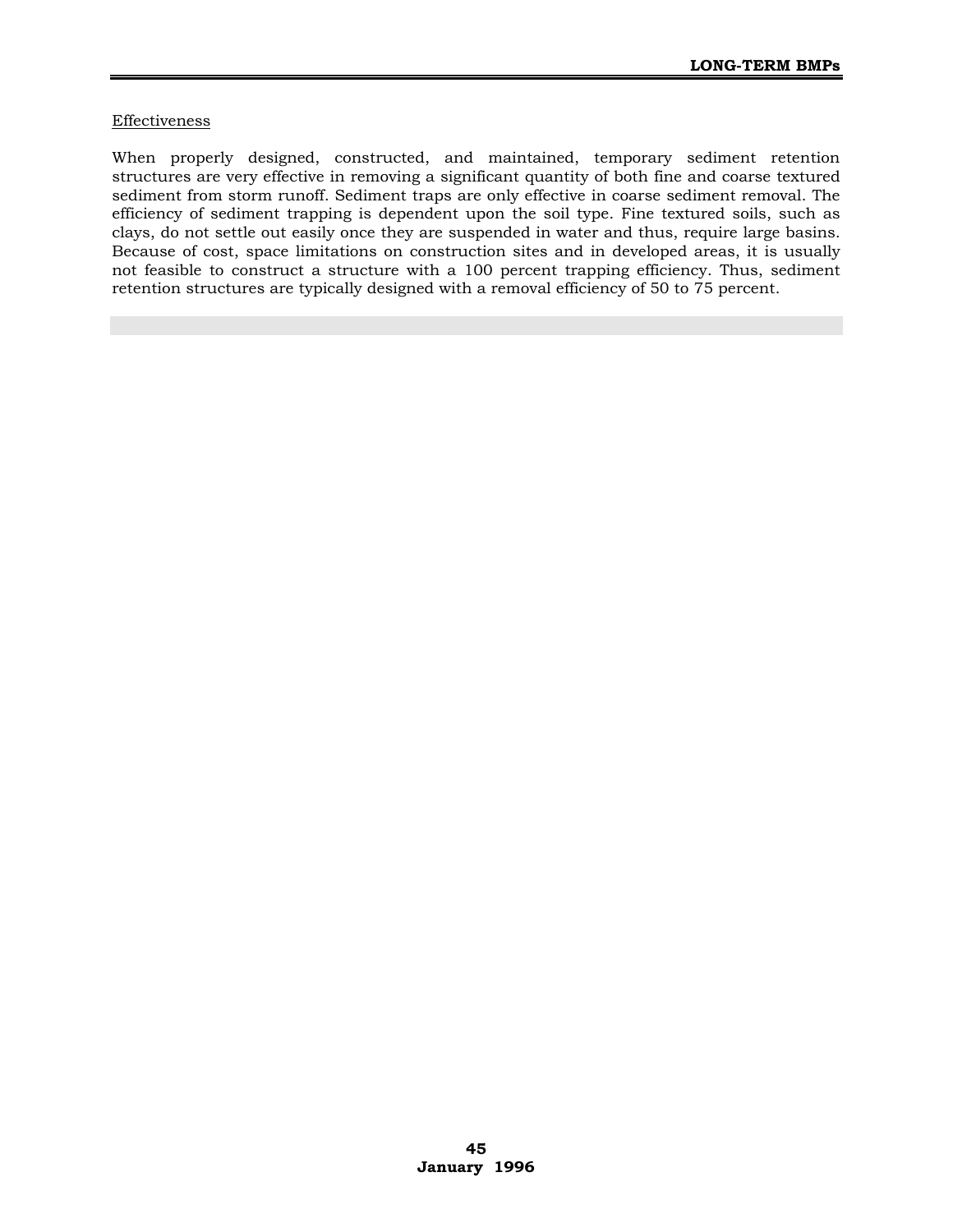## **BMP 20 SEDIMENT BASIN**

#### Definition

A sediment basin is a large engineered structure designed to treat runoff from drainage areas larger than 5 acres.

#### Purpose

To intercept large quantities of sediment-laden runoff generated during construction activities and to trap and retain the sediment in order to protect streams, drainageways, storm drains, properties, and right-of-way from sedimentation.

#### Applicability

Applicable to all construction or grading sites with a drainage area greater than 5 acres.

#### Advantages

- 1. If properly installed and maintained, sediment retention structures can prevent the discharge of degraded runoff water from construction sites.
- 2. Remove the bulk of coarse sediment from runoff before leaving the site.
- 3. Prevents sediment from reaching the public streets and storm drains.
- 4. Prevents sediment damage to adjacent property owners.
- 5. Sediment basins are larger than traps and more precisely designed, and as a result, are more effective in trapping the fine textured sediment.
- 6. Basins can provide flood control capacity.

#### Disadvantages

- 1. Basins are often not aesthetically pleasing, especially the muddy areas of trapped sediment exposed after storms.
- 2. Basins require limited access, especially when water is impounded.
- 3. Increases construction costs.
- 4. Removes sediment after erosion has occurred and does not treat the problem at the source. Sediment has to be disposed of.

## Planning Criteria

If sediment basins are to be installed as part of a large project, they should be among the first structures constructed when grading begins. Basins can be very costly to construct and thus, the location should be considered during the planning phase. Basins should be placed away from construction traffic and in a place where they can remain until permanent BMPs are installed or the drainage area stabilized. Basins are generally located at or near the low point on a site so that it can intercept the sediment-laden runoff. The planning criteria should include the following: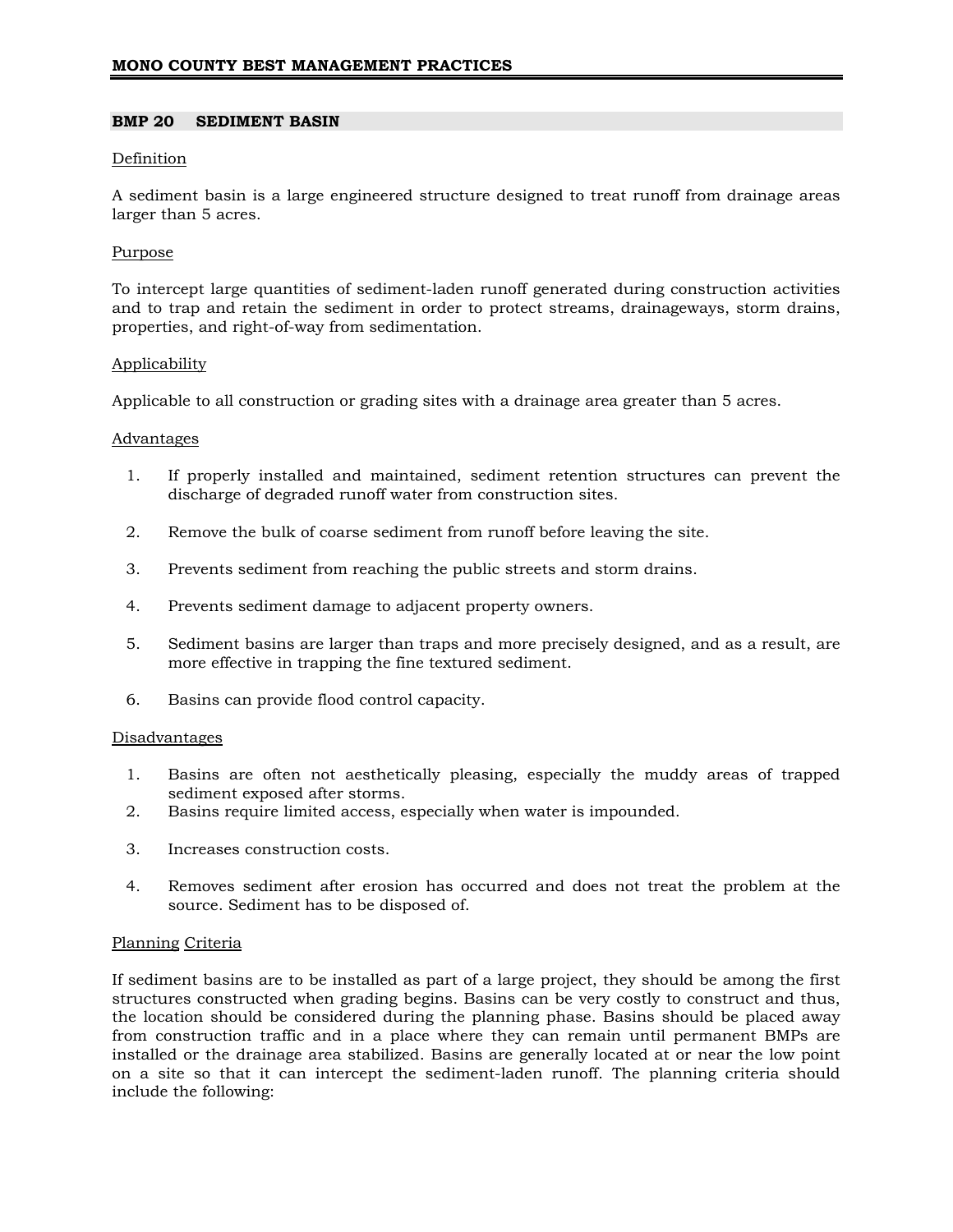State and local laws, ordinances, and regulations, drainage area; design capacity; cleanout frequency; embankment and/or excavation specifications; baffles to spread the flow; principal spillway; emergency spillway; outlet protection; compatibility with existing topography and scenic values; soil type, texture, and erodibility; and limited access for safety.

The precise design of a sediment basin requires a professional. The following criteria provide guidance for design purposes.

- 1. The sediment basin shall be located to obtain the maximum storage benefit from the terrain and for ease of cleanout of the trapped sediment. It shall be located to minimize interference with construction activities and construction of utilities.
- 2. The volume of the sediment basin shall consist of two portions: a sediment storage zone and a settling zone.
- 3. The sediment storage zone shall consist of sufficient volume to retain sediment expected to be captured by the basin between maintenance cleanouts. For a once-per-year cleaning, storage for an entire season's soil capture shall be provided. This volume is in addition to the settling zone volume of the basin.
- 4. The sediment settling zone shall always be kept free of sediment. Within it, particles of sediment settle to the storage zone. The sediment settling volume shall be based upon a minimum of 2-foot depth to the storage zone.
- 5. The surface area of the sediment basin shall be calculated at the height of the rim of the riser as follows:

 $\mathbf{A}$  (sq. ft.) =  $\mathbf{K} \mathbf{Q}$  (cfs) **Vs** (ft/sec.)

Where: **A** is the surface area of the sediment basin, in square feet;

**Q** is the design overlow rate at the riser or spillway, in cubic feet per second;

**Vs** is the settling velocity of the selected particle size, expressed in feet per second. (All soil particles greater than or equal to the selected particle size are to be retained in the basin.)

**K** is an adjustment factor for nonideal settling basins, equal to 1.2.

- 6. The design overflow rate at the riser, **Q**, shall be calculated by the Rational Method, or other approved method, and shall be based upon a minimum rainfall intensity of the 20-year frequency, 1-hour duration rainfall total. Runoff computation shall be based upon the soil cover conditions expected to prevail in the contributing drainage area during the anticipated effective life of this sediment basin.
- 7. The settling velocity, Vs, which shall be for the 0.02-millimeter particle, is 0.00096 feet per second. (This particle size is recommended. The local jurisdiction may select another particle size based upon the efficiency desired.)
- 8. The basin configuration shall be such that the length is greater than or equal to the width.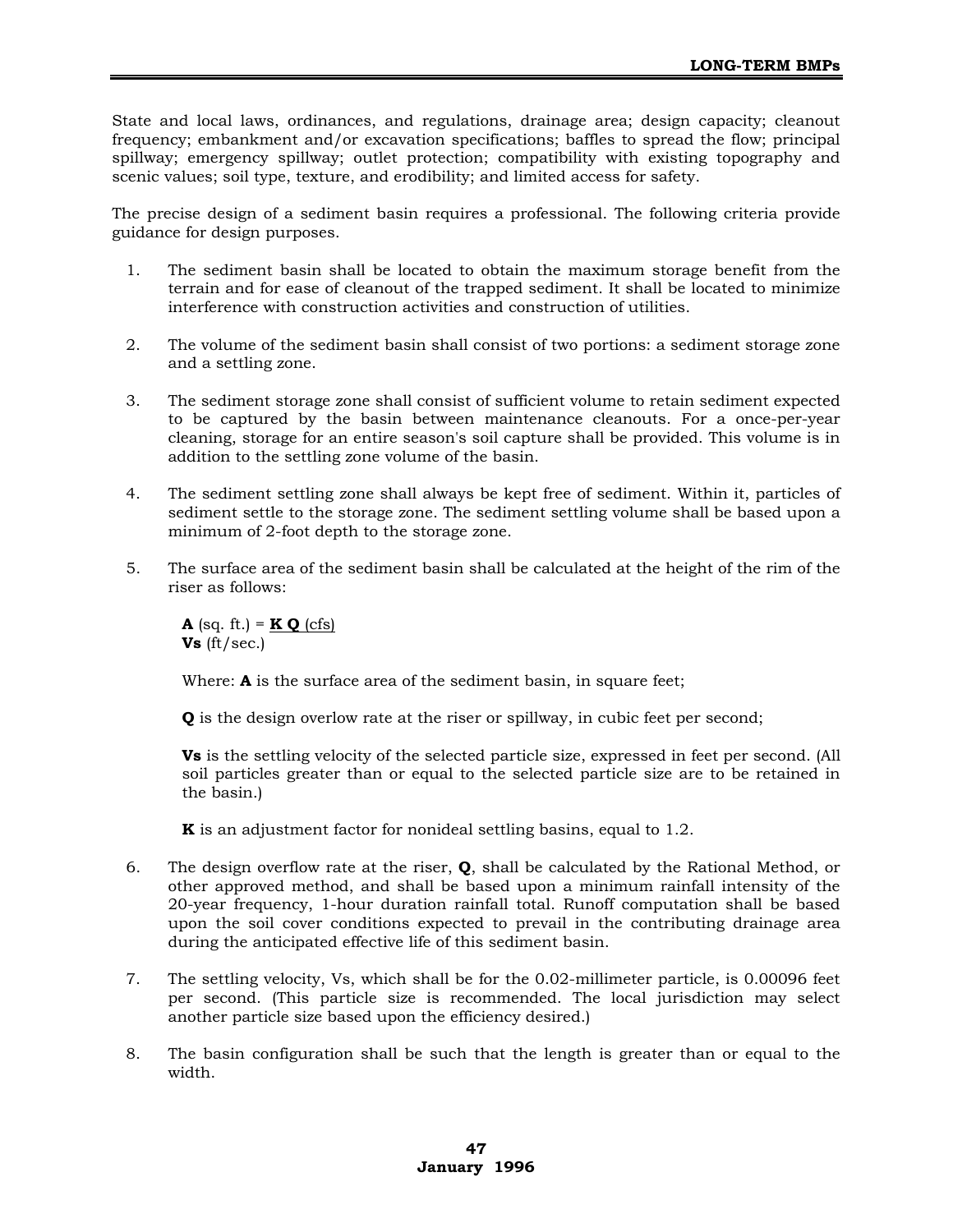Basins constructed with length-to-width ratios ranging from 1:1 to 9:1 shall have a baffle constructed anywhere from near the inlet to the basin to mid-way to the riser. This baffle can help divert the inflow evenly across the width of the basin.

- 9. The combined capacities of the riser or principal spillway and the emergency spillway shall be sufficient to pass the peak rate of runoff from the design storm.
- 10. Sediment basins shall be cleaned out when the storage volume is full. Unexpected highintensity storms can frequently generate higher quantities of sediment than predicted. Therefore, sediment basins shall be inspected for cleanout after every major storm.

 This cleanout shall restore the sediment basin to its original design volume. The elevation corresponding to the maximum allowable sediment level shall be determined, shall be stated in the design data as a distance below the top of riser, and shall be clearly marked on the riser. In no case shall this sediment level be less than 2 feet below the top of the riser.

- 11. The principal spillway shall consist of a vertical pipe or box-type riser joined with a watertight connection to a pipe extending through the embankment and outlet beyond the downstream toe of the fill. The principal spillway shall meet the following specifications:
	- a. The minimum capacity of the principal spillway shall be equal to the peak flow expected from the design storm. For those basins with no emergency spillway, the principal spillway shall have the capacity to handle the peakflow from a rainfall event commensurate with the degree of hazard involved. The minimum diameter of the pipe shall be 8 inches.
	- b. When used in combination with an emergency spillway, the crest elevation of the riser shall be 1 foot below the elevation of the control section of the emergency spillway.
	- c. The riser shall be completely watertight and shall not have any holes, leaks, rips or perforations, except for the inlet opening at the top and dewatering opening.
	- d. Means for dewatering the settling zone shall be included in the sediment basin plans submitted for approval, and shall be installed during construction of the basin.

 Dewatering shall be done in such a manner as to remove the relatively clean water without removing any of the sediment that has settled out and without removing any appreciable quantities of floating debris. Usually the settling zone may be dewatered by making a hole in the riser unless otherwise required by the approving agency. This hole shall not be larger than 4 inches in diameter and the lower edge of the hole shall not be lower than the required sedimentcleanout elevation.

 The sediment itself will have a high water content, to the point of being "soupy". Dewatering the sediment is not required but does facilitate cleanout of the basin and provides a public safety factor. The only practical means of dewatering the sediment is by the use of an underdrain.

e. A concentric anti-vortex device and trash rack shall be securely installed on top of the riser.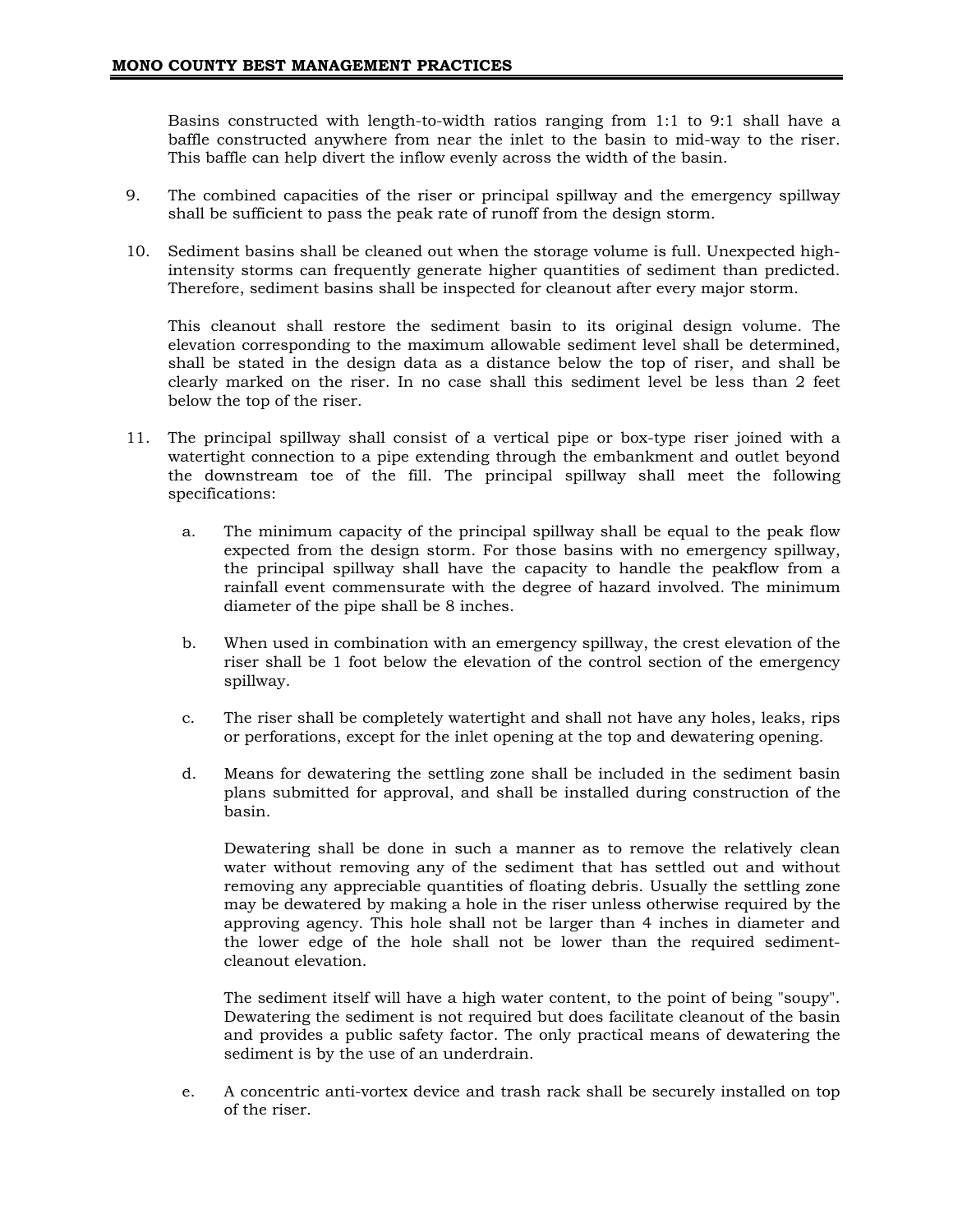f. A base with sufficient weight to prevent flotation of the riser shall be attached to the rise with a watertight connection. Two approved bases for risers 10 feet or less in height are:

- concrete base 18 inches thick with the riser imbedded 6 inches in the base;

 - 1/4-inch minimum thickness steel plate attached to the riser by a continuous weld around the circumference of the riser to form a watertight connection. The plate shall have 2.5 feet of stone, gravel or tamped earth placed on it to prevent flotation.

 In either case, each side of the square base shall be twice the riser diameter. For risers higher than 10 feet, computations shall be made to check flotation. The minimum safety factor shall be 1.25 (downward forces = 1.25 x upward forces).

- g. Anti-seep collars shall be installed around the pipe conduit within the normal saturation zone to increase the seepage length at least 10 percent when any of the following conditions exist:
	- the settled height of dam exceeds 10 feet;

 - the embankment material has a low silt-clay content and the pipe diameter is lO inches of greater.

- h. An outlet shall be provided, including a means of conveying the discharge in an erosion-free manner to an existing stable stream. Drainage easements shall be obtained is this discharge crosses the property line before reaching the stream. These easements shall be in writing, shall be referenced on the erosion and sediment control plan, and shall be submitted for review along with the erosion and sediment control plan. Protection against scour at the discharge end of the pipe spillway shall be provided. Measures may include impact basin, riprap, revetment, excavated plunge pools, or other approved methods.
- 12. The emergency spillway cross-section shall be trapezodial with minimum bottom width of 8 feet. Emergency spillways shall meet the following specifications:
	- (a) The minimum capacity of the emergency spillway shall be that required to pass the peak rate of runoff from a design storm, or one commensurate with the degree of hazard involved.
	- (b) Erosion protection shall be provided by vegetation or other suitable means such as riprap, asphalt or concrete.
	- (c) The velocity of flow in the exit channel shall not exceed 6 feet per second for vegetated channels. For channels with erosion protection other than vegetation, velocities shall be within the nonerosive range for the type of protection used.
	- (d) The free board shall be at least 1 foot. Freeboard is the difference between the design high-water elevation in the emergency spillway and the top of the settled embankment. If there is no emergency spillway, it is the difference between the water surface elevation required to pass the design flow through the pipe and the top of the settled embankment.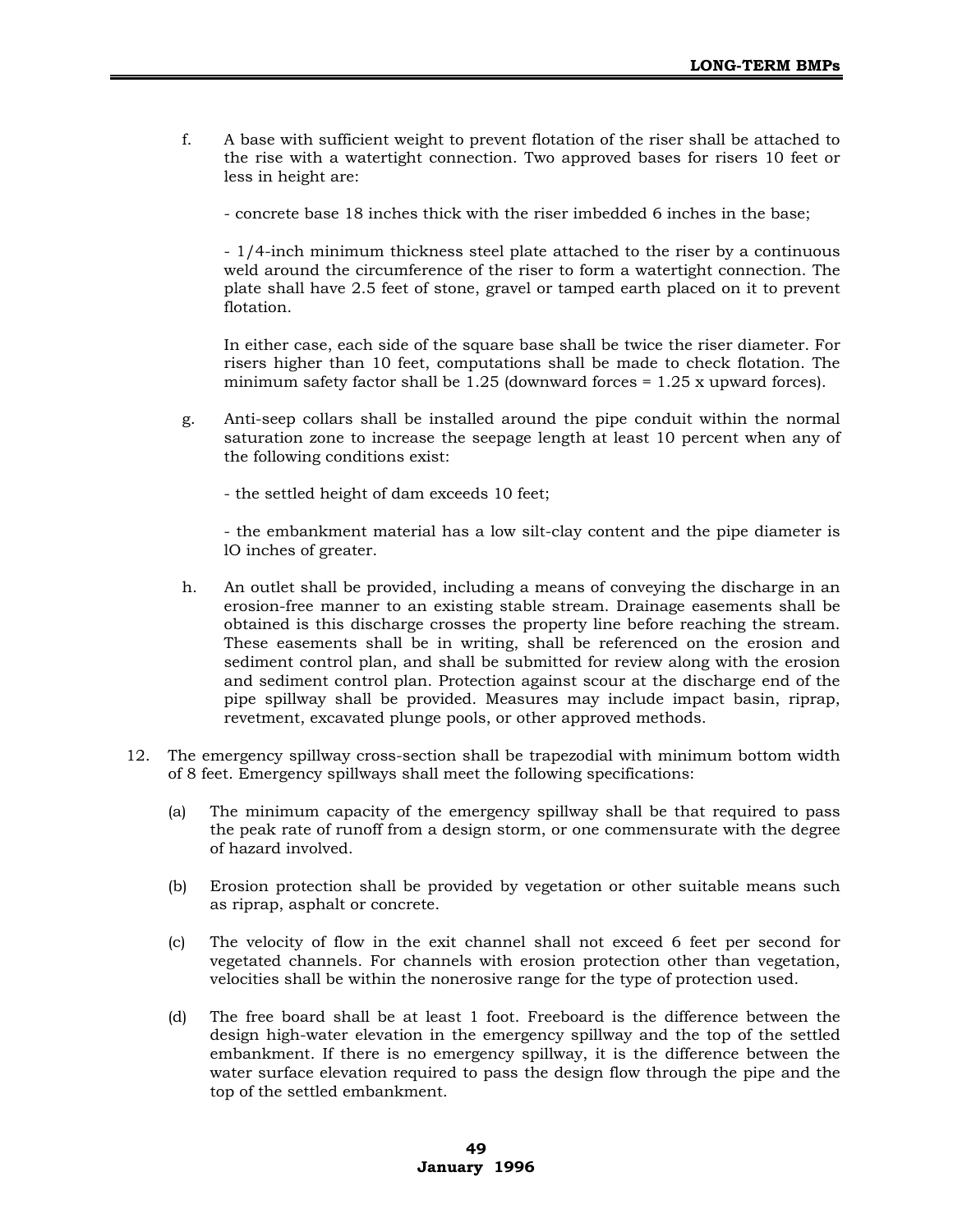13. Embankment cross-sections shall be as follows:

The minimum top width shall be 8 to l0 feet. The side slopes shall not be steeper than 2:1.

- 14. Points of entrance of surface runoff into excavated sediment basins shall be protected to prevent erosion. Dikes, swales, grade stabilization structures or other water control devices shall be installed as necessary to ensure direction of runoff and to protect points of entry into the basin. Points of entry should be located so as to ensure maximum travel distance of entering runoff to point of exit from the basin.
- 15. The sediment basin plans shall indicate the method(s) of disposing of the sediment removed from the basin. The sediment shall be placed in such a manner that it will not erode from the site. The sediment shall not be deposited downstream from the basin or in or adjacent to a stream or flood plain.

 The sediment basin plans shall also show the method of disposing of the sediment basin after the drainage area is stabilized, and shall include the stabilizing of the sediment basin site. Water lying over the trapped sediment shall be removed from the basin by pumping, cutting the top of the riser or other appropriate method prior to removing or breaching the embankment. Sediment shall not be allowed to flush into a stream or drainageway.

16. The appearance and design of these basins into the landscape can be greatly improved over existing practices. In time of non-storm events the basins can serve as open spaces in neighborhoods or in existing recreation areas. Terrace basin slopes whenever possible in order to minimize the safety hazard of straight, deep slopes. Terracing of side slopes also allows sediment basins to be integrated into other types of land uses such as trail systems, golf course hazards, or wetland systems. This may be an important consideration when siting a sediment basin.

 The design of basins needs to consider potential hazards to people who wander onto the site. Restricting access to sediment basins has often been accomplished by 6 foot high cyclone or chain link fence with little or no additional landscape screening. A more visually successful solution is to combine changes in grade with low (3-4 feet high) wooden fencing, and a substantial landscape screen of trees shrubs, and ground cover. Formal landscape plantings will give a more formal or urban appearance, while native or naturalized grasses and riparian species can give the appearance of a wet meadow or wetland marsh. All mechanical equipment should be screened from view of the road or the lake.

 The use of signs around sediment basins should be incorporated into the design. Signs should be of an interpretive nature as well as regulatory explaining in simple English the function and potential hazards of sediment basins. A well thought-out signage plan can stress the importance of avoiding sediment basins during and after storm events. A combination of grading, landscaping, controlling access and signage can turn a traditionally attractive nuisance and visual eyesore into a pleasing and usable community resource.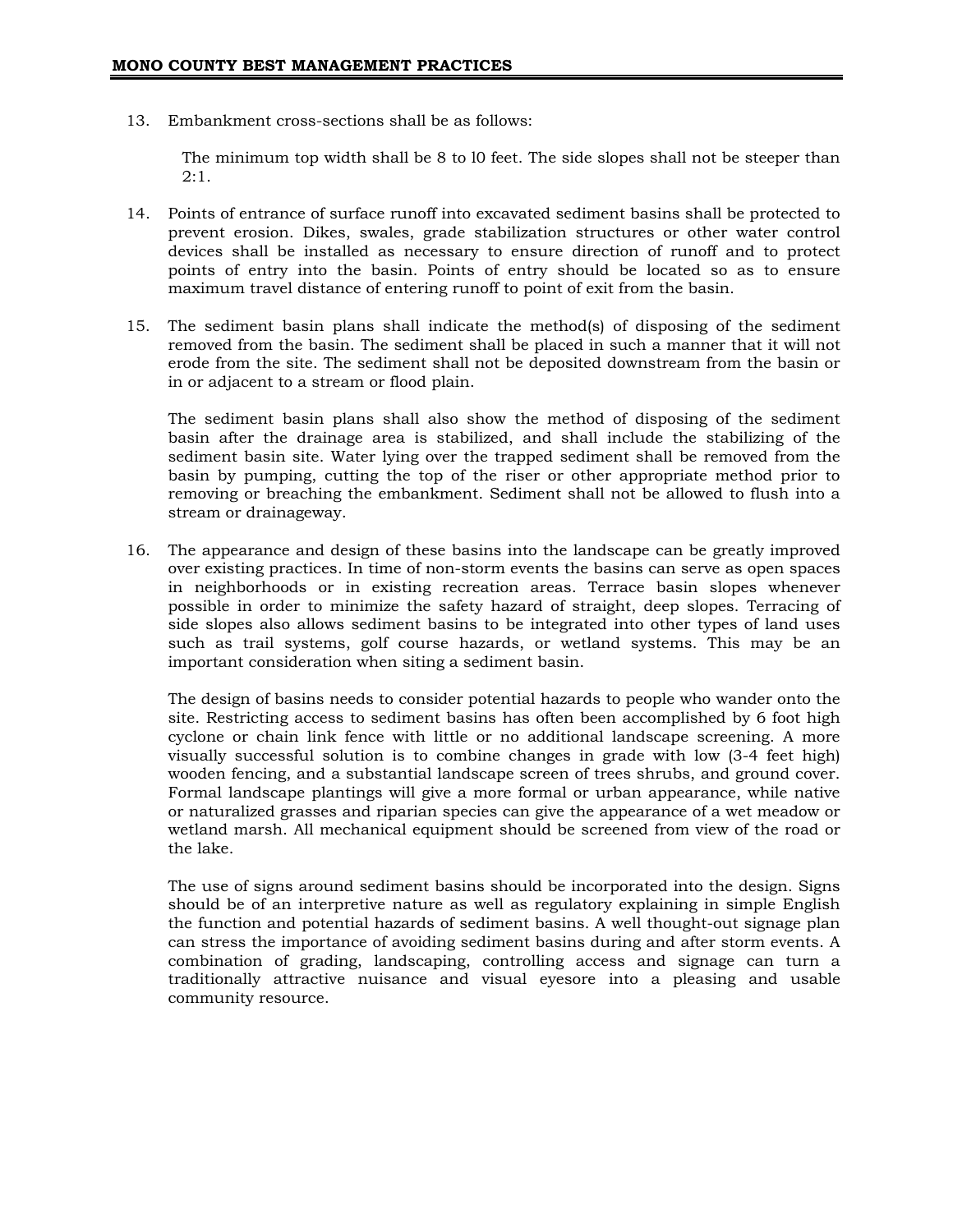## Installation

The following guidelines provide information which can be useful during installation:

- l. Areas under the embankment and any structural works shall be cleared, grubbed and stripped of any vegetation and rootmat. In order to facilitate cleanout and restoration, the basin area shall be cleared also.
- 2. A cut-off trench shall be excavated along the centerline of earth-fill embankments. The minimum depth shall be 2 feet. The cut-off trench shall extend up both abutments to the riser crest elevation. The bottom width shall be wide enough to permit operation of excavation and compaction equipment and a minimum of 4 feet. The side slopes shall be no steeper than l:1. Compaction requirements shall be the same as those for the embankment. The trench shall be dewatered during the backfilling-compacting operations.
- 3. Fill material for the embankment shall be taken from approved borrow areas. It shall be clean material soil free of roots, woody vegetation, oversized stones, rocks or other objectionable material. Relatively pervious materials such as sand or gravel shall not be placed in the embankment. Areas on which fill is to be placed shall be scarified prior to placement of fill. The fill material shall contain sufficient moisture so that it can be formed by hand into a ball without crumbling. If water can be squeezed out of the ball, it is too wet for proper compaction. Fill material shall be placed in 6 to 8-inch thick continuous layers over the entire length of the fill. Compaction shall be obtained by routing the hauling equipment over the fill so that the entire surface of each layer of the fill is traversed by at least one wheel or tread track of the equipment, or by the use of a compactor. The embankment shall be constructed to an elevation 10 percent higher than the design height to allow for settlement if compaction is obtained with hauling equipment. If compactors are used for compaction, the overbuild may be reduced to not less than 5 percent.
- 4. The principal spillway riser shall be securely attached to the discharge pipe by welding all around and all connections shall be watertight. The pipe and riser shall be placed on a firm, smooth soil foundation. The connection between the riser and the riser base shall be watertight. Pervious materials such as sand, gravel, or crushed stone shall not be used a backfill around the pipe or anti-seep collars. The fill material around the pipe spillway shall be placed in 4-inch layers and compacted under the shoulders and around the pipe to at least the same density as the adjacent embankment. A minimum of 2 feet of hand-compacted backfill shall be placed over the pipe spillway before crossing it with construction equipment. Steel base plates shall have at least 2-1/2 feet of compacted earth, stone or gravel placed over them to prevent flotation.
- 5. Elevations, design width, and entrance and exit channel slopes are critical to the successful operation of the emergency spillway.
- 6. The exact design and placement of baffles depends on the shape of the basin and are largely at the discretion of the designer. The placement of a baffle near the inflow serves to dissipate energy at the basin inlet and to distribute water more evenly across the basin width. Baffles can reduce scour and turbulence in the basin.
- 7. The embankment and emergency spillway shall be stabilized with vegetation immediately following construction.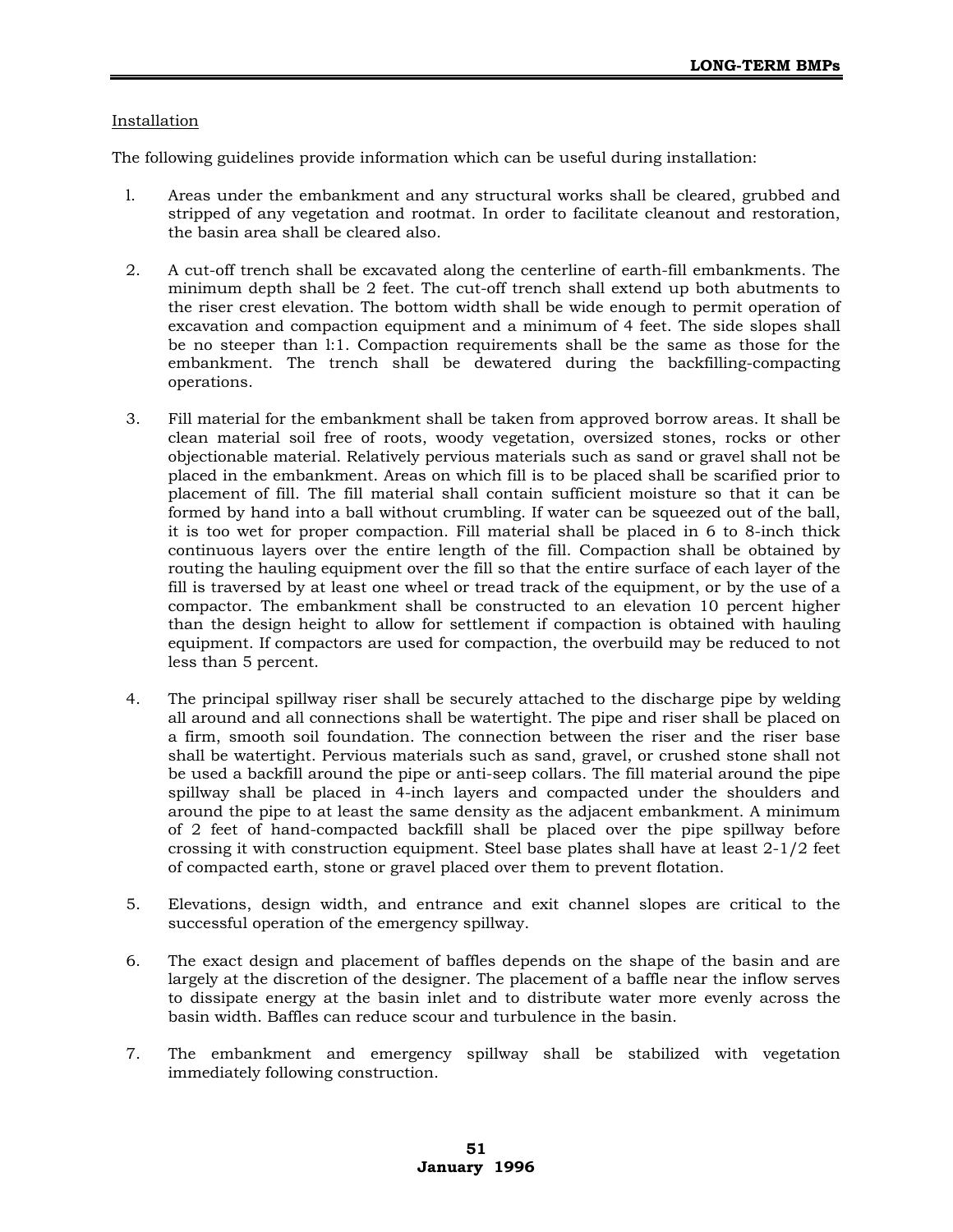- 8. Construction operations shall be carried out in such a manner that erosion and water pollution will be minimized. State and local laws concerning pollution abatement shall be complied with.
- 9. State and local requirements shall be met concerning fencing and signs warning the public of hazards of soft sediment and floodwater.
- 10. Maintenance and repairs shall be carried out as follows:
	- (a) All damages caused by soil erosion or construction equipment shall be repaired before the end of each working day.
	- (b) Sediment shall be removed from the basin when it reaches the specified distance below the top of the riser. This sediment shall be placed in such a manner that it will not erode from the site. The sediment shall not be deposited downstream from the embankment or in or adjacent to a stream or floodplain.
- 11. When temporary structures have served their intended purpose and the contributing drainage area has been properly stabilized, the embankment and resulting sediment deposits shall be leveled or otherwise disposed of in accordance with the approved erosion and sediment control plan.

## Maintenance

Sediment basins must be inspected after each storm. Sediment must be removed whenever it fills the storage zone of the basin. The ideal sediment basin should be designed to store one season's sediment yield. However when site conditions reduce the storage area and/or depth, the basin must be cleaned out periodically if it is to function as designed. Lack of maintenance is usually the reason why basins fail to trap sediment.

## Effectiveness

When properly designed, constructed, and maintained, sediment retention structures are very effective in removing a significant quantity of both fine and coarse textured sediment from storm runoff. Sediment traps are only effective in coarse sediment removal. The efficiency of sediment trapping is dependent upon the soil type. Fine textured soils, such as clays, do not settle out easily once they are suspended in water and thus, require large basins. Because of cost, space limitations on construction sites and in developed areas, it is usually not feasible to construct a structure with a 100 percent trapping efficiency. Thus, sediment retention structures are typically designed with a removal efficiency of 50 to 75 percent.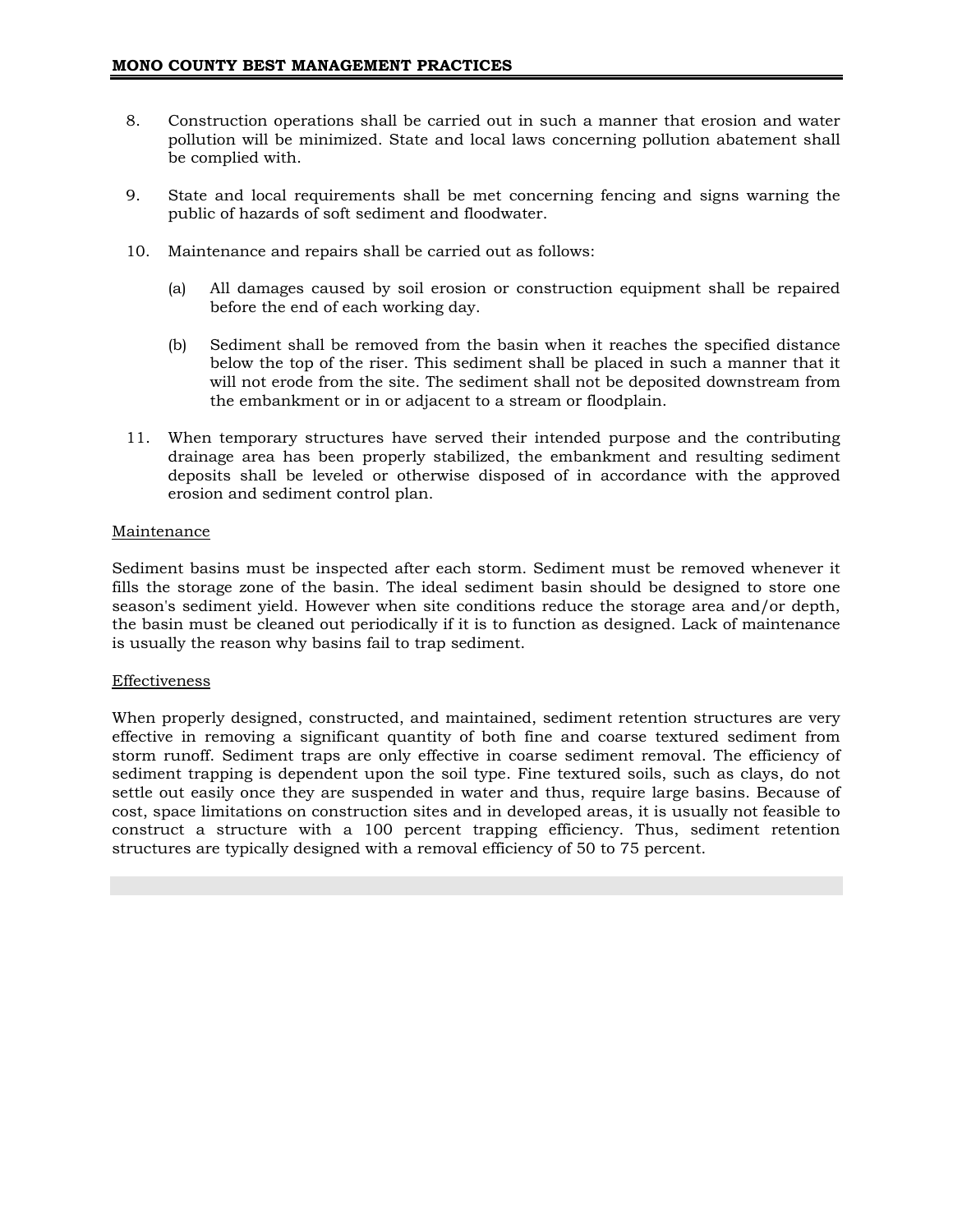## **BMP21 ROCK RIPRAP**

## Definition

Rock riprap is a layer of loose rock or aggregate placed over an erodible soil surface.

## Purpose

To protect the soil surface and provide slope stabilization on oversteepened slopes.

## Applicability

Applicable to cut or fill slopes which are greater than 3:1 and/or are difficult sites for revegetation practices. Rock riprap is often used on steepened slopes above low retaining walls. Although vegetation is the preferred practice above retaining walls, rock riprap can be used on difficult sites. Seed can be applied and/or shrubs and trees can be interplanted. Rock riprap's main applicability is in drainage stabilization projects, such as, channel and ditch linings and energy dissipators.

## Advantages

- 1. If properly installed, rock riprap on slopes can prevent sediment from entering the storm drain system.
- 2. Effective practice on slopes with seepage and subsurface drainage problems.
- 3. Allows for seeding and/or interplanting.

## Disadvantages

- 1. Some jurisdictions discourage the use of rock riprap adjacent to rights-of-way.
- 2. Provides a more sterile appearance than a revegetated site.
- 3. Riprap by itself provides no treatment of surface runoff water whereas vegetation can reduce nutrient concentrations.
- 4. May roll down slope if the toe is not stabilized.
- 5. May be sloughed over if the slope above **is not** stabilized.
- 6. High cost of hauling rock.

## Planning Criteria

Rock riprap is the application of loose rock over a disturbed area on slopes greater than 3:1. Riprap is commonly used with grass seeding.

## Installation

When rock riprap is the practice recommended for a difficult site, the following steps can be used for installation.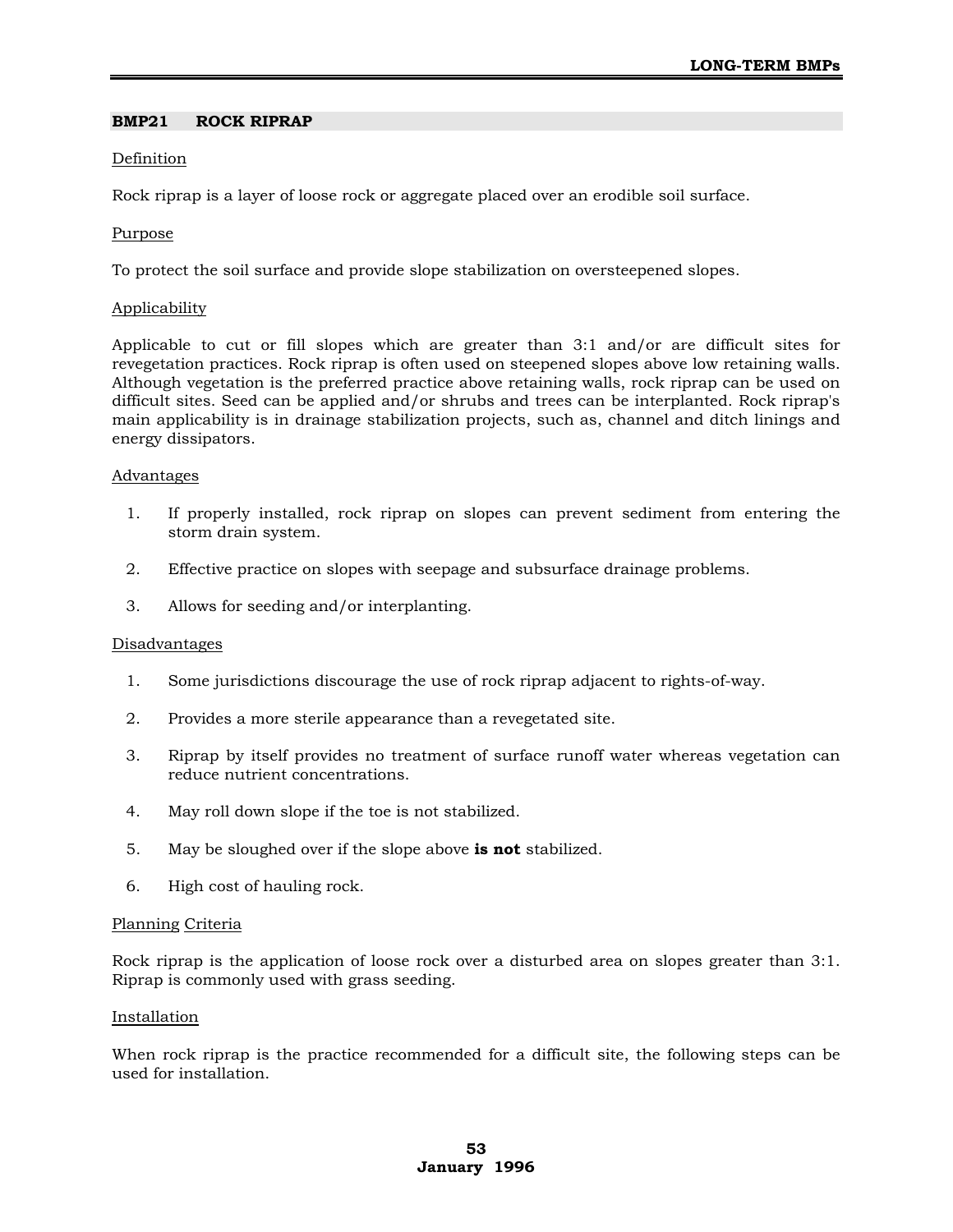- l. The riprap should be sound, dense, and durable rock with a specific gravity of not less than 2.5.
- 2. The rock shall range in size from 9 to 15 inches in size.
- 3. Seed can be broadcast before rock placement.
- 4. Rocks can be placed by hand or equipment on the slope.
- 5. Grading and clearing before placement of rock is not necessary. Rock should be placed by hand around any existing trees and shrubs.
- 6. Rocks shall be securely bedded in contact one to another. Larger rocks should be uniformly distributed and smaller rocks filling the voids.
- 7. A reasonable homogeneous layer of riprap shall be constructed.

#### Maintenance

If properly installed, rock riprap on slopes requires little maintenance. Check periodically to see if rocks have been dislodged and replace as needed.

#### **Effectiveness**

Rock riprap is effective in preventing soil erosion from oversteepened slopes. Riprap is most effective when used in combination with long-term vegetative practices. The high cost of hauling rock reduces the cost-effectiveness of this practice.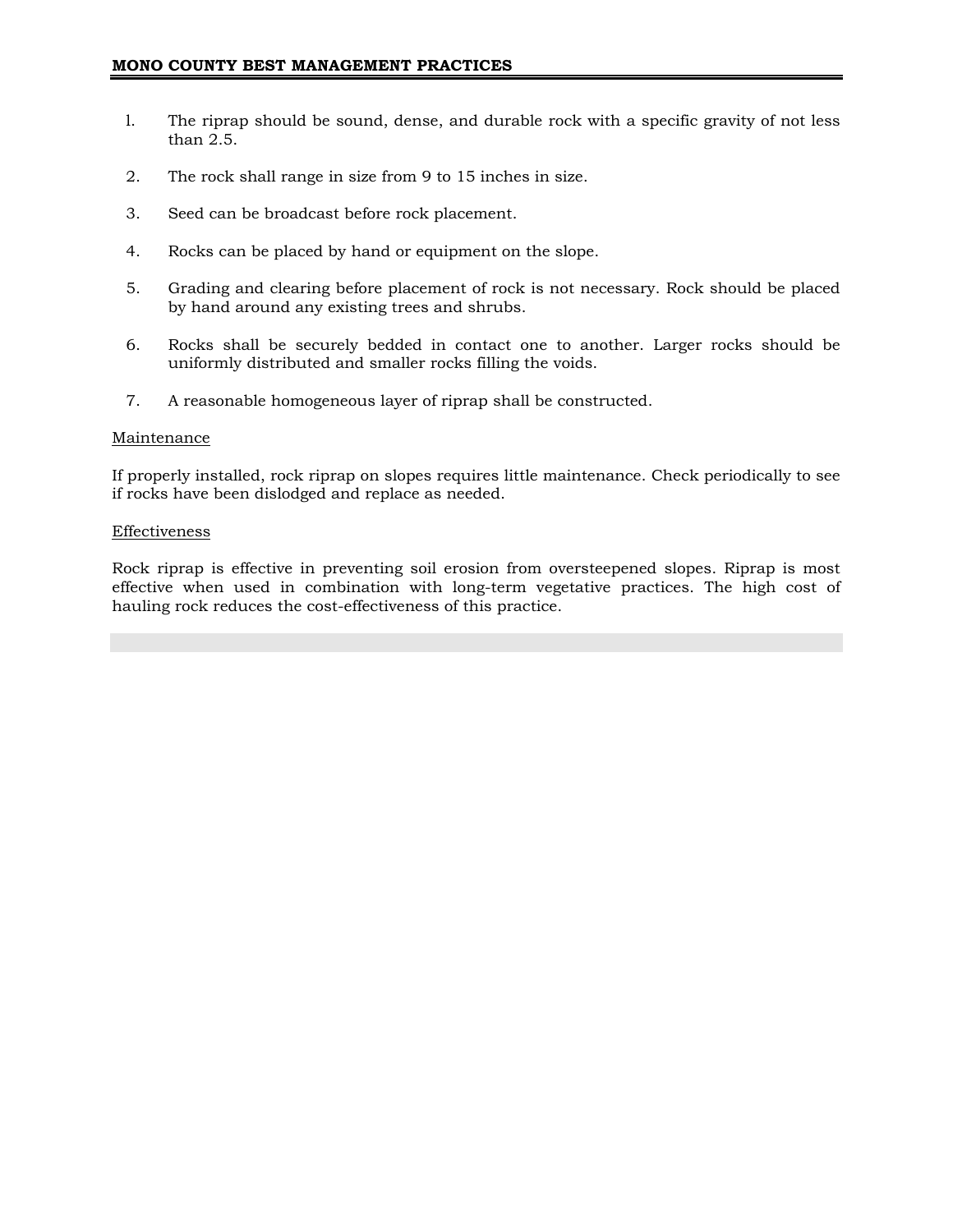## **BMP 22 SLOPE SHAPING**

## Definition

Slope shaping consists of various modifications to cut or fill slopes to minimize the erosion potential of runoff originating on the slope. The modifications include terraces, benches, serrations, and steps.

## Purpose

To reduce slope length on steep slopes, to reduce velocity of runoff, to increase the distance of overland flow, to increase infiltration, to collect sediment, and to provide the best possible environment for plant establishment.

## Applicability

Applicable to large cut and fill slopes, primarily those resulting from highway construction. The practices work best on old or new cut slopes. The practices have limited applicability on decomposed granitic material because of the excessive sloughing off of material.

## Advantages

- 1. Minimize the erosion potential of runoff originating on cut or fill slopes.
- 2. Provides more favorable sites for plant establishment on difficult areas.
- 3. Reduces runoff velocities and increase infiltration.

## Disadvantages

- 1. Increase highway construction costs.
- 2. Limited success in decomposed granite material.
- 3. May require runoff discharge structures.

## Planning Criteria

Slope shaping of cut or fill slopes should be conducted in order to reduce erosion potential and blend into the natural landscape. Maximum stability of these slopes is obtained when permanent vegetation is established. The chance for successful revegetation is greater on gentler slopes, 2:1 or flatter. If a slope is steeper than 3:1, stair-stepping it with terraces will help vegetation become established. Terraces also trap sediment eroding from the upslope areas. Terraces are applicable on steep cut slopes where the rock is soft, but not so soft that they collapse or fill up rapidly with sloughed off material.

Terraces can be large or small and are often referred to as benches, steps, or serrations.

Benches generally refer to very wide horizontal, level, or slightly reverse sloping steps. Benches are designed to be wide enough to accommodate the construction equipment in use and provide for ease of maintenance. They range from 10- to 20-feet wide.

Steps are usually horizontal and 2- to 4-feet. Steps are cut by a dozer as the excavation of the road proceeds downward.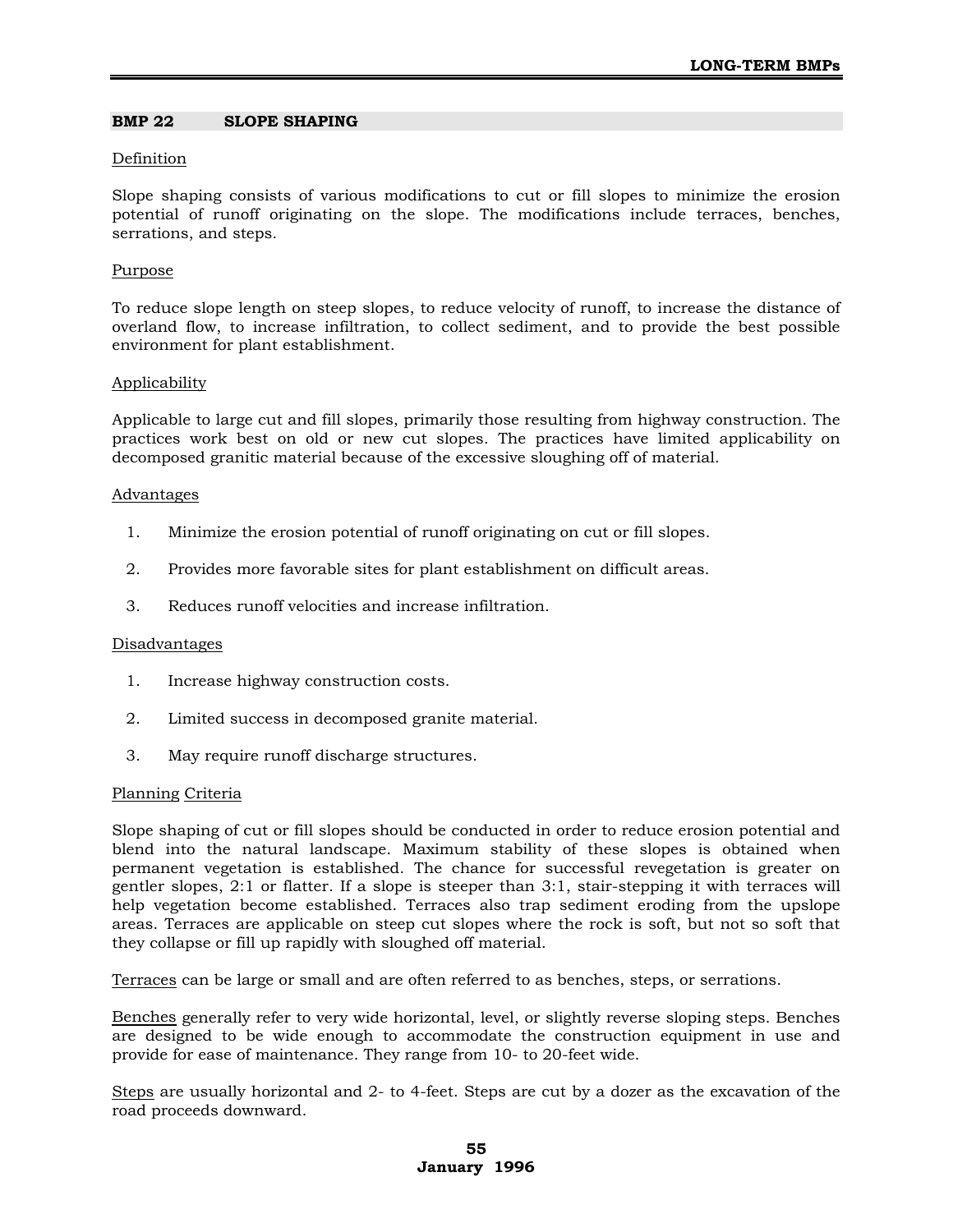Serrations are the smallest and are approximately 10 inches wide. A special attachment, the serrated wing blade, is used by the dozer or grader.

#### Maintenance

Terraces need to be inspected periodically for damage resulting from excessive surface runoff. If not repaired, rills and gullies can develop. Accumulated sediment on benches, especially slope bottom benches, must be removed when the quantity present could slough into the adjacent curb drainage and enter the storm drain system.

#### **Effectiveness**

Terraces are not effective in most soils of Mono County.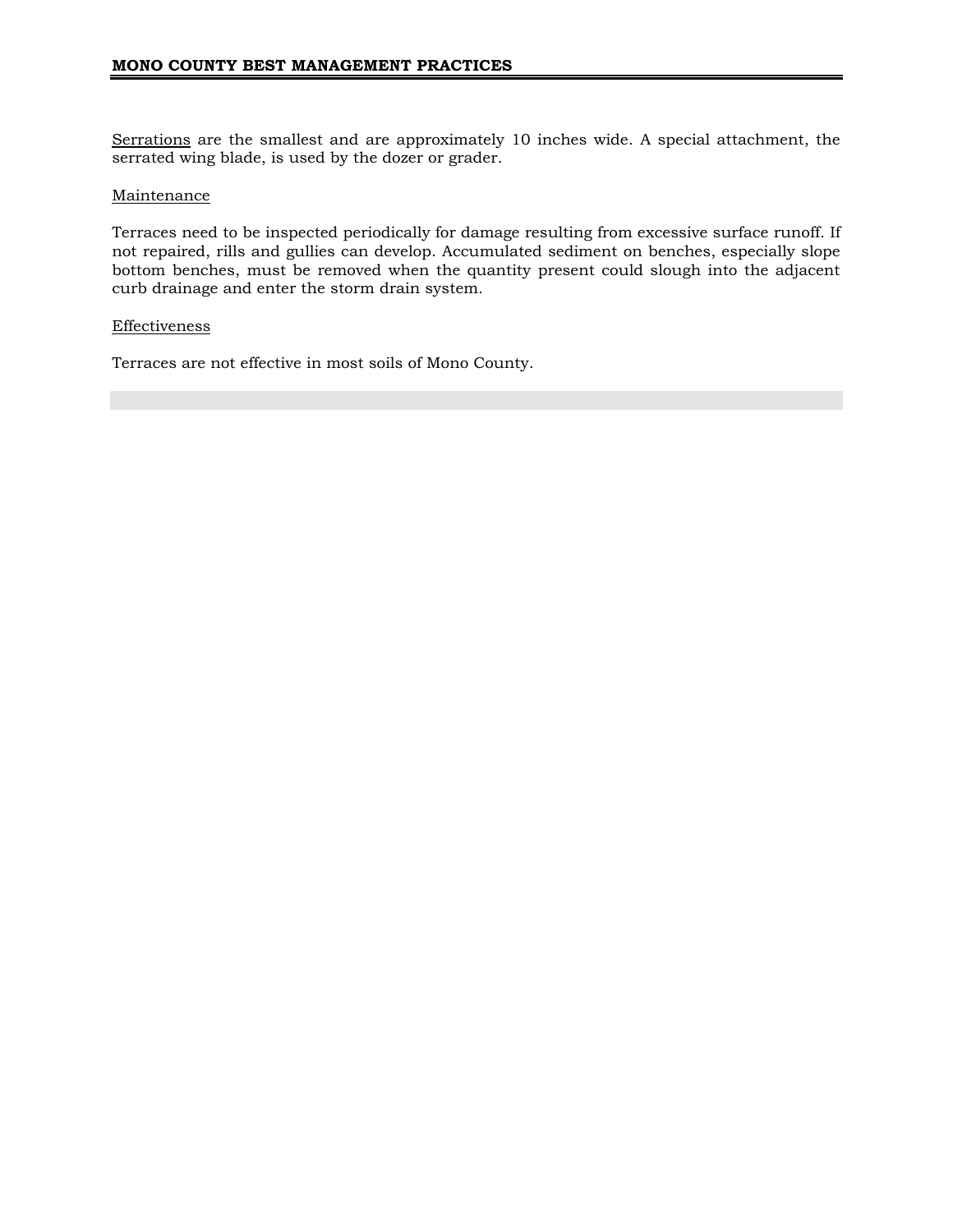## **BMP 23 SUBSURFACE DRAIN**

#### Definition

A system of drain tiles, pipes, or tubing installed beneath the ground surface to intercept and collect groundwater seepage exposed on cut slopes during construction or on other areas of groundwater seepage.

#### Purpose

To intercept groundwater seepage, to conduct intercepted water to a stable discharge, and to prevent sloughing or mass wasting of the slope due to seep areas.

#### Applicability

Applicable to all cuts or other excavations which intercept groundwater such that water seepage can cause erosion or slope failure.

#### **Advantages**

- 1. Prevent slope failures.
- 2. Collected water can be used off-site to aid plant establishment.

#### Disadvantages

1. Drains can become clogged and ineffective.

## Planning Criteria

Seepage on cut slopes may be a major cause of slumping and gullying. Seepage also causes piping. The seepage usually results from the interception of groundwater strata. The water seepage coming out of the face of the slope may be reduced by vegetative techniques or intercepted by a properly designed drainage system. Many seepage areas can be controlled by willow wattling or planting phreatophytic vegetation (willows and alders). The resulting vegetation will partially dry the areas and promote stabilization. The presence of free-flowing water may indicate areas where vegetation alone will not stabilize the area, and other mechanical systems may be necessary.

There are two basic subsurface drain systems. Shallow seepage can be controlled using a trench system. Trench systems are designed for gentle slopes or areas which can be easily excavated to install the system. Horizontal drains are used to intercept and divert deep-seated drainage.

Horizontal drains are designed for steep slopes and areas which cannot be easily excavated. Horizontal drains also improve the mass stability of a slope by relieving pockets of hydrostatic pressure. The drains may be used in combination to intercept the groundwater from seep areas and then percolate it over a wider area rather than into a storm drain. The water percolated can be of value in aiding plant establishment or the survival of downslope vegetation which has been dependent on this water.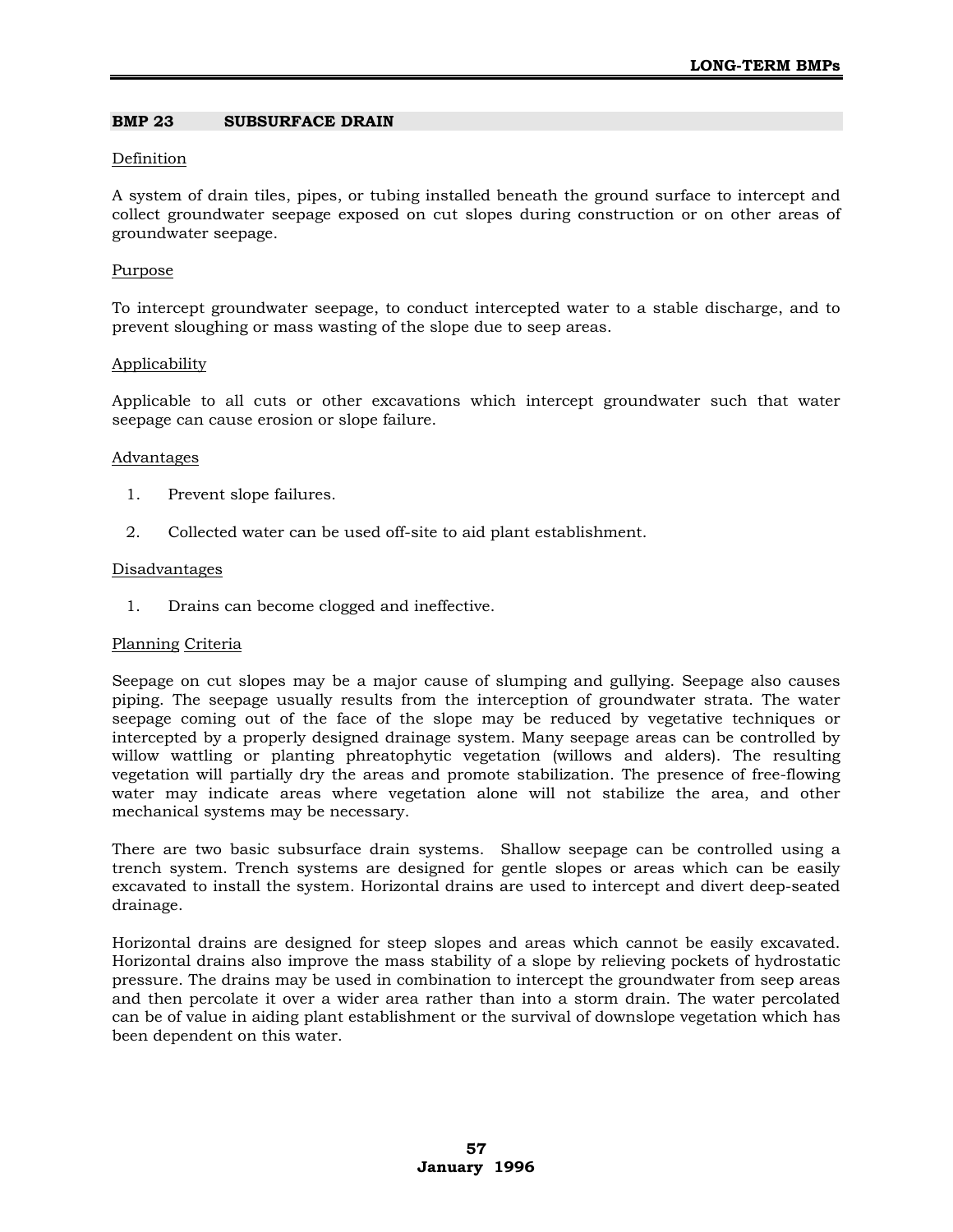Installation

- A. Horizontal Drains
	- 1. Horizontal drains shall be installed in the permeable groundwater strata just above the interface with impermeable soil or rock layer.
	- 2. Slotted or perforated pipe shall be used. The minimum is 2-inch diameter but 4-inch diameter if preferable.
	- 3. The pipe is driven or jetted into the slope. The end of the pipe shall be pointed and closed to allow it to be driven into the slope.
	- 4. Depth, spacing, and location of horizontal drains shall be based on local site conditions including depth of the groundwater strata.
	- 5. Outlets of horizontal drains shall be to stable drainage conveyance systems, such as gutters, paved swales, or culverts.
- B. Trench Drains
	- 1. Design is similar to that of French drains or infiltration trenches except that they are usually located deeper in the ground. Typically these trenches can be 2-4 feet deep.
	- 2. The simplest design is to backfill the trench with coarse aggregate.
	- 3. Greater efficiency can be achieved by laying a 6-inch, perforated collector pipe in the trench and backfilling with a sand-gravel filter material.
	- 4. The trench can also be lined with filter cloth if the trenches are located in fine subsoils. The filter cloth prevents fines from clogging the sand-gravel envelop around the pipe.
	- 5. The discharge from a trench drain shall be to a stable drainage conveyance system.

## Maintenance

If properly designed and installed, subsurface drains require little maintenance. If the drains become clogged, repair can be costly because they are underground.

## Effectiveness

Subsurface drains can be very effective in dewatering seep areas. however, vegetative is more cost-effective if it can provide adequate control.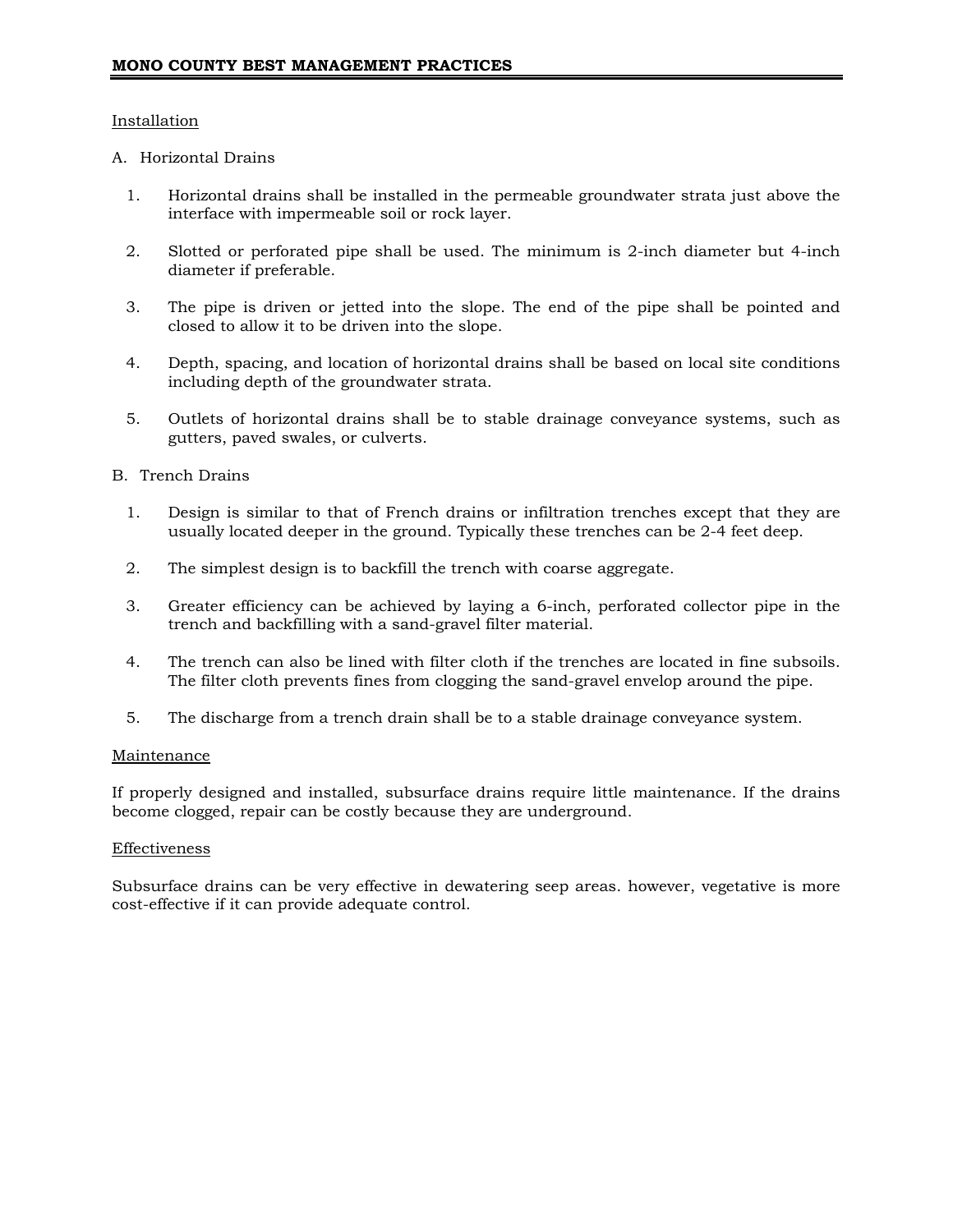**Figure 5 - BMP 21 Subsurface Drain-Well Point System**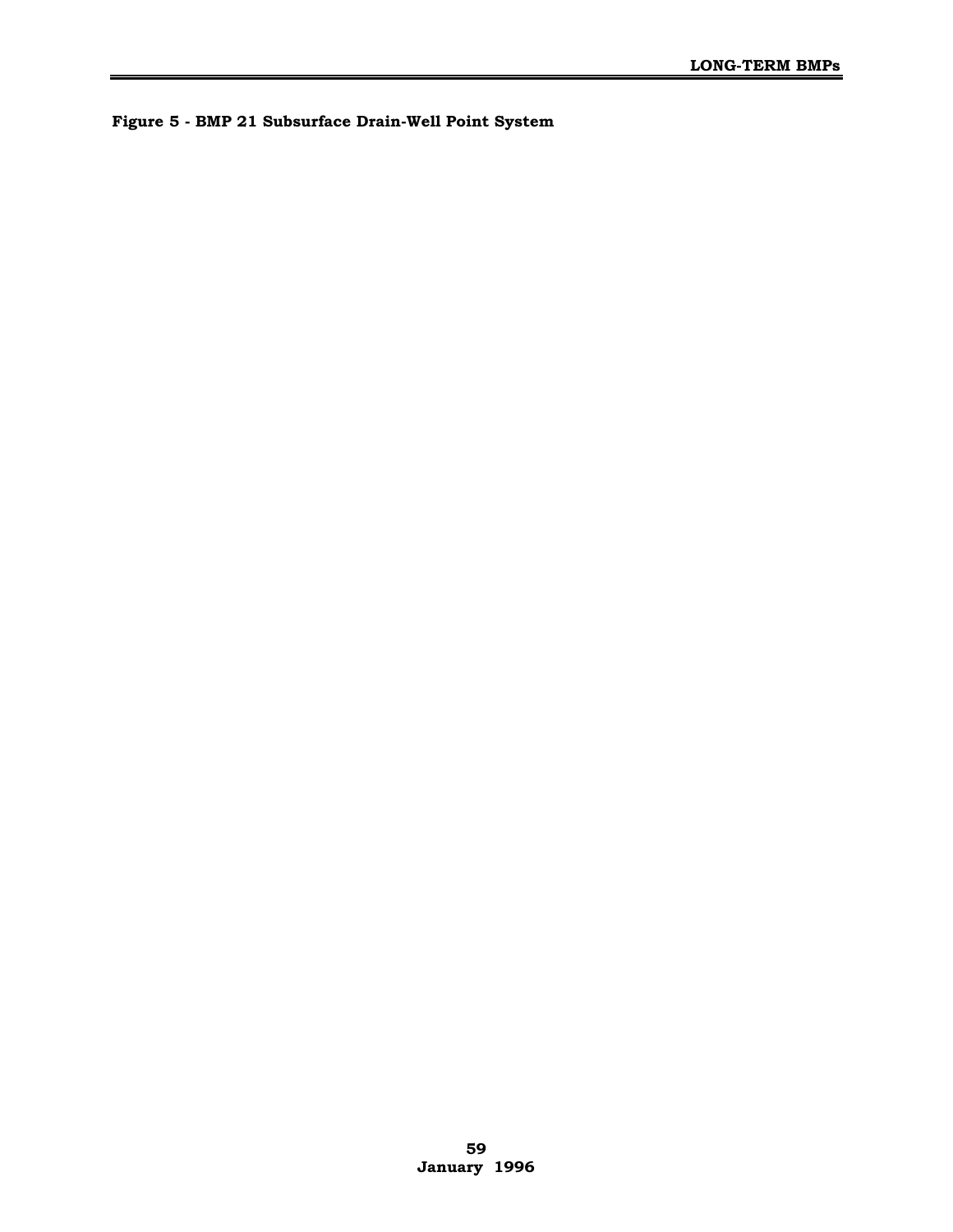**Figure 6 - BMP 21 Subsurface Drain - Trench System**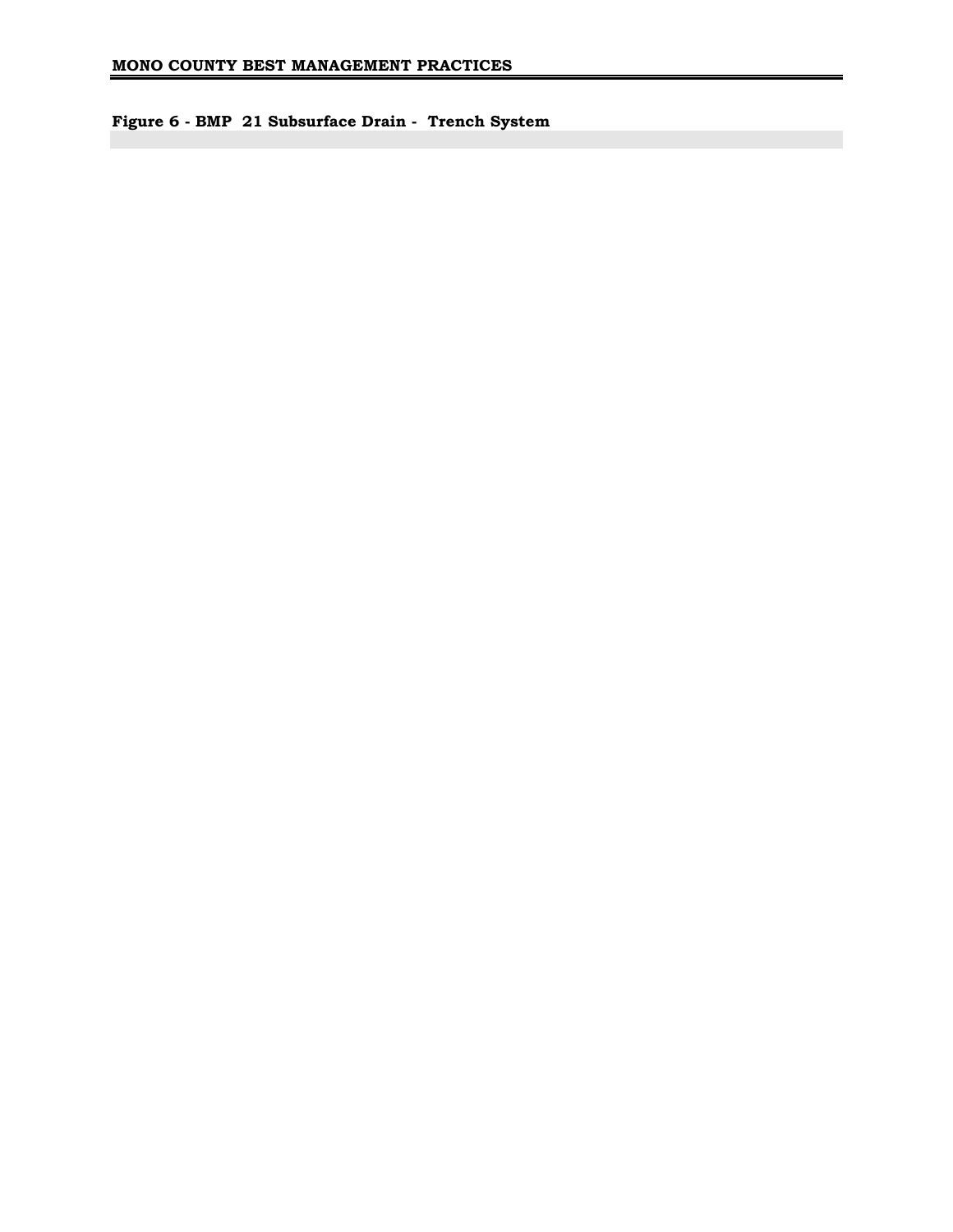#### **BMP 23 DRY WELL**

## Definition

A dry well is a stone- or gravel-filled pit.

## Purpose

To infiltrate and percolate runoff from impervious surfaces with no direct discharge to surface waters.

## Applicability

Applicable to sites requiring additional storage capacity for runoff from impervious surfaces or as an alternative to infiltration trenches on steeper slopes. This practice is also applicable to buildings with roof gutters and downspouts.

## Advantages

- 1. If properly installed and maintained, infiltration systems can prevent the discharge of runoff from impervious surfaces.
- 2. Reduces the peak loading of storm drain systems.
- 3. Increases the volume of infiltration to the groundwater.
- 4. Effective way to handle driveway runoff.

## Disadvantages

- 1. Adequate infiltration capacity must be designed to determine proper size, or else excess discharge may cause erosion and flooding problems.
- 2. Organic sediments from leaf and needle fall may result in some loss of infiltration capacity.
- 3. Siltation of the structures can occur within five years and lead to failures if the structures are not replaced or rehabilitated.
- 4. By distributing the runoff directly into the subsoil horizon, the filtering effect of the top soil is lost.
- 5. Dry wells can transport groundwater to locations different than occurs naturally, thereby dewatering some areas or saturating others resulting in changes in the ecosystem.
- 6. Dry wells are ineffective in areas with a high groundwater table.
- 7. Dry wells do not provide any treatment of the runoff which the plant-soil complex can.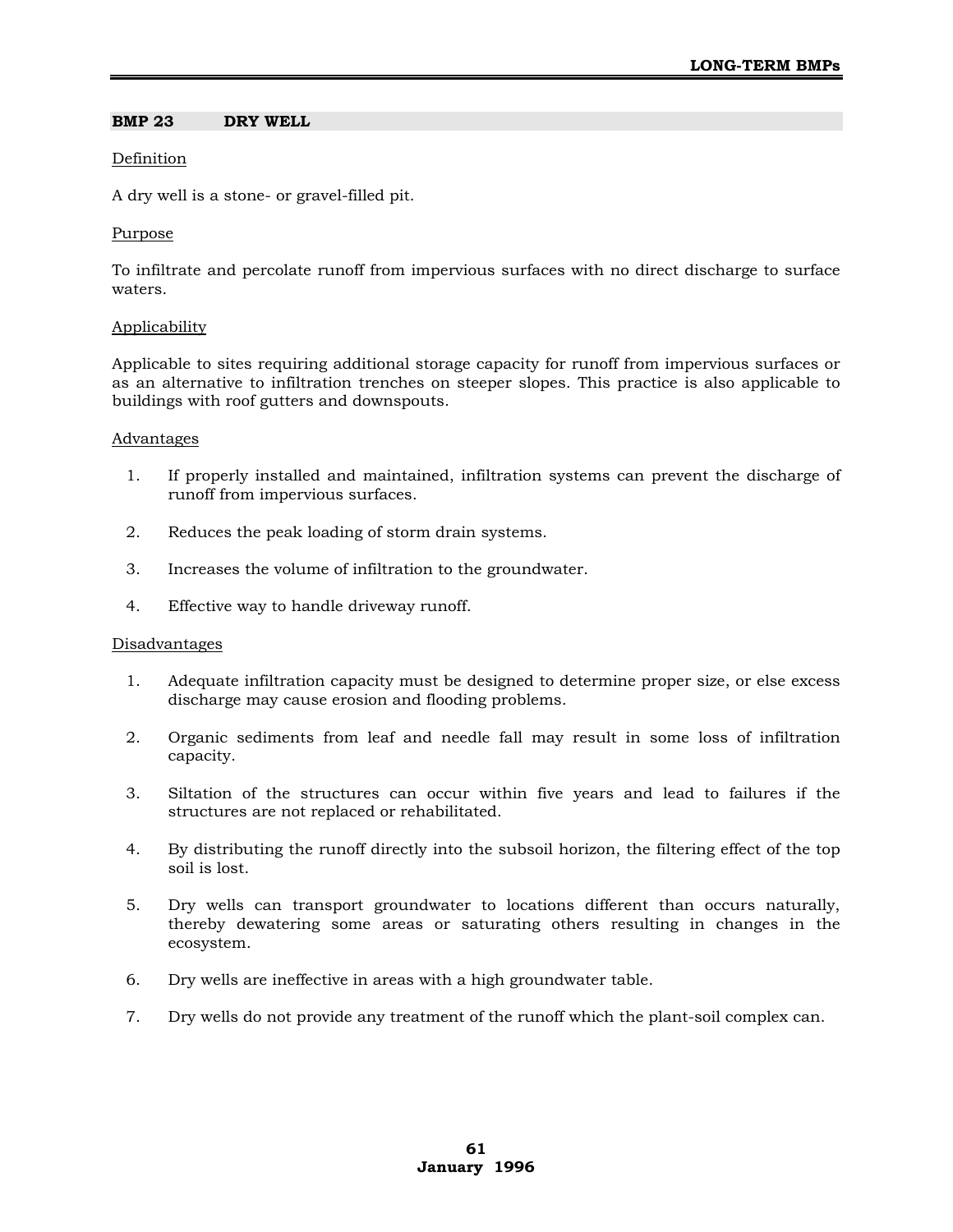## Planning Criteria

Dry wells are used to facilitate the percolation of runoff from impervious surfaces through the subsoil. Dry wells are used when rooftop runoff is conveyed through gutters and downspouts. A small, circular dry well is installed at each downspout. Several shallow dry wells work better than one large deep well. These dry wells can be dug using an auger with a standard size hole 18-inches in diameter and backfilled with stone or gravel.

Dry wells are also used in the design of infiltration systems on steeper slopes where infiltration trenches are ineffective and/or lack sufficient storage capacity. The runoff from the impervious surfaces is conveyed using rock-lined ditches or french drains to a dry well. These dry wells are usually larger in size and can be excavated using a backhoe.

Dry wells can also be used to infiltrate and percolate the runoff from large parking lots or other impervious surfaces where surface collection and detention systems cannot be accommodated due to space constraints. These dry wells have a larger storage capacity and must have a manhole for clean out. Generally, only paved areas should drain into these dry wells and they should either incorporate a sediment trap, grease trap, or replaceable sand filter.

The sizing of dry wells is dependent on the design storm, soil type, soil permeability, depth to groundwater and/or bedrock, and the area of impervious surface. The 20-year, one-hour event is the recommended design storm. Dry wells are not effective where there is a high water table or shallow soils. The bottom of the dry well must be at least 3.5 feet above bedrock and 1 foot above the seasonal high water table. The dry well shall penetrate at least 3 feet below the expected minimum depth of soil freezing. The ratio of bottom area to side area should not exceed 1:2. Thus, excavated pits or trenches provide more bottom surface area than deep augured holes. The final design of dry wells and other infiltration structures should be completed by a qualified professional.

## Installation

- 1. Excavate or auger a pit of the required size. Several shallow wells will percolate a given amount of water more efficiently than a deeper well.
- 2. Backfill the dry well with stone or gravel (1- to 3-inch).
- 3. For best results and easier maintenance, backfill to within 6 inches of the top and place a layer of filter cloth over the stone or gravel. Top off with a layer of clean sand or 3/4 inch gravel.
- 4. Dry wells located in parking lots must be equipped with oil and grease traps and an easily accessible cleanout for removing sediment and trash.

## Maintenance

Infiltration trenches require constant maintenance in order to be effective. Accumulated debris must be cleaned off periodically. The rock or gravel fill shall be removed and reworked in order to remove accumulated sediments. The removed rock fill can be washed and reused or replaced with new rock. The use of the filter cloth reduces the maintenance costs.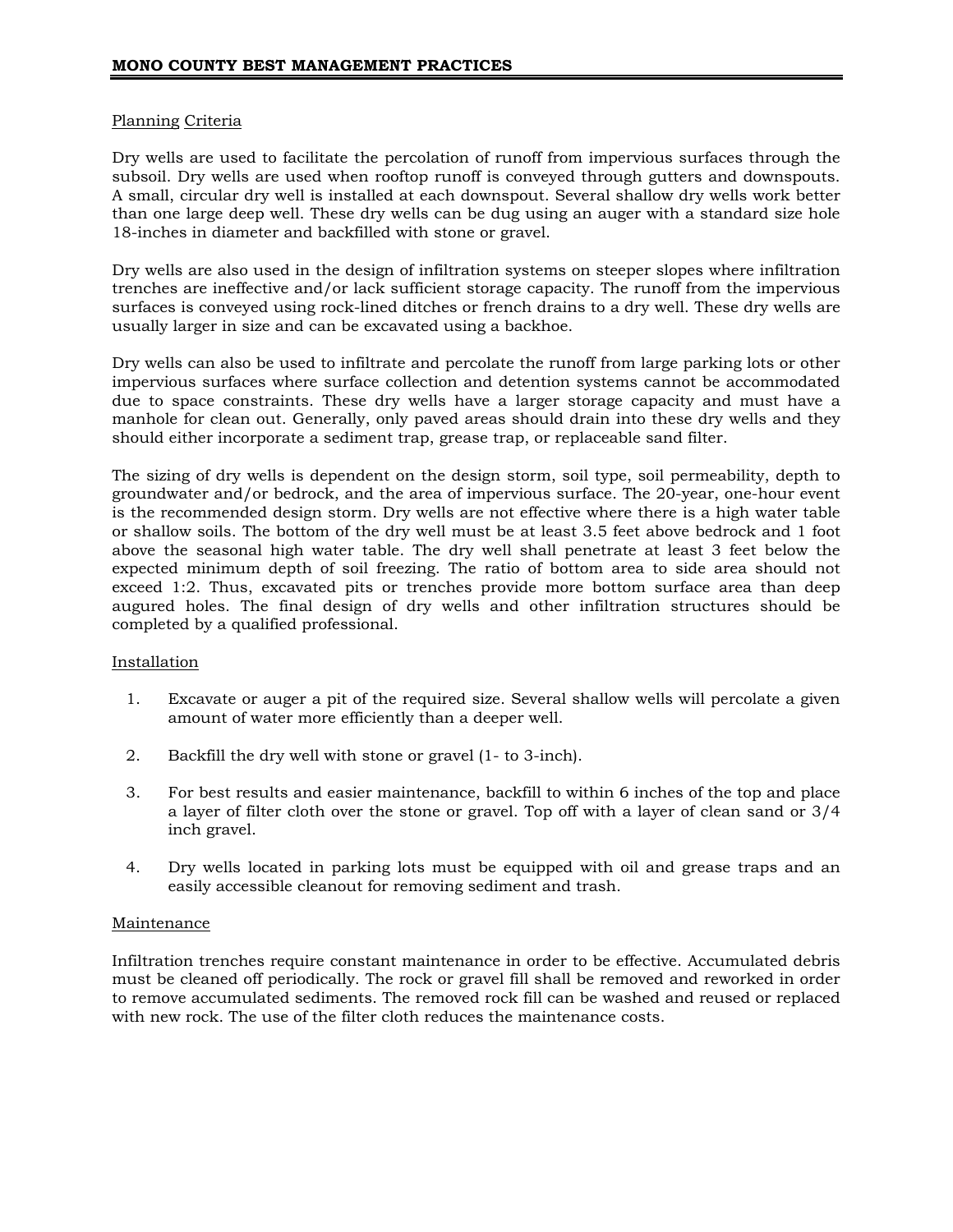## **Effectiveness**

Dry wells are only effective if they are properly installed, maintained, and in accordance with the design criteria. Dry wells are effective where surface collection and detention systems cannot be accommodated due to space constraints. Dry wells are effective only if they remain unclogged. The use of filter cloth is very cost effective to prevent clogging by soil particles because of the high cost to remove, rework, or replace the gravel.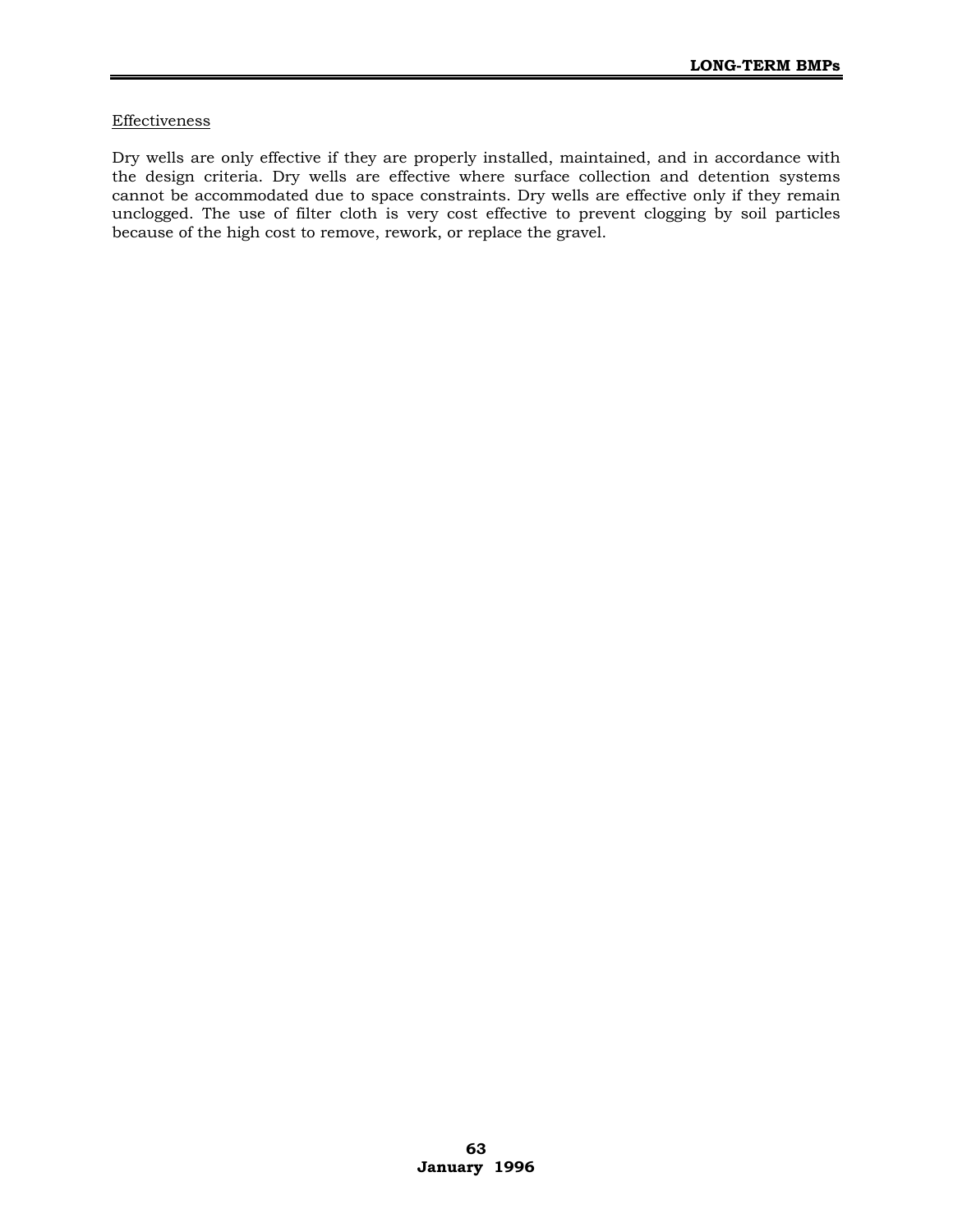Figure 7 - BMP 22 - Dry Wells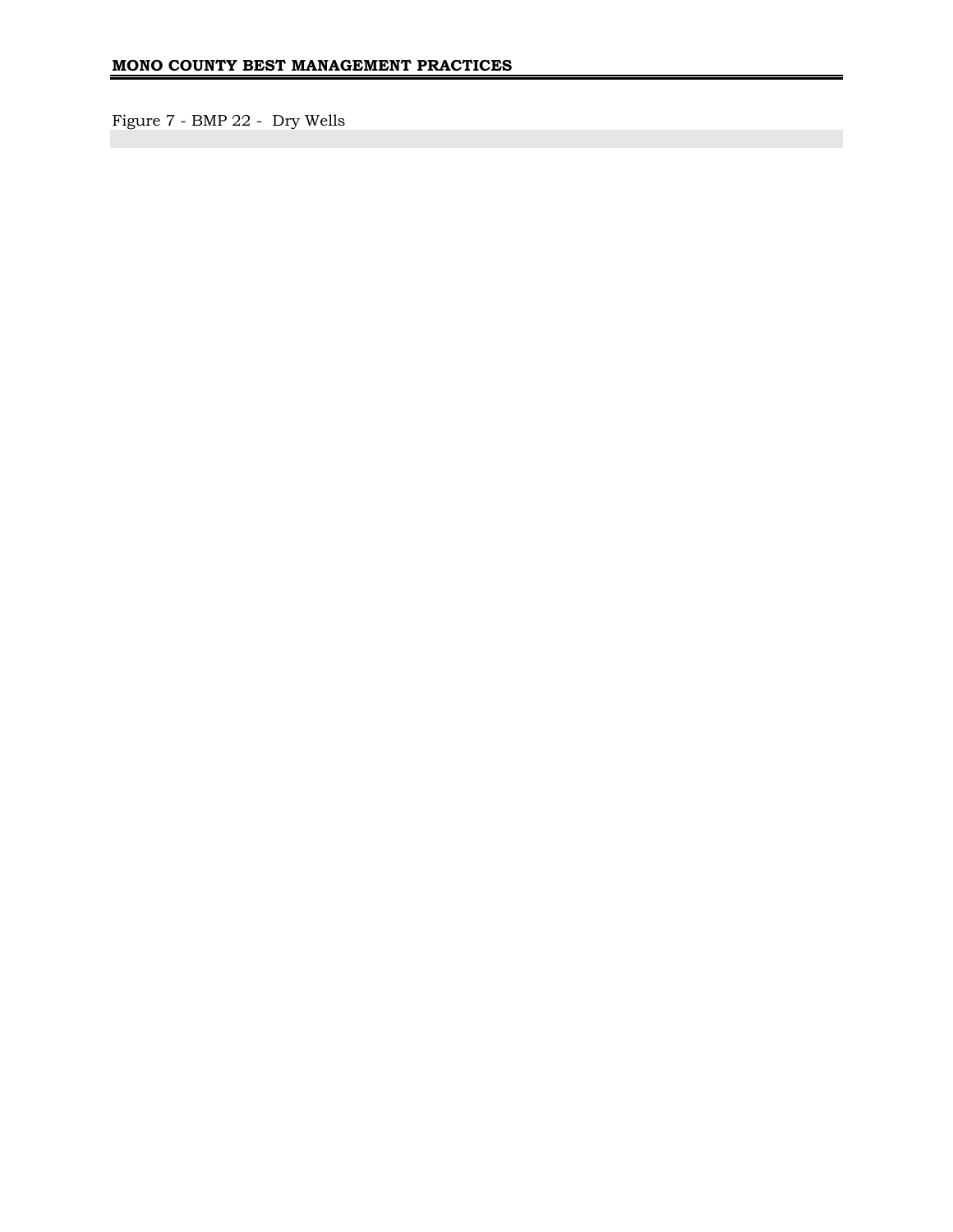## **BMP 24 FRENCH DRAIN**

#### Definition

A french drain is a trench containing a perforated drainage pipe surrounded by gravel and located at the dripline of roofs or adjacent to other impervious surfaces, such as, driveways and parking areas.

## Purpose

To infiltrate, percolate, and collect runoff from impervious surfaces and to convey the excess to other infiltration structures.

#### Applicability

Applicable to steep slopes where the storage capacity of infiltration trenches is limited. The french drain allows for infiltration and some percolation from the trench; however, the perforated pipe drains the trench and conveys the excess to an infiltration trench or dry well. The french drain can also be used to percolate roof runoff collected by a gutter and downspout system.

#### Advantages

- 1. If properly installed and maintained, infiltration systems can prevent the discharge of runoff from impervious surfaces.
- 2. Reduces the peak loading of storm drain systems.
- 3. Increases the volume of infiltration to the groundwater.
- 4. Conveys the rooftop runoff away from the foundation and prevents water from seeping under the foundation.

#### Disadvantages

- 1. Adequate infiltration capacity must be designed to determine proper size, or else excess discharge may cause erosion and flooding problems.
- 2. Organic sediments from leaf and needle fall may result in some loss of infiltration capacity.
- 3. Siltation of the structures can occur within five years and lead to failures if the structures are not replaced or rehabilitated.
- 4. By distributing the runoff directly into the subsoil horizon, the filtering effect of the top soil is lost.
- 5. French drains can transport groundwater to locations different than occurs naturally, thereby dewatering some areas or saturating others resulting in changes in the ecosystem.
- 6. French drains are ineffective in areas with a high groundwater table.
- 7. French drains do not provide any treatment of the runoff which the plant-soil complex can.